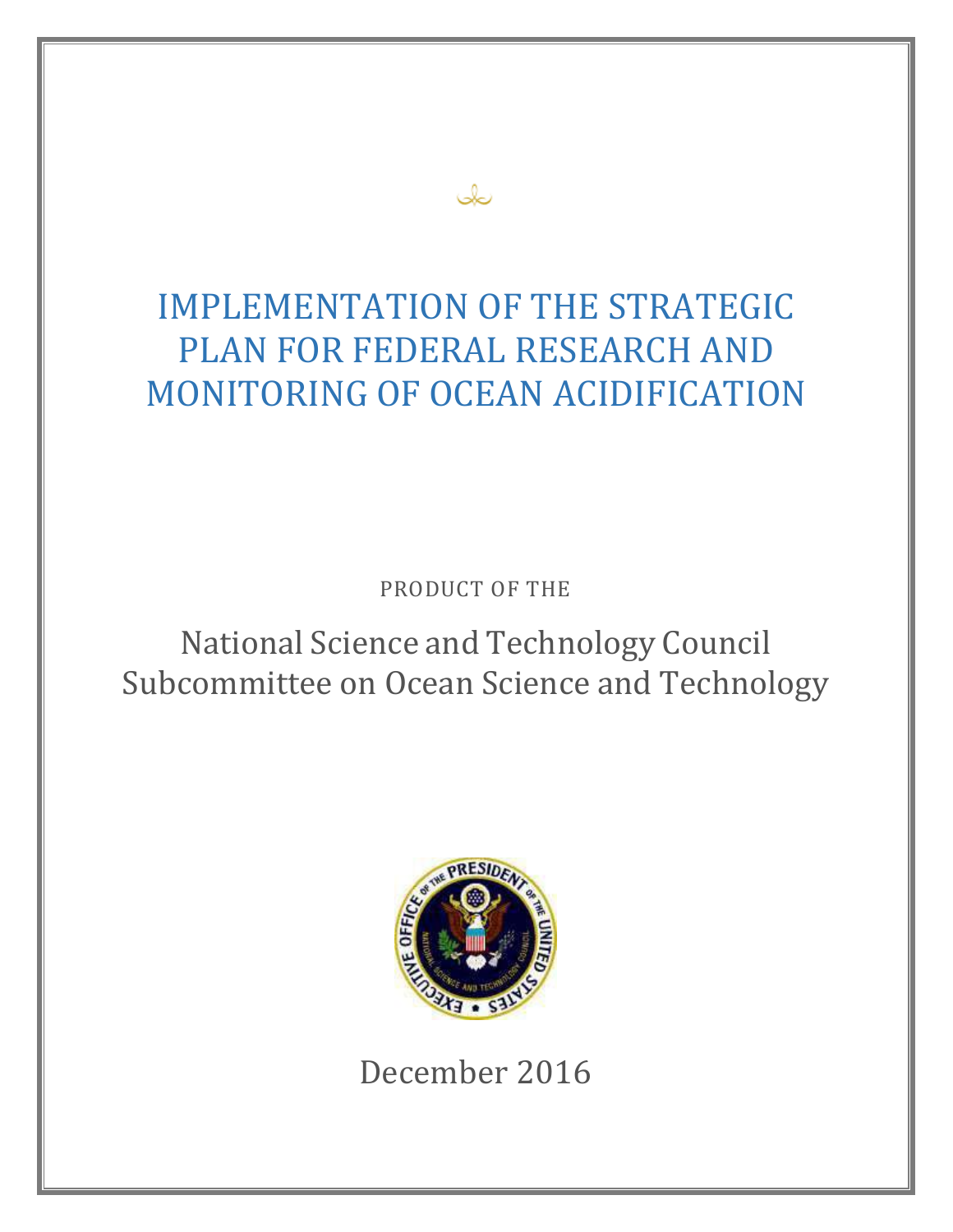#### **About the National Science and Technology Council**

The National Science and Technology Council (NSTC) is the principal means by which the Executive Branch coordinates science and technology policy across the diverse entities that make up the Federal research and development (R&D) enterprise. One of the NSTC's primary objectives is establishing clear national goals for Federal science and technology investments. NSTC prepares R&D packages aimed at accomplishing multiple national goals. The NSTC's work is organized under five committees: Environment, Natural Resources, and Sustainability; Homeland and National Security; Science, Technology, Engineering, and Mathematics (STEM) Education; Science; and Technology. Each of these committees oversees subcommittees and working groups that are focused on different aspects of science and technology. More information is available a[t www.whitehouse.gov/ostp/nstc.](http://www.whitehouse.gov/ostp/nstc)

#### **About the Office of Science and Technology Policy**

The Office of Science and Technology Policy (OSTP) was established by the National Science and Technology Policy, Organization, and Priorities Act of 1976. OSTP's responsibilities include advising the President in policy formulation and budget development on questions in which science and technology are important elements; articulating the President's science and technology policy and programs; and fostering strong partnerships among Federal, state, and local governments, and the scientific communities in industry and academia. The Director of OSTP also serves as Assistant to the President for Science and Technology and manages the NSTC. More information is available at [www.whitehouse.gov/ostp.](http://www.whitehouse.gov/ostp)

#### **About the Subcommittee on Ocean Science and Technology**

The purpose of the Subcommittee on Ocean Science and Technology (SOST) is to advise and assist on national issues of ocean science and technology. The SOST contributes to the goals for Federal ocean science and technology, including developing coordinated interagency strategies, and fosters national ocean science and technology priorities, including implementation of the National Ocean Policy.

#### **About the Interagency Working Group on Ocean Acidification**

Interagency Working Group on Ocean Acidification advises and assists the SOST on matters related to ocean acidification, including coordination of Federal activities on ocean acidification and other interagency activities as outlined in the Federal Ocean Acidification Research And Monitoring Act of 2009 (P.L. 111-11, Subtitle D).

#### **About this Document**

This document was developed by the Interagency Working Group on Ocean Acidification. The document was published by OSTP.

#### **Acknowledgements**

We thank Dr. Dwight Gledhill from the National Oceanic and Atmospheric Administration's Ocean Acidification Program for his contributions to the drafting of this document and Roxanne Nikolaus from the National Science Foundation for her contributions to the editing of this document.

#### **Copyright Information**

This document is a work of the United States Government and is in the public domain (see 17 U.S.C. §105). Subject to the stipulations below, it may be distributed and copied with acknowledgement to OSTP.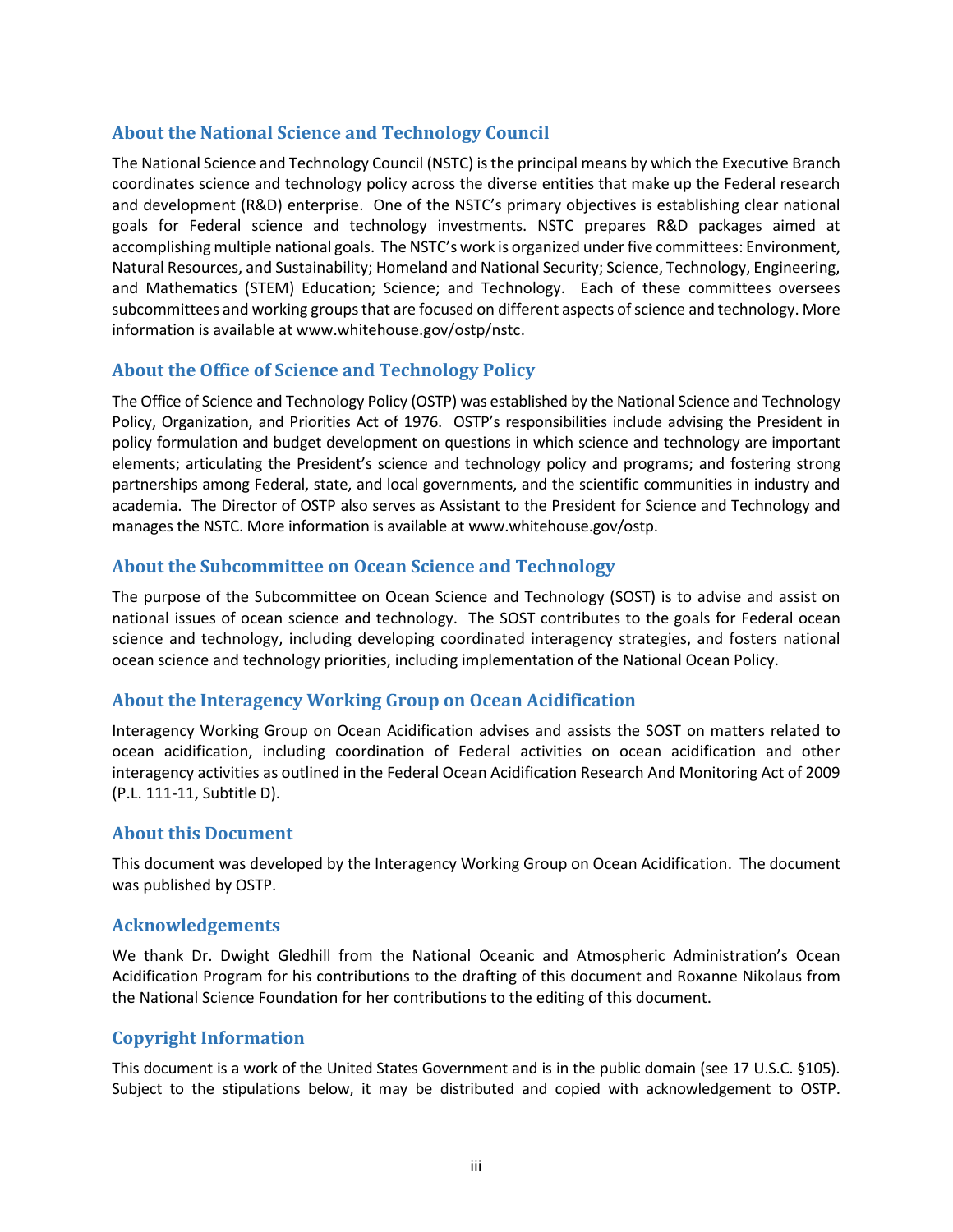Copyrights to graphics included in this document are reserved by the original copyright holders or their assignees and are used here under the government's license and by permission. Requests to use any images must be made to the provider identified in the image credits or to OSTP if no provider is identified.

Printed in the United States of America, December 2016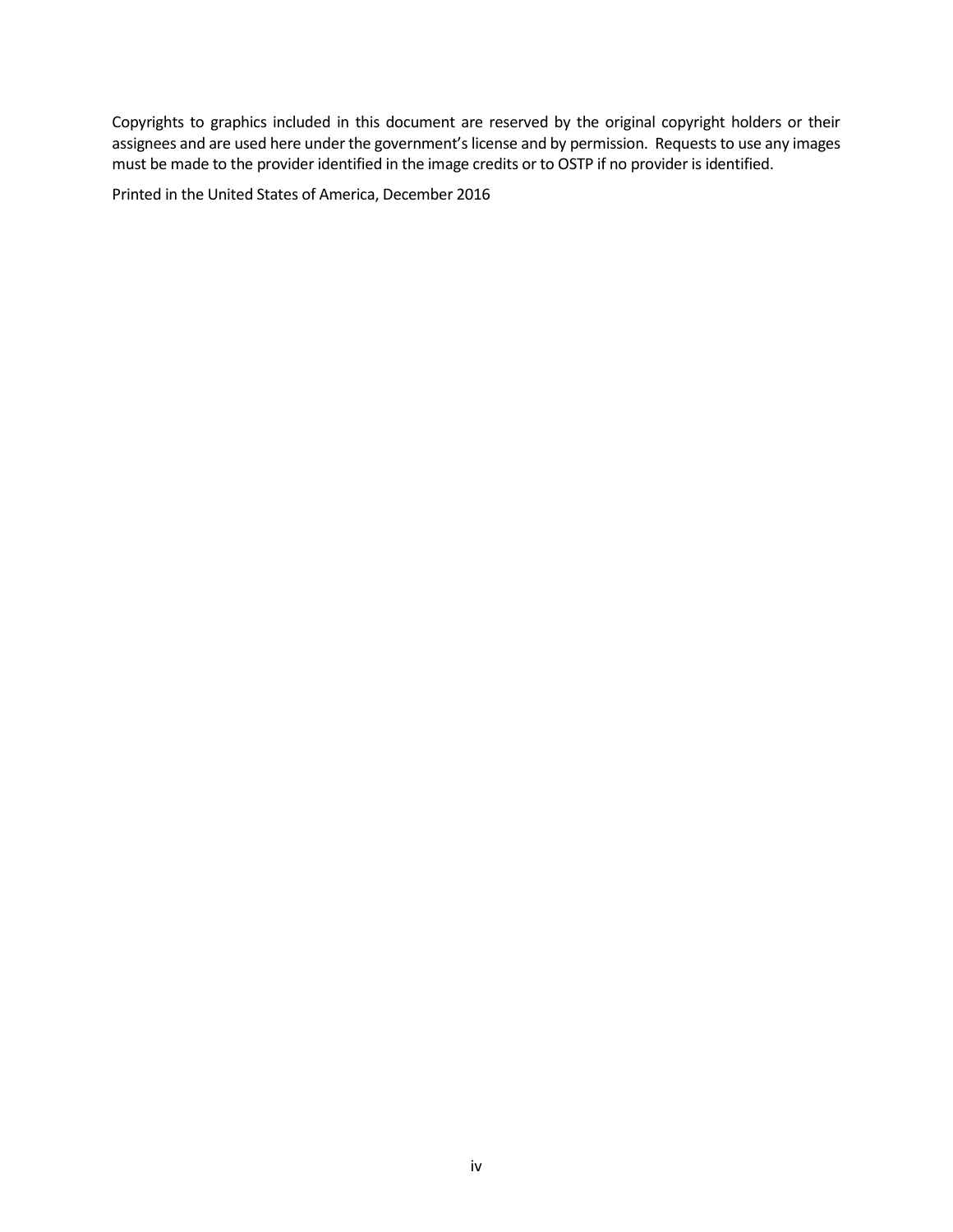#### **National Science and Technology Council**

*Chair Staff* **John P. Holdren Afua Bruce** Assistant to the President for Science **Executive Director** and Technology and Director Office of Science and Technology Policy

#### **Committee on Environment, Natural Resources, and Sustainability**

*Co-Chairs Staff* **Tamara Dickinson Lisa Matthews** Principal Assistant Director for Environment and Executive Secretary Energy Environmental Protection Agency Office of Science and Technology Policy

#### **Tom Burke**

Science Advisor Environmental Protection Agency

#### **Kathryn Sullivan**

Undersecretary for Oceans and Atmosphere; Administrator of the National Oceanic and Atmospheric Administration Department of Commerce

#### **Subcommittee on Ocean Science and Technology**

*Co-Chairs Staff* **Fabien Laurier Roxanne Nikolaus** Office of Science and Technology Policy National Science Foundation

#### **Richard Merrick** National Oceanic and Atmospheric Administration

**Richard W. Murray** National Science Foundation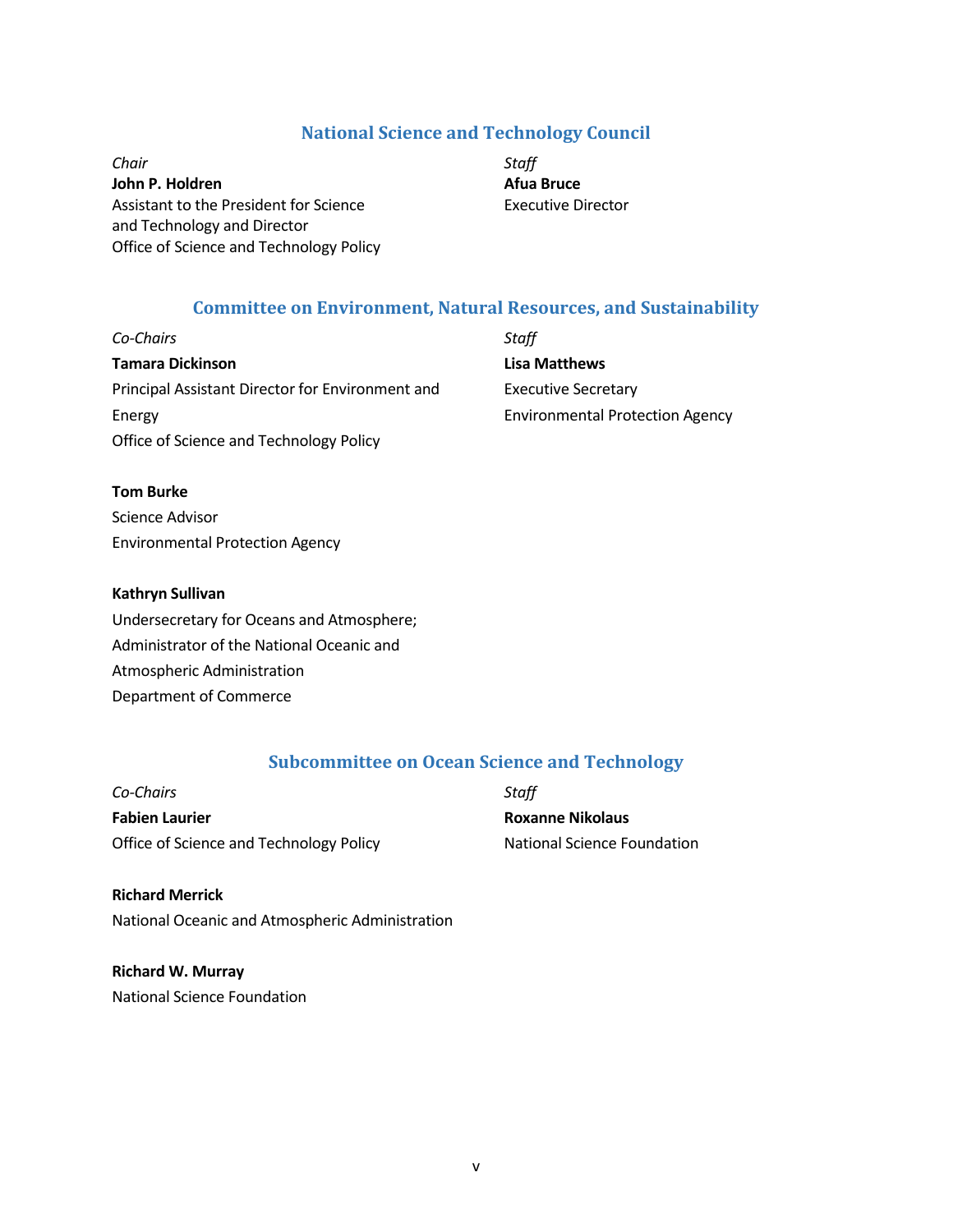#### **Interagency Working Group on Ocean Acidification**

*Chair Staff* **Libby Jewett Shallin Busch** National Oceanic and Atmospheric Administration National Oceanic and Atmospheric Administration

*Vice Chairs* **David Garrison** National Science Foundation

**Paula Bontempi** National Aeronautics and Space Administration

#### *Members*

**Krisa Arzayus** National Oceanic and Atmospheric Administration

**Jennifer Culbertson** Bureau of Ocean Energy Management

**Eva DiDonato** National Parks Service

**Richard Feely** National Oceanic and Atmospheric Administration

**Jason Grear** Environmental Protection Agency

**Maxwell Mayeaux** United States Department of Agriculture

**Kenric Osgood** National Oceanic and Atmospheric Administration

**Lisa Robbins** United States Geological Survey

**Kim Yates** United States Geological Survey **Sean Bath** United States Navy

**Ned Cyr** National Oceanic and Atmospheric Administration

**Luis D. Estévez-Salmerón** Department of State

**Steve Gittings** National Oceanic and Atmospheric Administration

**Pete Leary** United States Fish and Wildlife Service

**Whitman Miller** Smithsonian Institution

**Brian Rappoli** Environmental Protection Agency

**Chris Sabine** National Oceanic and Atmospheric Administration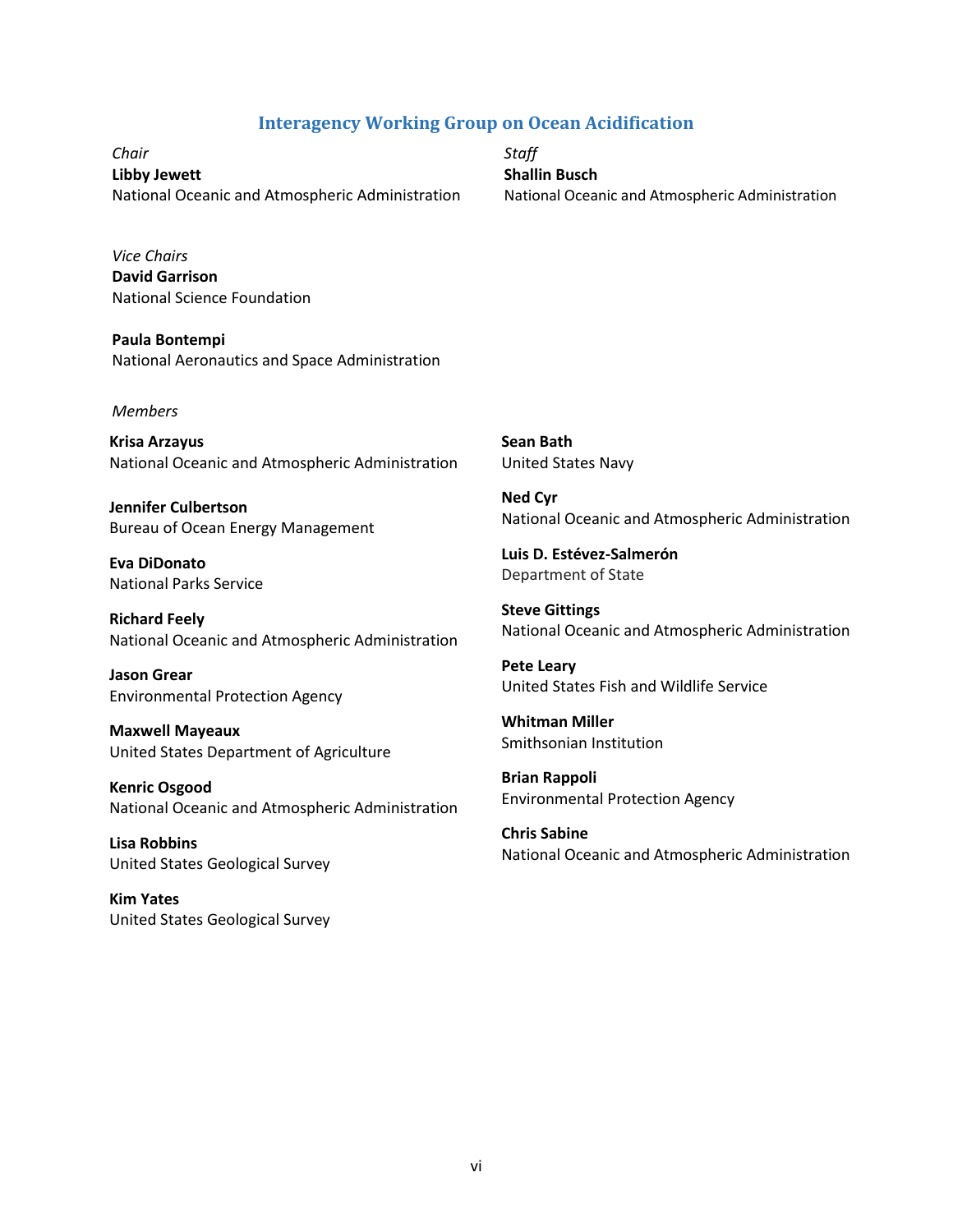# **Table of Contents**

| Coordination of Federal Activities for Meeting Strategic Research Plan Priorities 2                           |
|---------------------------------------------------------------------------------------------------------------|
|                                                                                                               |
|                                                                                                               |
|                                                                                                               |
| Overview of Alignment of Federal Agency Activities with the Strategic Research Plan3                          |
|                                                                                                               |
|                                                                                                               |
|                                                                                                               |
|                                                                                                               |
|                                                                                                               |
|                                                                                                               |
|                                                                                                               |
| National Science Foundation (1990) (22 March 2014) (23 March 2014) (24 March 2014) (24 March 2014) (2014) (20 |
|                                                                                                               |
|                                                                                                               |
|                                                                                                               |
|                                                                                                               |
|                                                                                                               |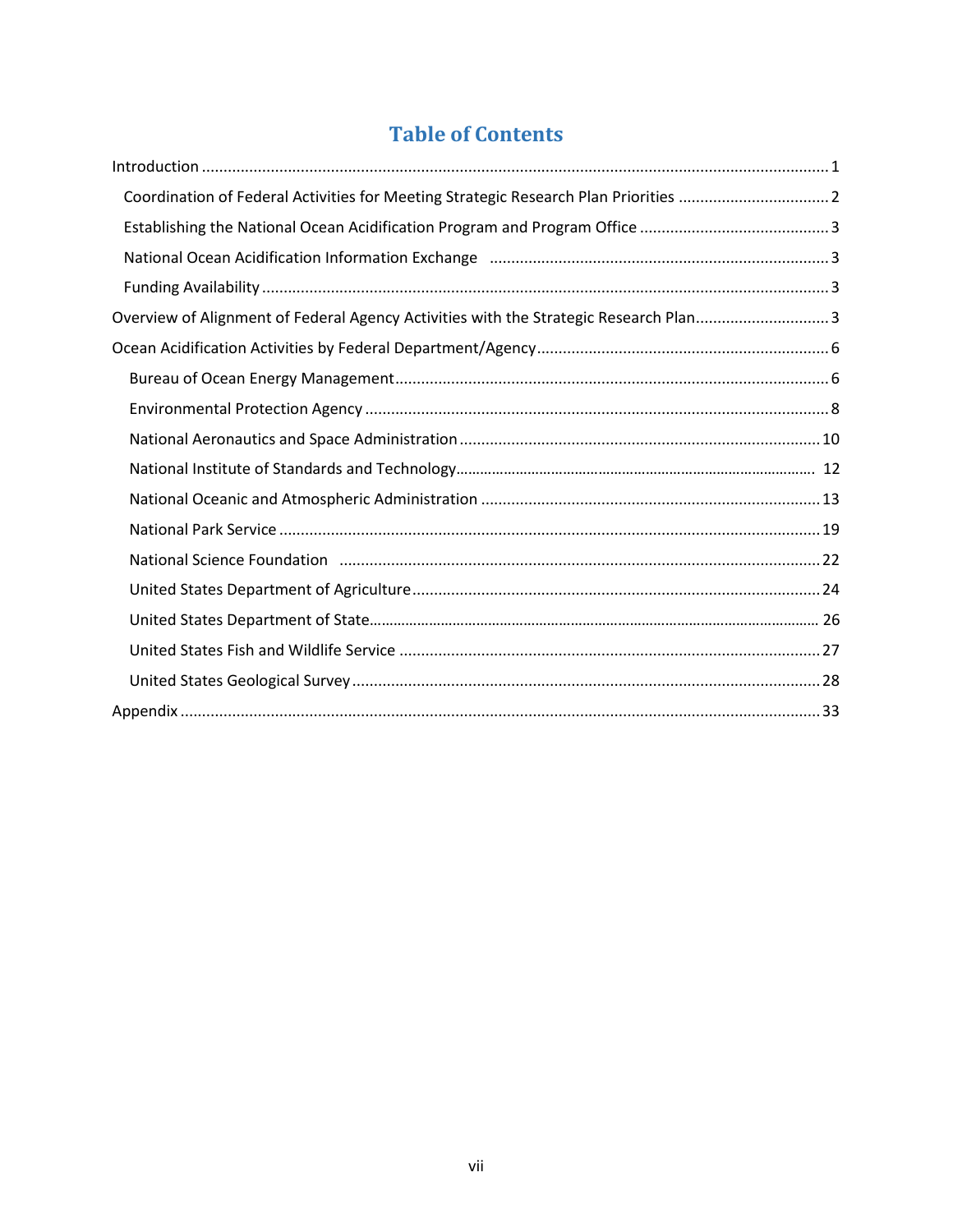### **Introduction**

<span id="page-6-0"></span>The National Science and Technology Council (NSTC) released the *[Strategic Plan for Federal Research](http://www.whitehouse.gov/sites/default/files/microsites/ostp/NSTC/iwg-oa_strategic_plan_march_2014.pdf)  [and Monitoring of Ocean Acidification](http://www.whitehouse.gov/sites/default/files/microsites/ostp/NSTC/iwg-oa_strategic_plan_march_2014.pdf)* (Strategic Research Plan) in 2014 as part of the Federal government's fulfillment of the [Federal Ocean Acidification Research and Monitoring Act](http://thomas.loc.gov/cgi-bin/bdquery/z?d111:HR00014:@@@L&summ2=m&) of 2009 (FOARAM Act, P.L. 111-11, Subtitle D). The Strategic Research Plan, which was prepared by the [Interagency Working Group on Ocean Acidification](http://oceanacidification.noaa.gov/IWGOA.aspx) (IWG-OA) under the NSTC Subcommittee on Ocean Science and Technology, outlines what research and information dissemination efforts the Federal government should undertake to guide its response to ocean acidification (OA). Federal agency members of the IWG-OA work to align agency activities with the research activities outlined in the Strategic Research Plan and achieve complementarity among agencies, with the aim of meeting all of the goals of the Strategic Research Plan. To aid this process, the IWG-OA developed this informal Implementation Plan for the Strategic Research Plan.

This document has three primary objectives: 1) identify the needs and activities described in the Strategic Research Plan that are currently being addressed by Federal agencies; 2) coordinate future Federal activities that are guided by and align with the goals of the Strategic Research Plan; and 3) communicate Federal actions on ocean acidification to the public. Implementation of the Strategic Research Plan will be an ongoing, long-term, iterative process to ensure that Federal ocean acidification activities address goals outlined in the Strategic Research Plan. In this ongoing work, the IWG-OA will be vigilant about identifying parts of the Strategic Research Plan not currently being addressed and, when gaps exist, Federal agency members of the IWG-OA will work to address the needs that fulfill their mission.

Federal agencies will use the Strategic Research Plan as a guide for future Federal investment addressing ocean acidification, but agencies are not limited by the goals outlined in the Strategic Research Plan. For example, the FOARAM Act calls for Federal agencies to develop adaptation and mitigation strategies for ocean acidification. Specific research activities addressing this topic, however, are not captured by the goals of the Strategic Research Plan. Similarly, while the need for analyses to assess vulnerability to various scenarios of ocean acidification is emphasized in the Strategic Research Plan, the goals of the Strategic Research Plan do not capture this activity well. The IWG-OA expects that agencies will engage on these lines of work, and the group will capture those activities in its reporting, as required.

This Implementation Plan represents a summary of current, planned, and prioritized Federal activities. In general, each agency should focus on mission-related goals, which results in complementarity among agencies. Particular focus will be on activities in the Strategic Research Plan that are currently not being addressed by the agencies, or will not be addressed in the near future. One challenge with ensuring future coverage of the Strategic Research Plan goals is that the agencies that fund ocean acidification work through peer-reviewed, competitive processes are often unable to dictate the exact goals that this future work will address because projects are awarded by merit, not topic.

Questions often arise regarding what level of effort on a certain goal is sufficient and when work on a goal will be complete. Given that ocean acidification is a recently recognized phenomenon, research on the process of acidification, how it will influence ecological and human communities, and how human communities could successfully adapt to these changes is in its infancy. Thus, it is premature to determine how much work and investment is sufficient on a given topic. The IWG-OA will not set quantitative, numerical metrics for each goal for the foreseeable future. Instead, both expenditures and implementation reporting can be used to track the relative amount of Federal activity on each theme in the Strategic Research Plan (see Figures 1 and 2 and the Appendix). This reporting is also a requirement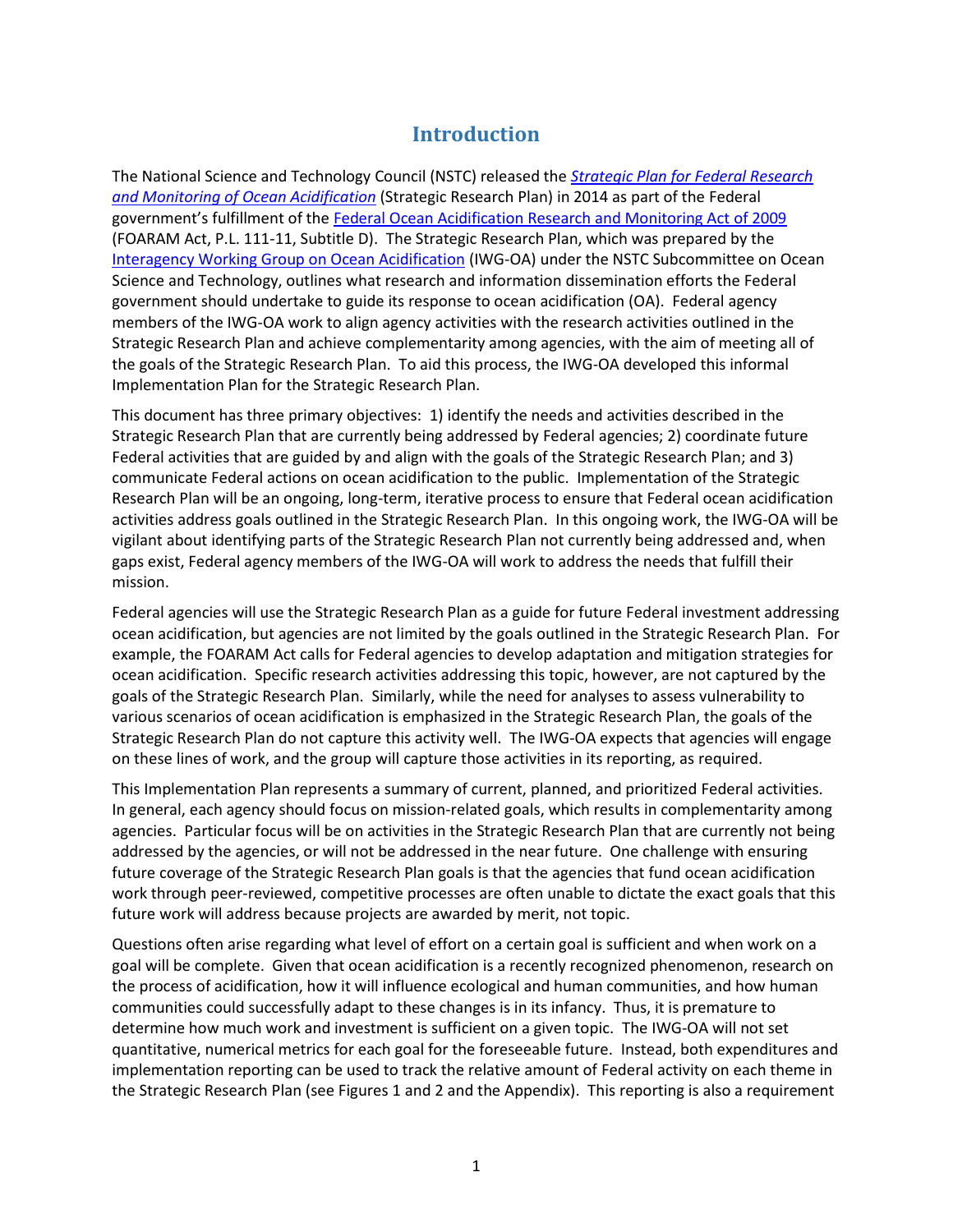in the FOARAM Act. It is expected that the IWG-OA will revise the Strategic Research Plan every five years. Accordingly, the Implementation Plan will be revised as necessary. The IWG-OA will also work over the long term to identify future metrics to measure and track success.

#### **Coordination of Federal Activities for Meeting Strategic Research Plan Priorities**

The IWG-OA has no authority to control individual agency priorities or agendas on ocean acidification. The IWG-OA tracks Federal progress on the goals outlined in the Strategic Research Plan and helps focus Federal activities on ocean acidification in a way that a single agency could not due to agency-specific mission, authorities, and mandates. Biennial reports from each IWG-OA member agency will provide an update on the progress made in addressing the goals of the Strategic Research Plan during the previous 2 years and communicate near-term plans (see the 2014 tracking document in the Appendix). In addition and as required by the FOARAM Act, the IWG-OA will complete a biennial narrative summary of Federal ocean acidification activities that will be submitted to Congress and made publically accessible. The reports for fiscal years (FY) 2009–2013 are currently available on the [IWG-OA website.](http://oceanacidification.noaa.gov/IWGOA/Documents.aspx)

The IWG-OA has regular meetings to share information on activities related to the seven thematic areas of the Strategic Research Plan:

- Theme 1. Research to understand responses to ocean acidification
- Theme 2. Monitoring of ocean chemistry and biological impacts
- Theme 3. Modeling to predict changes in the ocean carbon cycle and impacts on marine ecosystems and organisms
- Theme 4. Technology development and standardization of measurements
- Theme 5. Assessment of socioeconomic impacts and development of strategies to conserve marine organisms and ecosystems
- Theme 6. Education, outreach, and engagement strategy on ocean acidification
- Theme 7. Data management and integration

 $\overline{a}$ 

At these meetings, the IWG-OA records activities related to the Strategic Research Plan themes, explores opportunities for collaboration on activities related to the themes, identifies ways to address gaps between Federal activities and the goals outlined in the Strategic Research Plan, and discusses potential ways to prioritize efforts to fill these gaps. In addition, the IWG-OA worksto increase awareness of agency activities on ocean acidification and how agencies can work together. For example, in FY 2014, the IWGocean acidification participated in a formal review of the FY 2015–2017 work plans submitted to the National Oceanic and Atmospheric Administration (NOAA) Ocean Acidification Program by NOAA laboratories and science centers to assess their alignment with the Strategic Research Plan. Other activities to increase coordination and awareness may include developing joint requests-for-proposals on ocean acidification research; fostering interaction between the IWG-OA and the NSTC Interagency Working Group on Aquaculture (IWG-A)<sup>1</sup>; and collaborating and coordinating on monitoring activities, fleet operations, and online portals for ocean acidification-related data.

 $^1$  The IWG-A formerly the Joint Subcommittee on Aquaculture, is a long-standing Federal interagency coordinating group under the NSTC. As a mandate from the National Aquaculture Act of 1980, the IWG-A coordinates Federal activities as it relates to aquaculture in the United States.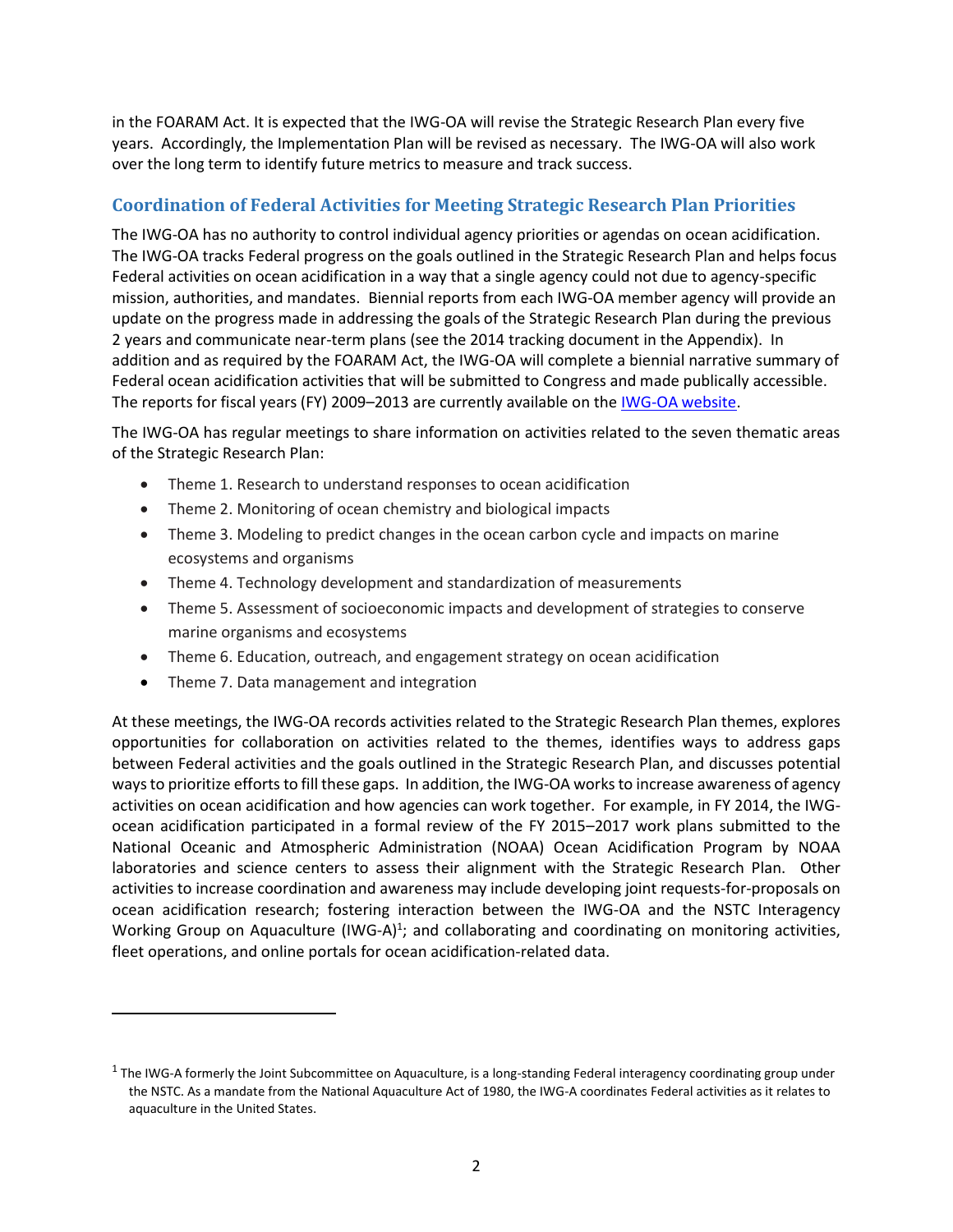#### **Establishing the National Ocean Acidification Program and Program Office**

The Strategic Research Plan calls for establishment of a National Ocean Acidification Program and associated Program Office to coordinate ocean acidification activities among interested Federal and non-Federal stakeholders nationwide. This Program would advise the IWG-OA on Federal implementation of the Strategic Research Plan and galvanize the stakeholder community to support and complement Federal ocean acidification activities. The effort would complement the work of Federal agencies in fulfilling their missions. NOAA's Ocean Acidification Program and the IWG-OA provide some coordination and stakeholder engagement. NOAA's work, however, is primarily directed toward specific NOAA-priority activities. Conversations on the feasibility and interest in establishing a national program and a dedicated Program Office are ongoing.

#### **National Ocean Acidification Information Exchange**

The [Government Accountability Office report on F](http://www.gao.gov/products/GAO-14-736)ederal [efforts to address ocean acidification](http://www.gao.gov/products/GAO-14-736) highlighted, among other items, that the Federal government had not yet established an ocean acidification "information exchange" as called for in the FOARAM Act. The legislation mandates that an ocean acidification information exchange be established to provide a coordination function for all entities involved in ocean acidification research, response, and information dissemination (Federal, tribal, and state agencies, industry, nongovernmental organizations, foundations, international coordination bodies, etc*.*). It could be a component of the National Ocean Acidification Program Office described above. Conversations on establishing an information exchange are ongoing.

#### **Funding Availability**

Future Federal funding levels for ocean acidification-related activities are unknown at this time, presenting a challenge for establishing an agency-specific, long-term plan for implementation of the IWG-OA Strategic Research Plan. Within this uncertainty, however, agencies can outline an expected plan of action and commit to some specific activities under level-funding scenarios as described in the agency chapters outlined below.

### **Overview of Alignment of Federal Agency Activities with the Strategic Research Plan**

Federal agencies are actively working on each of the seven thematic areas outlined in the Federal Strategic Research Plan. At present, Themes 1 (Research to understand responses to ocean acidification) and 2 (Monitoring of ocean chemistry and biological impacts) have the highest level of engagement by Federal agencies. Of the 97 actions discussed in the Strategic Research Plan (see Appendix), 6 remain unaddressed. Most of the unaddressed actions are related to data integration and management.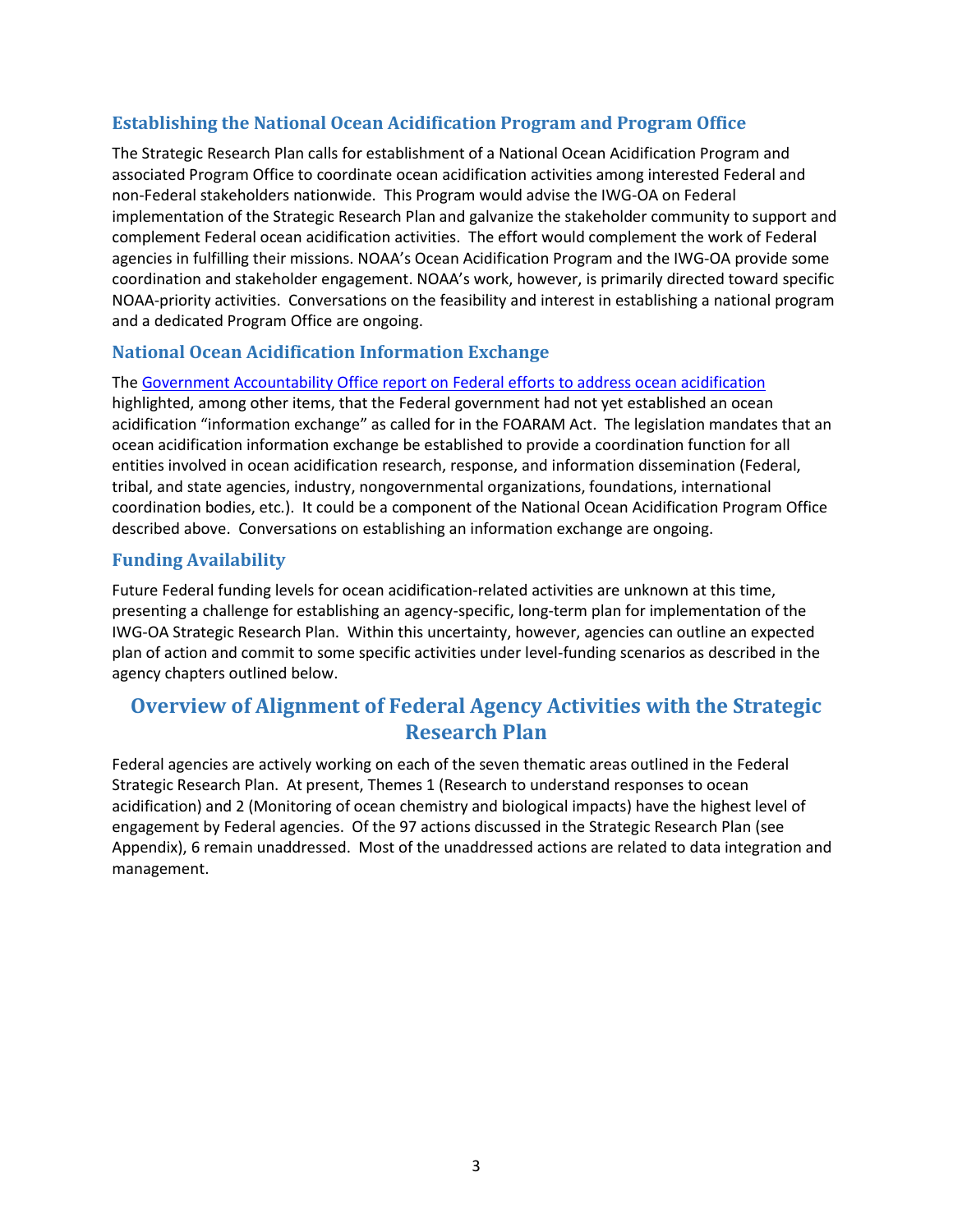

## **Primary expenditures in FY 13 (in \$M)**

**Contributing expenditures in FY 13 (in \$M)**



*Figure 1. Federal expenditures on ocean acidification in FY 2013 categorized by thematic areas in the Strategic Research Plan for Federal Research and Monitoring of Ocean Acidification. Activities and expenditures on specific themes are classified as having either a primary focus on ocean acidification or being contributing activities. Contributing activities are those designed for other purposes but clearly provide information useful for understanding ocean acidification. Values are given in millions of dollars.*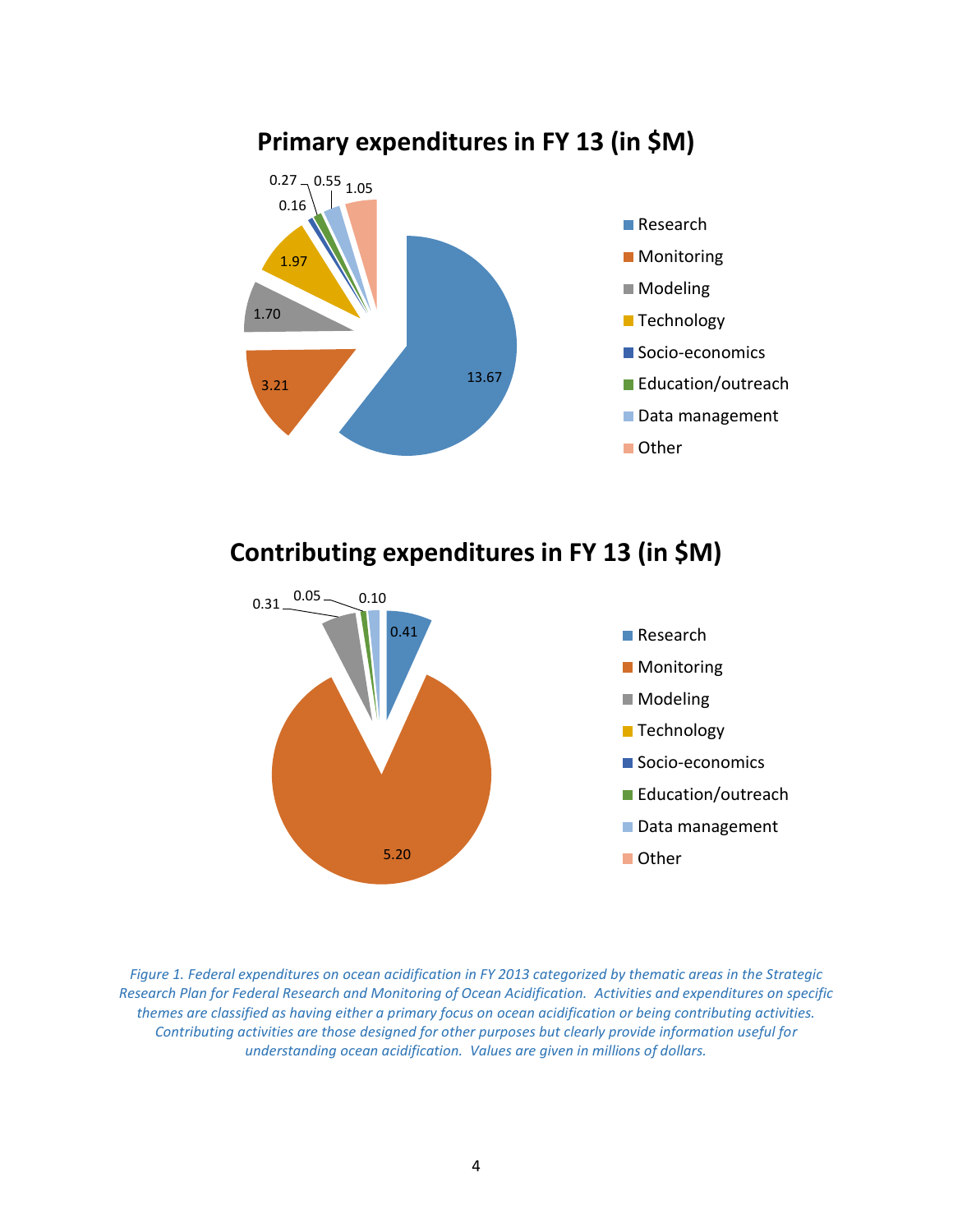

*Figure 2. Federal expenditures on ocean acidification in FY 2013 for each IWG-OA agency categorized by thematic areas in the Strategic Research Plan for Federal Research and Monitoring of Ocean Acidification. The left bar for each theme represents expenditures for primary activities, and the right bar represents expenditures on contributing activities.*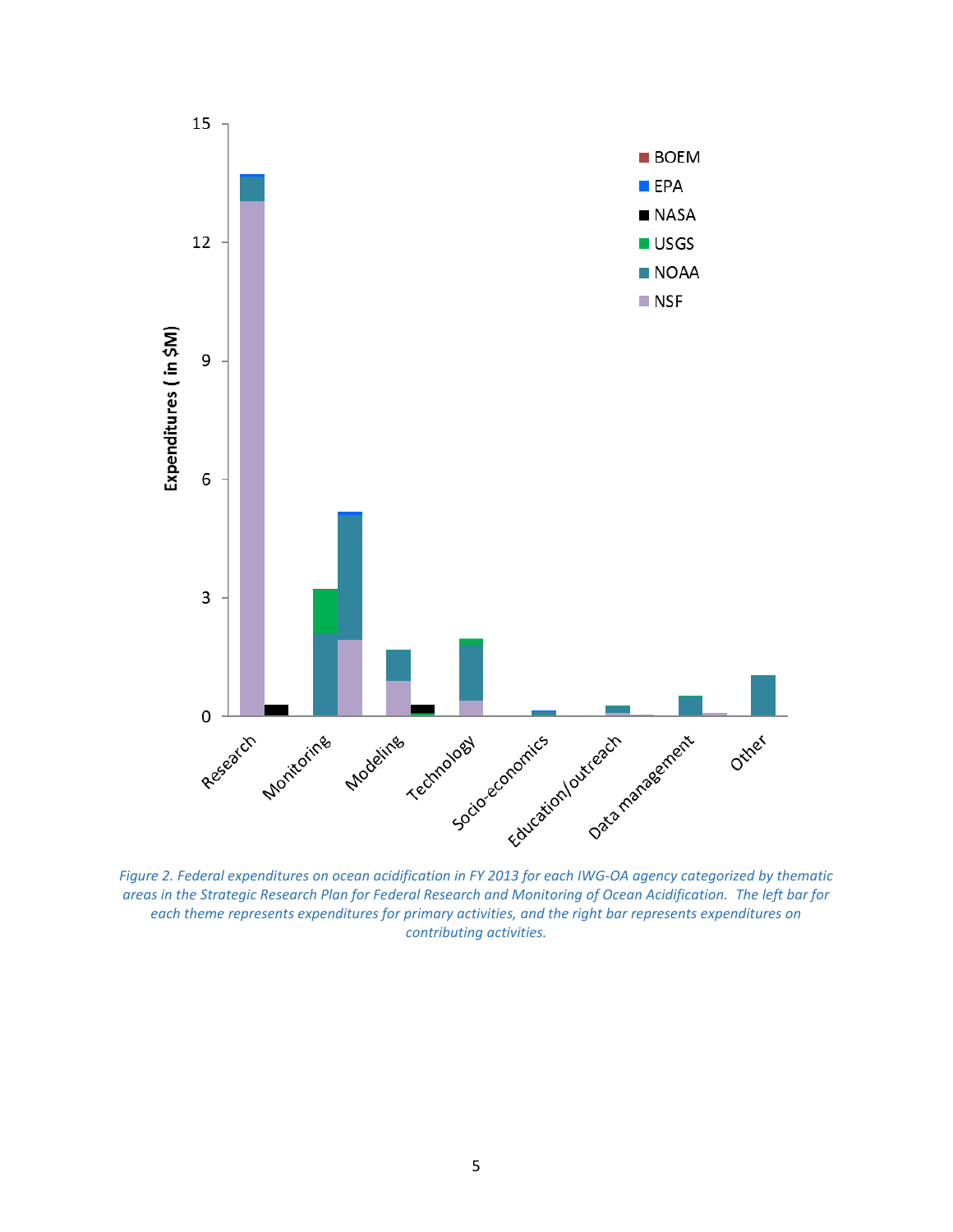## **Ocean Acidification Activities by Federal Department/Agency**

Most of the Federal agencies represented on the IWG-OA contributed information for this Implementation Plan describing their efforts on ocean acidification, including current and planned work, and outlining ideas to increase ocean acidification work within their and other agencies. While some agencies used a common format to organize this information, others determined that an alternative format would best allow them to reflect their agency's activities. Agencies whose work on ocean acidification is limited did not submit information.

#### **Bureau of Ocean Energy Management**

#### **Broad Overview of and Rationale for Ocean Acidification Work**

The Bureau of Ocean Energy Management (BOEM) in the Department of the Interior is responsible for managing the use of oil, gas, renewable, and marine mineral resources along the outer continental shelf of the United States. BOEM is contributing to the knowledge of ocean acidification through research activities taking place along the West Coast and in Alaska and the Gulf of Mexico. BOEM's [Environmental Studies](http://www.boem.gov/Environmental-Stewardship/Environmental-Studies/Planning.aspx) [Program](http://www.boem.gov/Environmental-Stewardship/Environmental-Studies/Planning.aspx) develops, conducts and oversees world-class scientific research specifically to inform policy decisions regarding development of outer continental shelf energy and mineral resources. This research includes the topic of ocean acidification as it applies to BOEM's jurisdictional purview. In particular, an increased understanding of ocean acidification-induced biogeochemical changes informs BOEM's cumulative impacts analysis as part of National Environmental Policy Act, which considers environmental impacts from energy development in addition to other potential stressors, such as climate change. Further information is needed to assist BOEM in predicting and detecting the effects of offshore energy activities by describing baseline environmental conditions and if and how they are shifting. BOEM is working to address these information needs and will also use information collected by other entities, including Federal agencies.

#### **On-going Projects Related to Ocean Acidification**

In 2008, the BOEM Alaska Region partnered with the University of Alaska and NOAA on a study to examine the biogeochemical characteristics of Arctic seas off the coast of Alaska in light of climate change and ocean acidification. The field and laboratory components of this study have been completed. The Final Report is available [here.](http://www.data.boem.gov/PI/PDFImages/ESPIS/5/5460.pdf)

The Pacific Regional Intertidal Sampling and Monitoring (PRISM) team is a group of BOEM biologists within the BOEM Pacific Region that has conducted monitoring since 1991. The PRISM team, on behalf of BOEM, is partnering with the Channel Islands National Park and the University of California, Santa Barbara to maintain an ocean monitoring station (ocean pH, temperature, and salinity) within the park boundaries. In initial stages of this ocean acidification monitoring, BOEM funds contributed in FY 2012 helped with testing water samples and general quality assurance work and in FY 2013 purchased a pH sensor that was deployed in the summer of 2014. This monitoring at Channel Islands National Park is done in partnership with a broader network of agencies and university groups to track ocean acidification on the Pacific coast.

#### **Near-future Activities Related to Ocean Acidification (Planned within the Next 2 Years)**

In the Gulf of Mexico, BOEM is leading an effort in partnership with Shell Exploration and Production Company, NOAA, and Texas A&M University to establish an ocean acidification coral monitoring site, including an instrumented mooring and a sample validation program. This study will assess variability in carbonate chemistry at the Flower Garden Banks National Marine Sanctuary and will eventually help understand the implications of regional ocean acidification-related changes. The study was awarded in FY 2014, with Texas A&M University acting as Principal Investigator. The sub-surface and surface ocean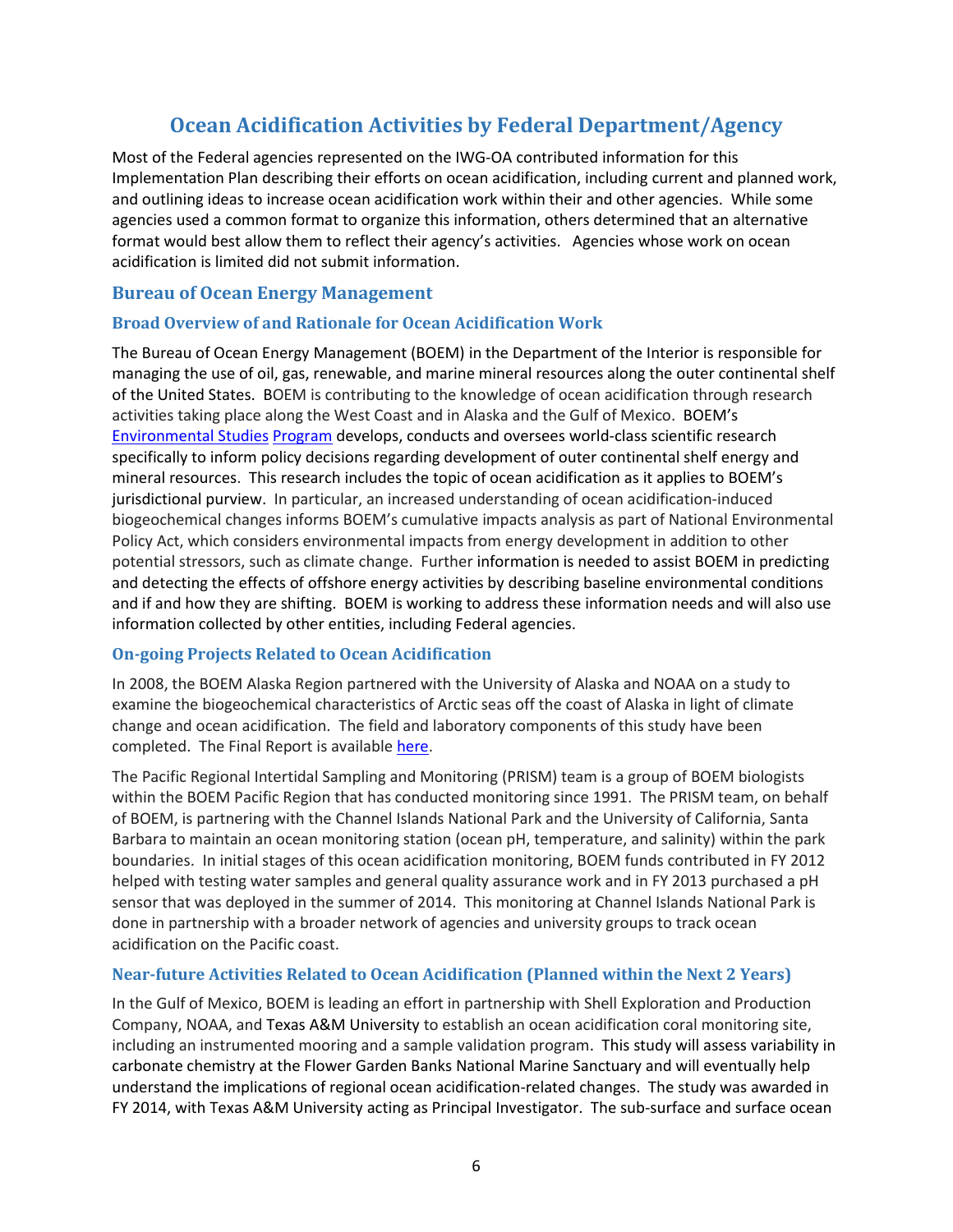acidification moorings are currently being built and are scheduled to be deployed at Flower Garden Banks in 2016.

In the Beaufort Sea, the *[Marine Arctic Ecosystem Study Ecosystem Dynamics and Monitoring of the](http://www.nopp.org/funded-projects/past-projects/fy2014-projects/topic-2-marine-arctic-ecosystem-study-mares-ecosystem-dynamics-and-monitoring-of-the-beaufort-sea-an-integrated-science-approach/)  [Beaufort Sea, An integrated-science approach](http://www.nopp.org/funded-projects/past-projects/fy2014-projects/topic-2-marine-arctic-ecosystem-study-mares-ecosystem-dynamics-and-monitoring-of-the-beaufort-sea-an-integrated-science-approach/)* study began in FY 2014, and is continuing for an undetermined period of time, with funding currently proposed through FY 2018. This study is designed to examine, in part, the complex interplay of ocean currents, downward radiation, suspended matter, nutrients, carbon, and sea ice coverage. This interplay requires more research because it is poorly understood at the spatial and temporal scales needed to understand marine ecosystem functioning in the Beaufort Sea.

#### **Far-future Activities Related to Ocean Acidification (Planned within the Next 3-5 Years)**

The BOEM Pacific Regional Office has proposed a study called *Predicting and Detecting the Effects of Climate Change and Ocean Acidification Using Long-term Ecological Data* to use Department of the Interior long-term monitoring programs to predict how global climate change and ocean acidification will alter rocky reef ecosystems in southern California and to detect effects already underway. Funding for this study has yet to be allotted.

#### **Gaps in Agency Portfolio of Activities Related to Ocean Acidification, Compared to Priorities Outlined in the Strategic Research Plan**

The potential to sequester carbon below the seabed on the outer continental shelf with engineering technology exists, and its regulation falls under Federal jurisdiction. If carbon sequestration on the outer continental shelf proceeds, it is likely an activity 7-10 years out. Prior to it being a realistic possibility, however, BOEM research may need to develop an improved understanding of potential impacts from sub-seabed carbon sequestration on ocean acidification.

BOEM is conducting research to develop best management practices for  $CO<sub>2</sub>$  sub-seabed sequestration on the outer continental shelf. This study was initiated in 2010 with the University of Texas at Austin, Bureau of Economic Geology, and completed in late 2015. A worldwide literature and data survey conducted as part of this study will aid in the development of best management practices that will address all aspects of sub-seabed geologic  $CO<sub>2</sub>$  transport and sequestration projects. The literature references have been collected into a database that will be made publically available with the best management practices upon project completion.

#### **Untapped Opportunities Inside of Agency for Projects Related to Ocean Acidification**

BOEM funds much ocean monitoring, and the potential exists to leverage these investments by adding measurements related to ocean acidification. For example, BOEM could consider including the analysis of parameters used to measure/evaluate ocean acidification (seawater pH, partial pressure of carbon dioxide ( $pCO<sub>2</sub>$ ), dissolved inorganic carbon, and total alkalinity) as an addition to any studies that include field work or that could easily accommodate this extra collection/analysis. BOEM could also consider the addition of instrumentation to planned meteorological buoys or platforms within offshore lease areas and to the collection of water samples pertinent to  $pCO<sub>2</sub>$  or ocean buffering capacity (e.g., dissolved inorganic carbon, dissolved organic carbon, colored dissolved organic matter, absorption/attenuation) during routine servicing of buoys or platforms.

#### **Ideas for How Agency Could Work with Other Federal Agencies on Activities Related to Ocean Acidification**

BOEM is open to discussion for improved data sharing and standardized methodology for collections related to ocean acidification.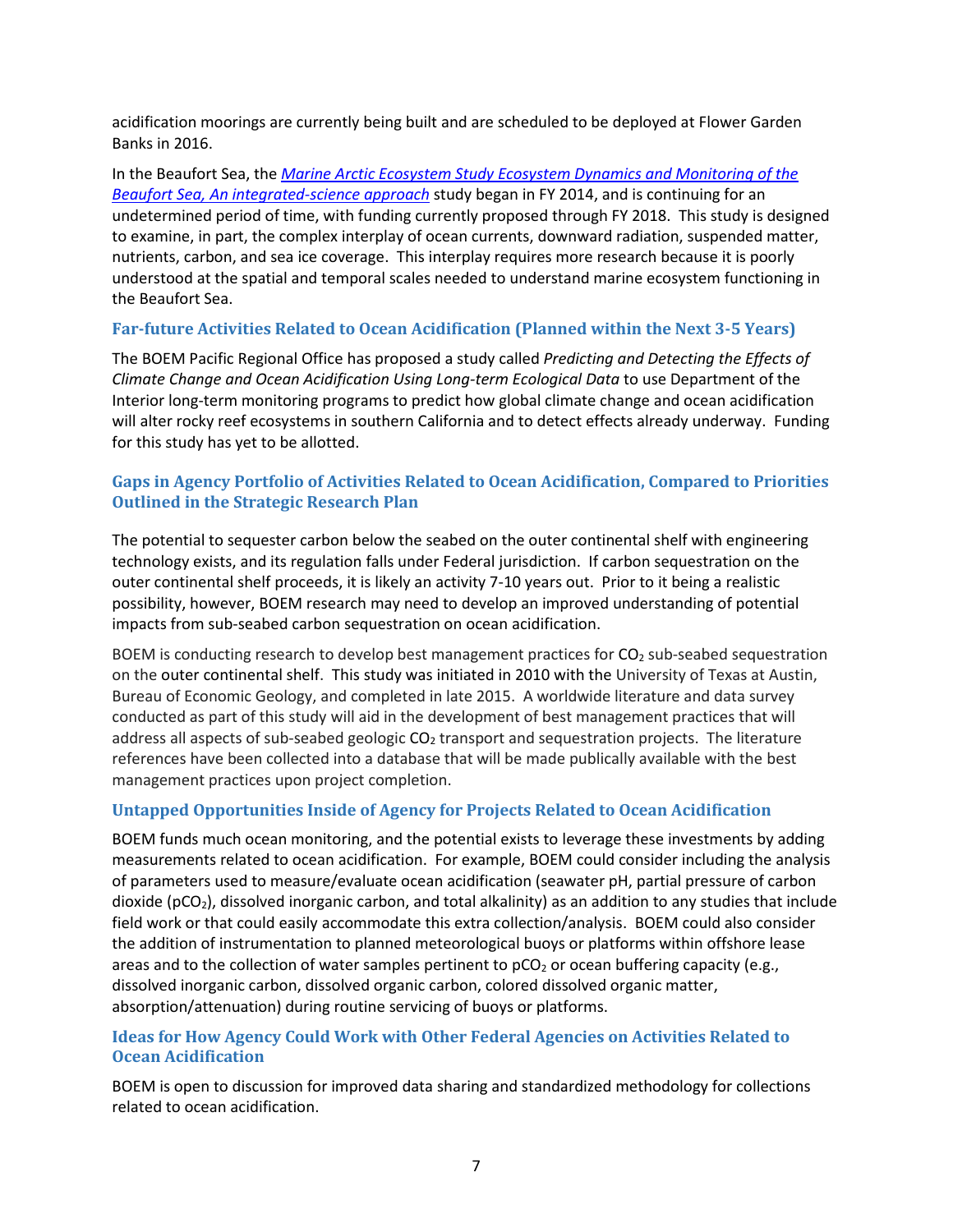#### **Areas Where Agency Mission is Being Inhibited by Knowledge Gaps that Fall out of Agency's Purview**

BOEM environmental analyses would benefit from an improved understanding of climate change and ocean acidification for identification of cumulative impacts and potential mitigation and minimization measures for BOEM jurisdictional actions.

#### **Environmental Protection Agency**

#### **Broad Overview of and Rationale for Ocean Acidification Work**

The Environmental Protection Agency's (EPA) mission is to protect human health and the environment, which includes identifying impacts on the Nation's coastal waters due to ocean acidification. EPA authorities under the Clean Air Act and the Clean Water Act can play an important role in addressing ocean acidification. EPA's activities under the Clean Air Act to mitigate greenhouse gases have implications for ocean acidification because atmospheric concentrations of  $CO<sub>2</sub>$  from anthropogenic sources are considered to be the primary driver of acidification in the open ocean and in the waters that ocean circulation brings to coastal environments. EPA and state programs under the Clean Water Act come into play in two ways: 1) acidification may affect the ability of coastal waters to support states' applicable water quality standards; and 2) these programs help states identify and address land-based sources of pollution (e.g., nutrients) that are considered by the scientific community to be an important driver of coastal acidification.

EPA has recently developed a nationally-oriented ocean and coastal acidification program that includes applied research on ecological responses to acidification, efforts to enhance monitoring in coastal waters, and modeling to assess local drivers and forecast environmental and socioeconomic consequences of acidification. EPA's Office of Research and Development (ORD) provides scientific support on ocean and coastal acidification to the agency's air and water programs and regions. Prior to FY 2016, ORD ocean acidification research was primarily incidental, capitalizing on sampling opportunities that were driven by other programmatic priorities. Beginning in FY 2016, ORD is conducting targeted research on the causes and responses to acidification and hypoxia in the coastal environment, with a strong emphasis on the role of nutrients. This includes field experiments and sampling activities, laboratory investigations of the response of aquatic life to acidification in EPA's marine laboratories, and water quality modeling studies that include carbonate chemistry.

#### **On-going Projects Related to Ocean Acidification**

EPA ORD is investigating the effects of nutrient enrichment on carbonate chemistry in coastal areas of the United States Northeast, Northwest, and Gulf coasts. ORD was a participant in studies of coastal acidification in the northern Gulf of Mexico; Narragansett Bay (Rhode Island), Long Island Sound (New York), and Puget Sound (Washington), some of which are continuing. In 2014, ORD began pairing seawater carbon chemistry measurements with ongoing nutrient and isotope transects in Narragansett Bay, spatially intensive nutrient sampling in Delaware Bay, and coastal shelf nutrient transects in the mid-Atlantic Bight, helping to fill a gap that lies inshore of most Federal observing programs. In 2016, ORD initiated field studies in Tillamook Estuary (Oregon) to quantify the local drivers influencing carbonate chemistry, utilizing *in situ* carbonate chemistry measurements and stable isotope sampling. These efforts, combined with other earlier and planned studies, are supporting EPA's effort to incorporate carbonate chemistry into ecosystem and water quality models.

In close alignment with these field and modeling studies, the effects of coastally-relevant changes in carbonate chemistry and hypoxia on corals, crustaceans, and other aquatic life are the subject of ongoing and new experiments in EPA's seawater laboratories in Florida, Oregon, and Rhode Island. This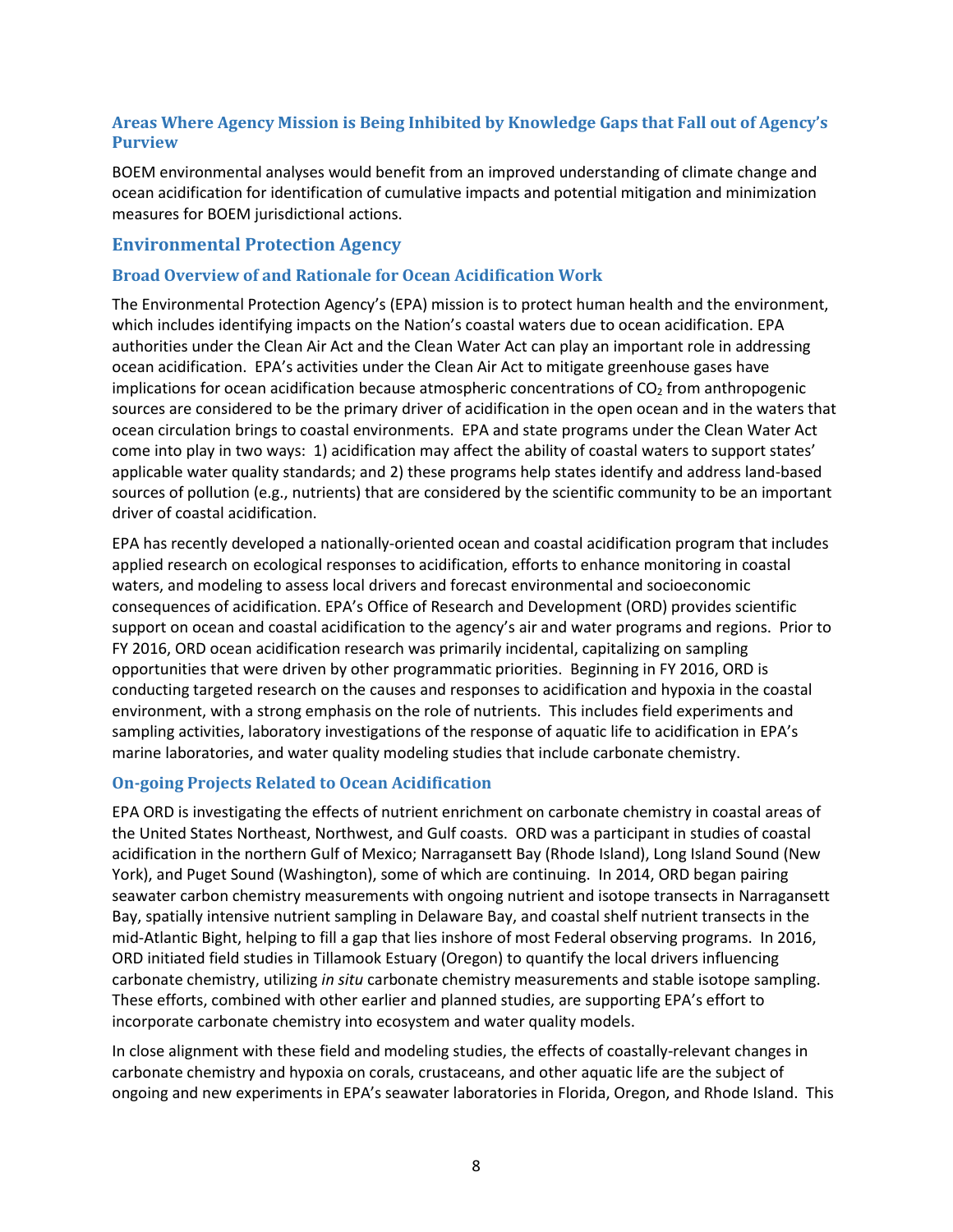includes evaluation of laboratory studies as predictors of ecological effects of acidification on shellfish populations in the field (in collaboration with NOAA-funded investigators at the State University of New York – Stony Brook). ORD is extending and continuing this work through shellfish field experiments and sampling of carbonate chemistry in Narragansett Bay. In collaboration with the University of Rhode Island, ORD conducts experiments examining the effects of acidification on whole estuarine phytoplankton communities. Experiments examining the combined effects of low oxygen and low pH on aquatic life are also getting underway at ORD's laboratory in Florida.

EPA's Office of Water (OW) and National Center for Environmental Economics are collaborating on the development of models for valuing marine ecosystem services and assessing economic impacts from ocean acidification. Initial efforts will focus on impacts in northwestern and northeastern coastal waters of the United States.

EPA's Region 10 (Pacific Northwest) and OW are collaborating with the Washington State Department of Ecology to develop water quality models for the Salish Sea (Washington and British Columbia, Canada). The models will provide estimates of the effect of watershed and airshed pollution on acidification (e.g., pH and aragonite saturation) throughout the marine waters of the Salish Sea.

EPA's OW and Region 1 (New England) are collaborating with the Casco Bay Estuary Partnership (Maine) to monitor pH and  $pCO<sub>2</sub>$  in estuarine waters. This work is being coupled with ongoing studies of nutrient concentrations to better understand how nutrients can exacerbate ocean acidification. Additionally, OW is supporting the development of a stakeholder engagement strategy by the Northeast Coastal Acidification Network.

The National Coastal Condition Assessment, one of the EPA's National Aquatic Resource Surveys, is a statistical survey of a core suite of coastal water quality parameters conducted once every 5 years. EPA is developing standard operating procedures for collecting ocean acidification-related parameters as an add-on indicator for upcoming surveys in 2020.

Beginning in 2015, EPA's ORD and Region 10's Regional Applied Research Effort program paired seawater carbon chemistry measurements with spatially intensive nutrient and isotope sampling in the Snohomish River Delta (Washington) to quantify the role of anthropogenic nutrient inputs on acidification in the nearshore environment.

EPA is increasing capacity to monitor for coastal acidification by providing five National Estuary Programs (Casco Bay (Maine), Santa Monica Bay (California), Coastal Bend Bays and Estuaries (Texas), Long Island Sound Study (Connecticut/New York), and Barnegat Bay (New Jersey)) with funding for the procurement of instrumentation for high-frequency and high-precision measurement of pH and dissolved CO<sub>2</sub>.

EPA continues to engage with scientist and stakeholder networks to develop improvements in monitoring of coastal acidification. This includes partnerships in the Northeast Coastal Acidification Network, the Southeast Ocean and Coastal Acidification Network, and more locally organized networks, such as the Oregon Acidification Monitoring Network, that have spawned from workshops and educational meetings.

#### **Near-future Activities Related to Ocean Acidification (Planned within the next 2 Years)**

Beginning in 2016, ORD initiated research on nutrient enhanced coastal acidification and hypoxia with a focus on identifying local sources that may be contributing to coastal acidification in estuaries and impacts on estuarine organisms. As part of this broad effort, new experiments and field and modeling studies are planned. These include the addition of new sites to ORD's field studies of coastal acidification and the addition of carbonate chemistry, including effects of benthic processes on pH and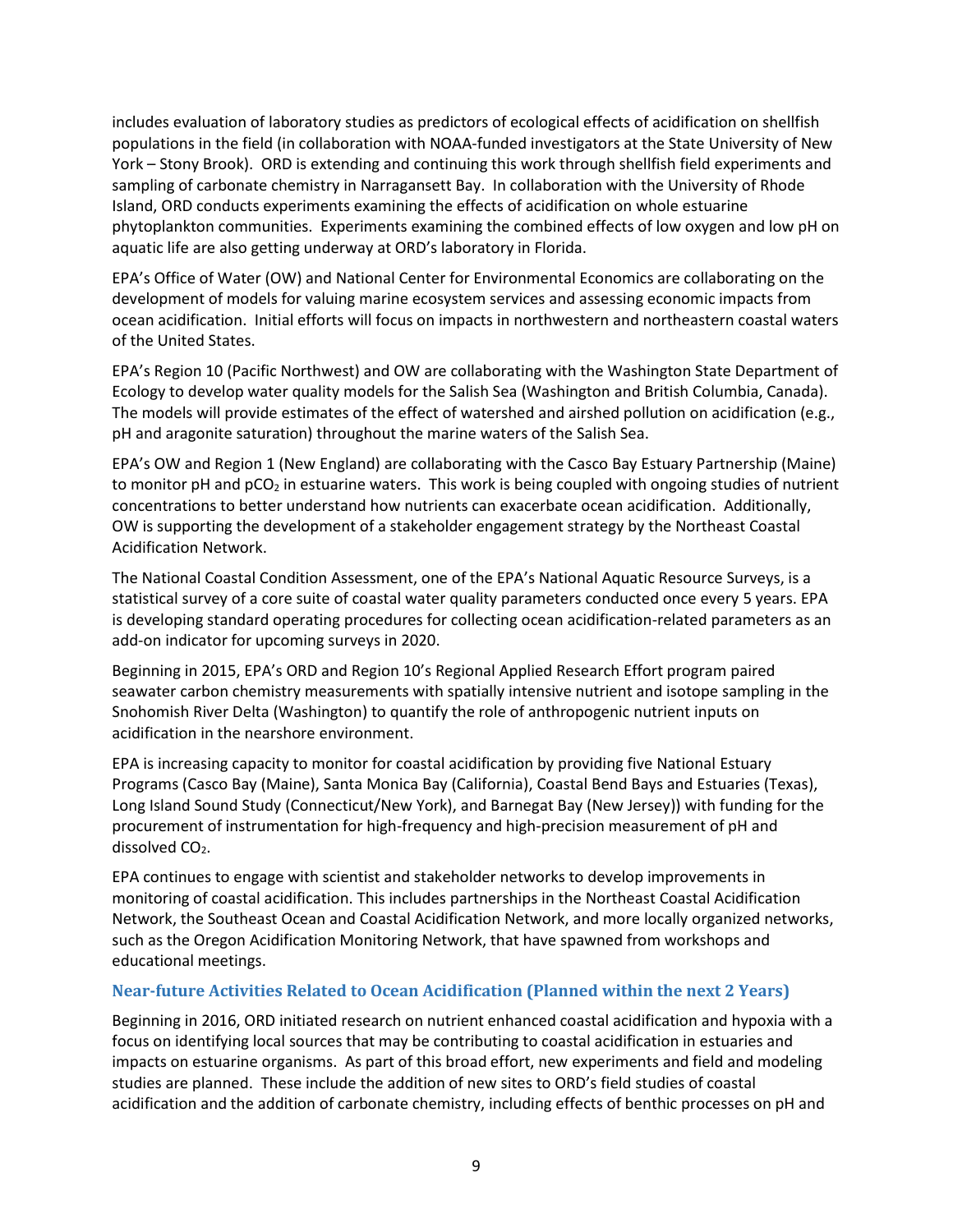alkalinity, to existing ecosystem and water quality models. Modeling efforts will be supported by experiments beginning in 2016, including additional studies of biological responses to altered carbonate chemistry, as well as laboratory mesocosm and phytoplankton incubation studies in which the response of carbonate chemistry to nutrient enrichment will be evaluated. Laboratory research will also identify sensitive coastal species and establish adverse effects thresholds for acidification and hypoxia. Planned synthesis and modeling activities related to coastal eutrophication continue to provide opportunities to assess the potential for near-term mitigation of acidification through nutrient abatement programs, but formal incorporation into either non-regulatory or regulatory programs is uncertain at this time.

#### **Far-future Activities Related to Ocean Acidification (Planned within the Next 3-5 Years)**

Research planning on the far-future time horizon at EPA is underway. Activities specifically related to ocean and coastal acidification will be identified at a later time.

#### **Gaps in Portfolio of Activities Related to Ocean Acidification, Compared to Priorities Outlined in the Strategic Research Plan**

Federal research activities related to acidification in the coastal environment are limited. It remains unclear whether these efforts will address the information gaps relevant to EPA protection and restoration activities. In general, these gaps exist because coverage by each agency is not welldelineated in terms of either spatial or taxonomic domain.

#### **National Aeronautics and Space Administration**

#### **Broad Overview of and Rationale for Ocean Acidification Work**

The National Aeronautics and Space Administration (NASA) responds to the FOARAM through its role as vice-chair of the IWG-OA and by funding research that contributes to increased understanding of ocean acidification. NASA has supported targeted, approximately annual research opportunities to facilitate ocean acidification research since 2007, details of which are included in the IWG-OA's [biennial reports to](http://oceanacidification.noaa.gov/IWGOA/Documents.aspx)  [Congress.](http://oceanacidification.noaa.gov/IWGOA/Documents.aspx) Funded research utilizes NASA's satellite remote sensing observations, as well as in situ observations and models, to support the FOARAM Act's objectives and NASA's mission. NASA's ocean acidification research may also facilitate operational and management responsibilities of other agencies included in the FOARAM Act, such as the requirement to develop adaptation strategies to conserve aquatic ecosystems vulnerable to the effects of ocean acidification.

To study the Earth as a whole system and understand how it is changing, NASA develops and supports a large number of Earth observing missions. These missions provide Earth science researchers with the necessary data to address key questions about global climate change. They provide global observations and data about the Earth, and are used to estimate properties of the Earth system. These data include information on the land, ocean, atmosphere, solid Earth, and cryosphere. While NASA's Earth observing satellite data may be used to understand and conduct research on – and perhaps even monitor – ocean acidification globally, it would be nearly impossible to delineate which NASA missions or data sets are used for studies to support research in ocean acidification. Continuity of key systematic and new satellite observations is critical for Earth science research and other agencies' management efforts on a local and global scale. NASA's data users in Earth sciences number in the hundreds of thousands internationally. NASA's direct contributions to ocean acidification research, however, are via the NASAfunded projects.

Specific examples of NASA-funded research include projects focused on a type of calcifying phytoplankton known as coccolithophores, as blooms of coccolithophores can be seen from space. As part o[f the Impacts of Climate on the Eco-Systems and Chemistry of the Arctic Pacific Environment](https://espo.nasa.gov/icescape/) (ICESCAPE) project field work (2009-2015), the research team working in the Beaufort and Chukchi Seas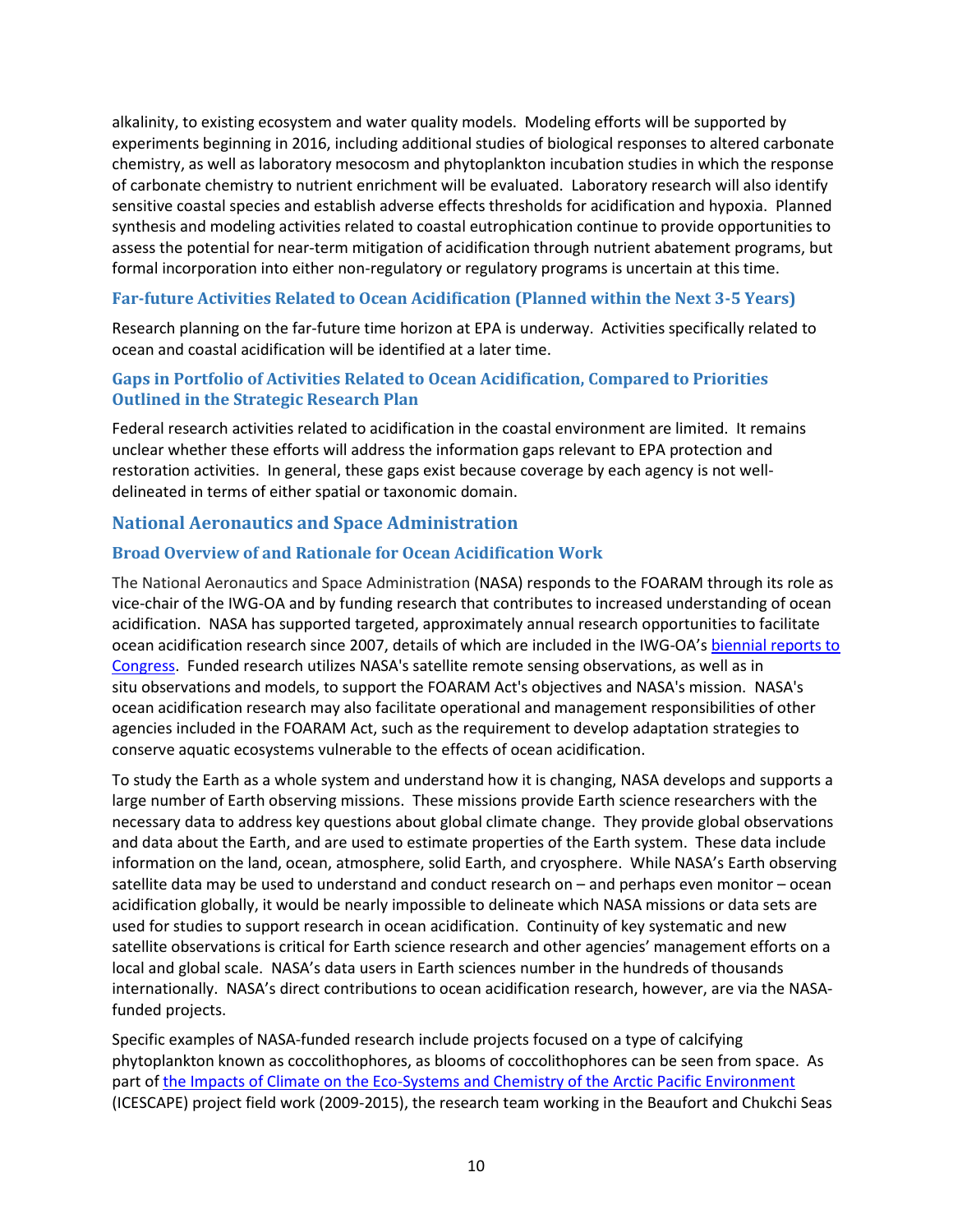explored the roles of these calcifiers in the ecosystem and whether these organisms are harbingers of a polar biogeochemical province in transition. The dataset collected by this project can help us understand how the biological pump, a component of ocean carbon cycling, and ocean albedo (i.e., reflectiveness to solar radiation) might change in the future under ocean acidification. It will also help discern long time-scale changes in Arctic Ocean calcifiers associated with climate change. Similar to the ICESCAPE program, NASA has funded studies on the Arctic Pacific shelves on the biogeochemical cycling of inorganic carbon and air-sea  $CO<sub>2</sub>$  fluxes, both of which are fundamental to understanding ocean acidification.

Ocean acidification research has also been funded by calls from [NASA's Carbon Cycle Science](http://cce.nasa.gov/cce/index.htm) program since approximately 2007. For example, a funded project is assessing the impact of ocean acidification on calcification in marine plankton using satellite analysis and Earth system modeling. Marine planktonic calcifiers, such as coccolithophores, foramanifera, and pteropods, are an important component of the ocean carbon system, and their role in ocean carbon cycling may be modified substantially by rising atmospheric  $CO<sub>2</sub>$  and climate change. The overall goal of this project is to better understand the magnitude of ocean acidification and climate change impacts on marine inorganic carbon dynamics, ocean carbon storage and atmospheric  $CO<sub>2</sub>$  levels over the next several decades to centuries.

The NASA annual research announcement entitled Research Opportunities in Space and Earth Sciences (ROSES) solicits basic and applied research in support of NASA's [Science Mission Directorate.](http://science.nasa.gov/) Within the annual ROSES omnibus solicitation from 2007 through 2012, there were approximately ten open opportunities (referred to as ROSES program elements) for institutions to propose to NASA research on ocean acidification. There were three ROSES program elements identified where peer-reviewed projects that proposed to undertake ocean acidification research were selected. For the approximately seven ROSES program elements where ocean acidification research was not supported, either the agency did not receive proposals in the topical area of ocean acidification, or the proposals the agency received in the topical area of ocean acidification were not highly peer-reviewed and therein were not recommended by the agency for support. For the ROSES program elements where proposals to conduct research in ocean acidification were selected and supported, the agency could have identified ocean acidification as a priority topic, or the proposing institutions could have identified ocean acidification as a priority topic in response to an open science competition.

[NASA's Earth Science Research Program](http://science.nasa.gov/earth-science/) supports research activities that address the Earth system to characterize its properties on a broad range of spatial and temporal scales, understand the naturally occurring and human-induced processes that drive them, and improve capabilities for predicting Earth system's future evolution. The focus of the Earth Science Research Program is the use of spaceborne and aircraft measurements to provide information not available by other means, and data collected by it addresses ocean acidification. This program is end-to-end in its scope in that it develops observational techniques and the instrument technology needed to implement them; tests them in the laboratory and from an appropriate set of surface-, balloon-, aircraft-, and/or space-based platforms; uses the results to increase basic process knowledge; incorporates results into complex computational models that can be used to more fully characterize the present state and future evolution of the Earth system; and develops partnerships with other national and international organizations that can use the generated information in environmental forecasting and in policy, business, and management decisions.

#### **Near-future Activities Related to Ocean Acidification (Planned within the Next 2 Years)**

In FY 2014 and 2015, NASA solicited proposals for [Carbon Cycle Science](http://cce.nasa.gov/cce/index.htm) investigations jointly with the U.S. Departments of Agriculture and Energy and NOAA. Projects funded by NASA under this solicitation relevant to ocean acidification research will be conducted over the next three years. Some examples of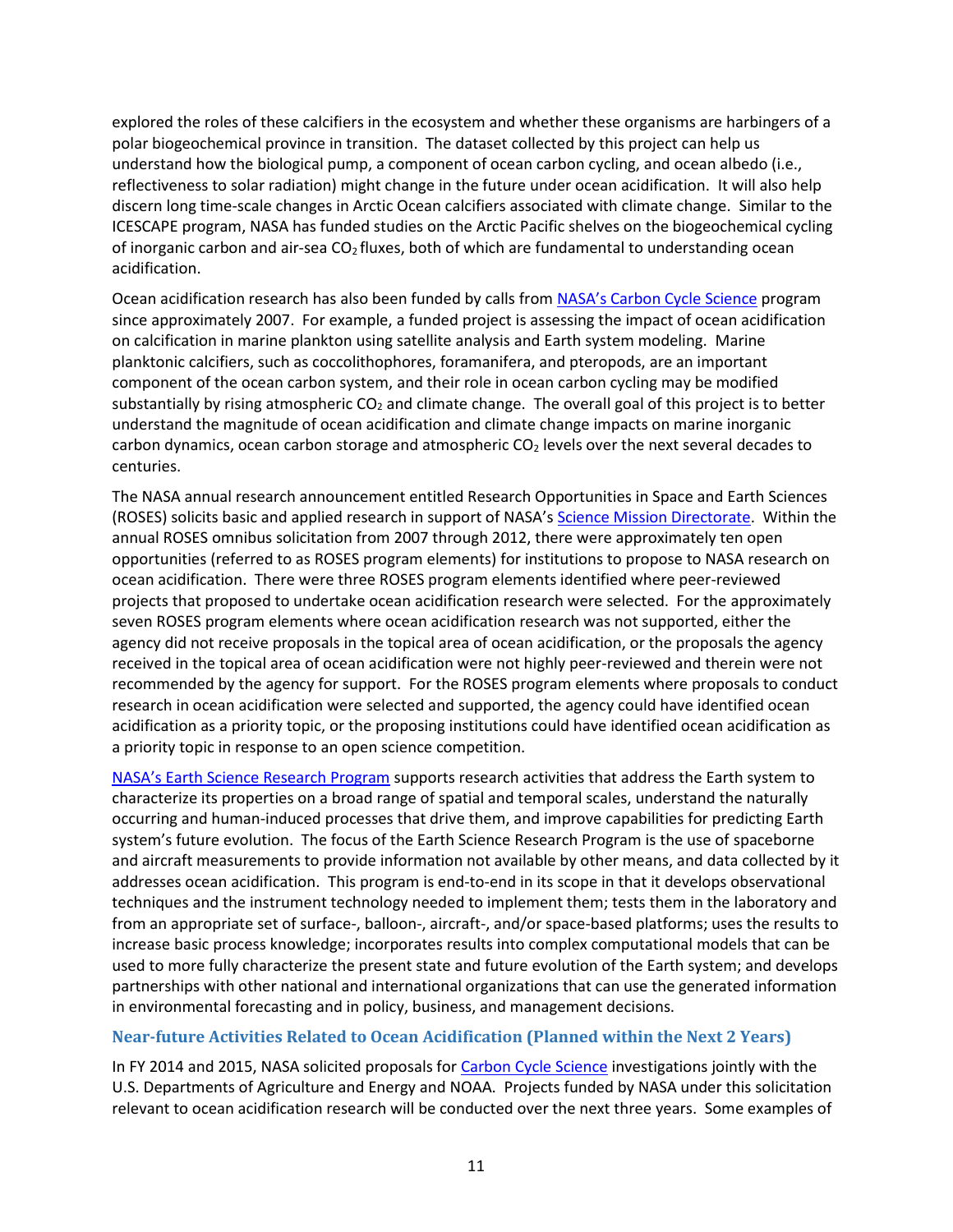planned research include combining satellite, autonomous underwater vehicle, and ship-based measurements from the multi-decadal time series Gulf of Maine North Atlantic Time Series to model the carbon cycle in the Gulf of Maine. This project will continue the Gulf of Maine North Atlantic Time Series which is a 35-plus year, NASA-centric, field program that crosses the Gulf of Maine to collect biooptical, hydrographical, biological, biogeochemical, and chemical (including carbon-relevant) data for use in satellite calibration/validation studies, as well as a long-term transect time series. It will also provide insight about the long-term carbon cycle changes in the Gulf of Maine and the major processes that affect the coastal ocean, including from climate-driven changes such as increased precipitation and temperature. The longer duration time series supported by this project will better resolve climatological phenomena spanning time scales of days to decades and a coupled physical/ecosystem model that can be used test hypotheses relevant to each part of the Gulf of Maine carbon cycle and the impacts of climate change.

NASA is currently funding a modeling project focused on the variability of acidification in coastal waters. This project seeks to improve understanding of processes controlling carbonate system variability in coastal areas, and to demonstrate that ocean color satellite data are poised to play an integral role in this field of research. It will provide estimates of processes affecting acidification including physical residence times, mixing, dispersion, and net local terms associated with community productivity.

NASA is also funding carbon synthesis activities, including air-sea  $CO<sub>2</sub>$  flux and carbon budget synthesis and modeling in the entire Gulf of Mexico. Uncertainties in coastal carbon fluxes are such that the net uptake of carbon in the coastal margins remains a poorly constrained term in global budgets. The State [of the Carbon Cycle Report](http://cdiac.ornl.gov/SOCCR/) [\(Takahashi et al., 2009\)](http://www.sciencedirect.com/science/article/pii/S0967064508004311) indicated that the Gulf of Mexico was the single largest area that was unknown with respect to the direction of  $CO<sub>2</sub>$  flux (i.e., sink or source) in the entire US coastal margin. As a result, this team will undertake a data synthesis and modeling plan with goal of characterizing the carbon budget and carbon fluxes in this region.

#### **Far-future Activities Related to Ocean Acidification (Planned within the Next 3-5 Years)**

Each year, NASA develops and releases the ROSES omnibus solicitation anew. NASA revises the ROSES content, including Agency and program research priorities, as per the Agency mission in conjunction with the domestic and international research communities' and programmatic priorities. NASA seeks to build on the latest cutting edge research and state-of-the art findings in Earth Science with opportunities in the annual ROSES omnibus solicitation. NASA accepts proposals in a very wide range of topics, and will continue to work with the research community and agency partners to prioritize research topics and opportunities for collaboration.

#### **National Institute of Standards and Technology**

While the National Institute of Standards and Technology (NIST) does not have a large program specifically focused on ocean acidification, NIST provides a number of measurement and calibration capabilities that support the efforts of other agencies (e.g., NASA, NOAA) and the broader research community to monitor ocean changes, including acidification. For example, NIST provides a number of advanced satellite calibration standards, including color standards and sensor calibrations to support the Marine Optical Buoy program. Additionally, NIST, through the Hollings Marine Laboratory in Charleston, South Carolina, runs the Marine Environmental Specimen Bank, which cryogenically banks welldocumented environmental specimens collected as part of other agency marine research and monitoring programs. In 2010, NIST expanded this effort through the establishment of the NIST U.S. Pacific Islands Program to help address environmental and ecological questions that are unique to the region. This program includes collaboration with NOAA; other Federal, state, local, and regional agencies; private organization; universities; and research institutes to establish a biorepository in the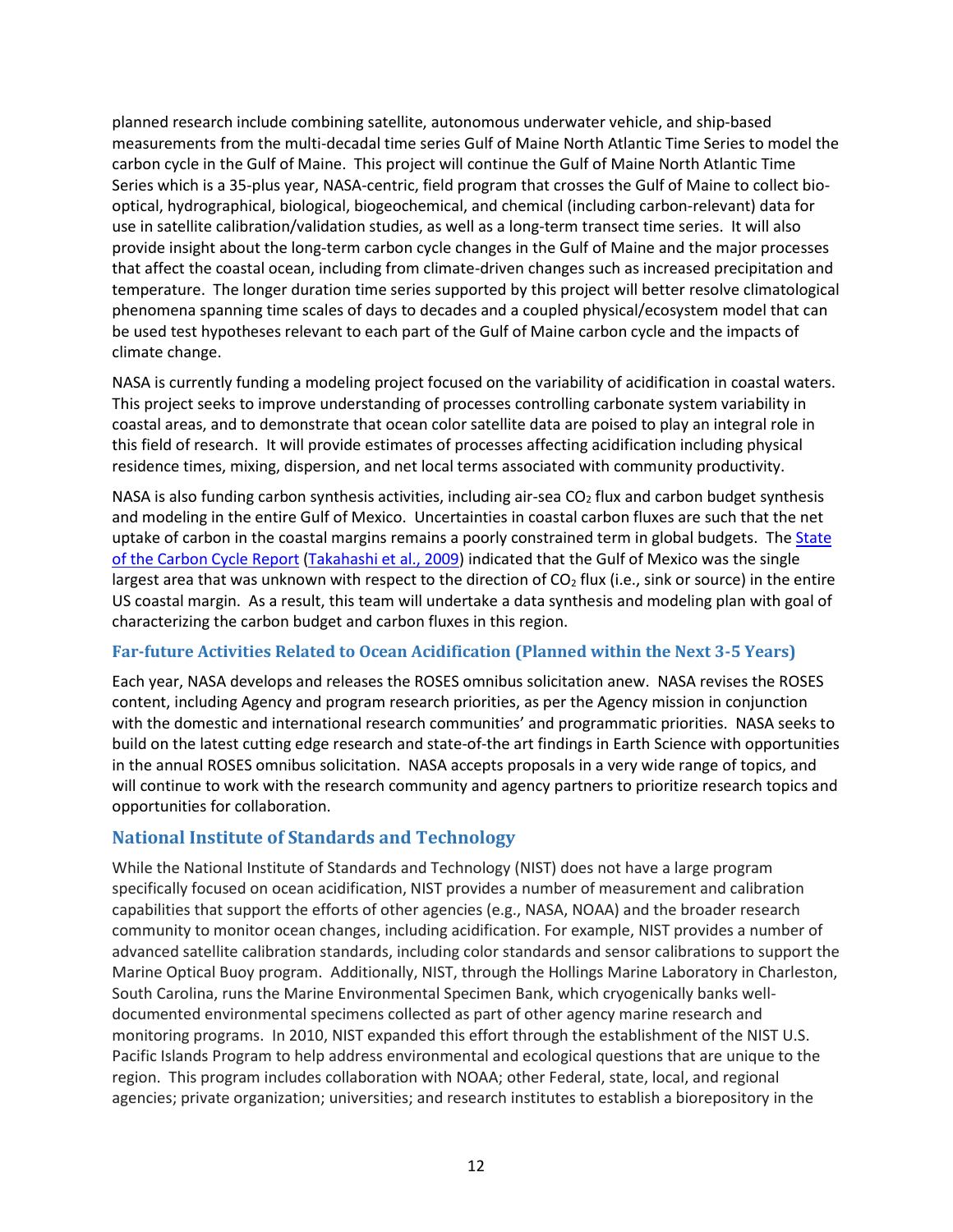region and to advance measurement capabilities for environmental health research. A major element of this effort relevant to ocean acidification is a new coral reef banking program known as the Archive of Coral Ecosystem Specimens. The new coral reef banking program will create a formal repository of calcium carbonate skeletons and tissues from corals and other reef taxa to serve as a resource for longterm monitoring and research. Localized stressors, such as impaired water quality, and global climate stressors, such as thermal stress and ocean acidification, impact elemental/isotopic signatures and biomarkers in carbonate skeletons and tissues that will be measured and archived to record past, present, and future environmental conditions and the associated organismal responses.

#### **National Oceanic and Atmospheric Administration**

#### **Broad Overview of and Rationale for Ocean Acidification Work**

Understanding ocean acidification and developing reliable projections for how ocean acidification will affect living marine resources drives NOAA's work on ocean acidification. NOAA's activities on these topics are necessary for sustainably managing living marine resources in a changing world, enabling local communities to better understand, prepare for, and adapt to changes, and informing national and international carbon assessments and mitigation discussions. [NOAA's Ocean Acidification Program](http://oceanacidification.noaa.gov/) (OAP) was established under Section 12406 of the FOARAM Act to oversee and coordinate ocean acidification research, monitoring, and other activities consistent with the Strategic Research Plan. As part of its responsibilities, the OAP incorporates a competitive, merit-based process for awarding grants on ocean acidification research. To date, the OAP has provided grants for research projects that explore the effects of ocean acidification on ecosystems and human socioeconomics.

#### **On-going Projects Related to Ocean Acidification**

The NOAA Ocean Acidification Program supports activities across NOAA and in close partnership with academic institutions. The NOAA OAP Director also chairs the IWG-OA. Current ocean acidification activities funded through NOAA's OAP office require considerable leverage from the participating NOAA labs and science centers. The OAP's trans-disciplinary portfolio of research and monitoring includes: the establishment and maintenance of a long-term ocean acidification monitoring network; experimental species response studies; biogeochemical, ecological, and socioeconomic modeling, including projections of ocean acidification and its impacts; and fostering the development of adaptation strategies for impacted stakeholders. The ocean acidification monitoring network is currently comprised of regional geochemical/ecological surveys, fixed time-series stations, and autonomous underway observations. To date, these research and monitoring efforts have been primarily focused on documenting the complex dynamics of carbonate chemistry within the United States coastal margins and coral reef ecosystems but also include a limited number of international long-term, open-ocean sites. Experimental studies supported by the OAP investigate how species' survival, growth, and physiology are impacted by ocean acidification, and explore how coastal and marine species may respond to ocean acidification. NOAA researchers use data from these studies to improve understanding of how aquaculture, wild fisheries, and food webs may change in response to ocean acidification. NOAA's [National Centers for Environmental Information](https://www.ncei.noaa.gov/) serves as the data management focal point for the diverse range of data sets generated by the OAP through its newly develope[d Ocean Acidification Data Stewardship](https://www.nodc.noaa.gov/oceanacidification/) project.

#### **Near-future Activities Related to Ocean Acidification (Planned within the Next 2 Years)**

NOAA near-future ocean acidification activities are categorized as those that could occur under OAP funding at the current level and new activities that could occur under higher funding levels. At higher funding levels, NOAA will improve understanding of progression of ocean acidification in coastal and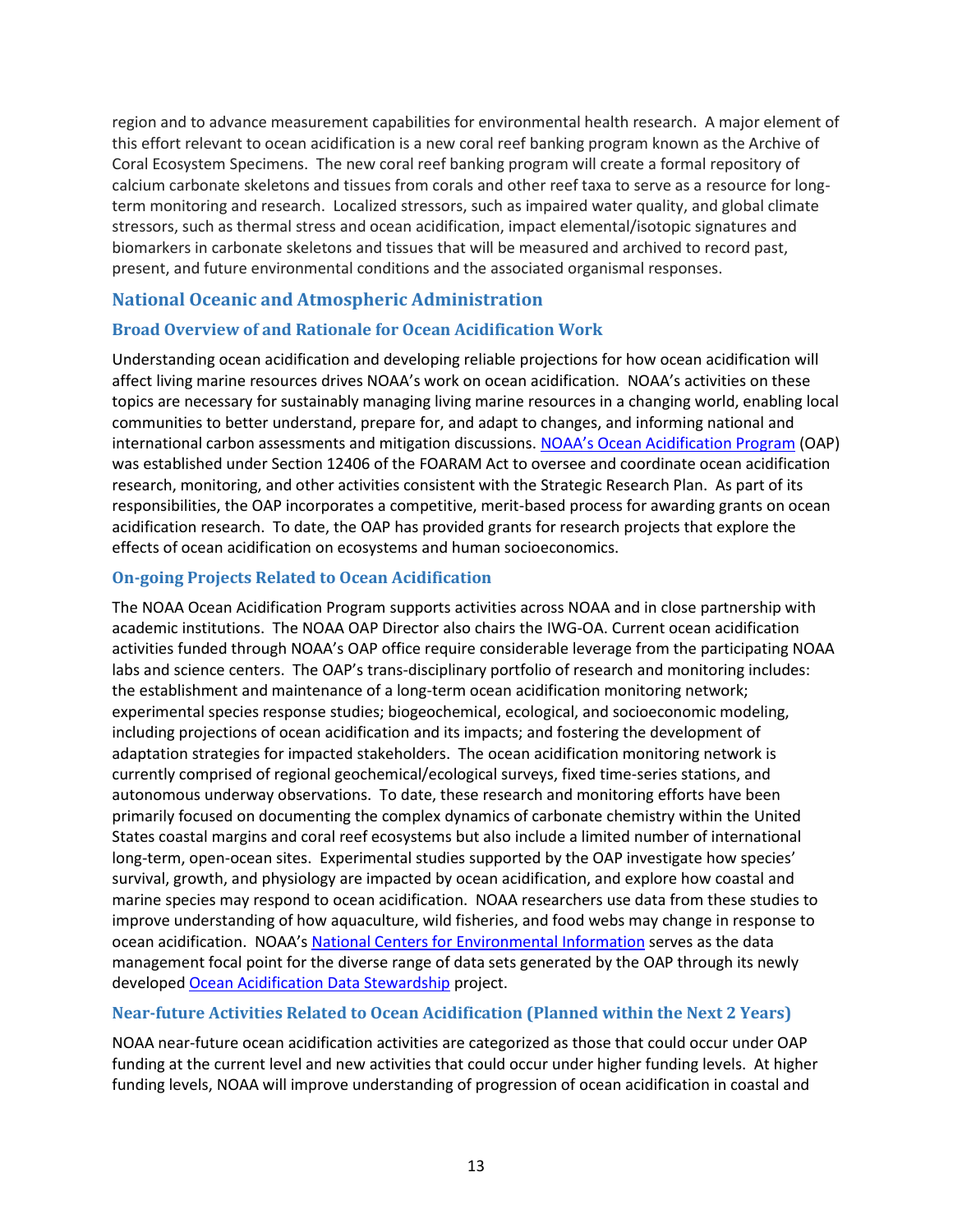marine environments and the impacts of ocean acidification on marine resources and will develop tools and adaptive strategies for resource managers, affected industries, and stakeholders.

#### *Existing Activities that will Continue under the Current Funding Level*

*Research to understand the implications of ocean acidification –* NOAA supports five experimental facilities to study the response of species to ocean acidification (Highlands, New Jersey; Kodiak, Alaska; Mukilteo and Manchester, Washington; Newport, Oregon). Research at these facilities targets a range of shellfish, finfish, zooplankton, and phytoplankton species, all of which are economically or ecologically important. NOAA also engages in vulnerability analyses of select regions to ocean acidification and supports meta-analysis work that builds understanding of patterns in species-response to ocean acidification.

*Monitoring of ocean chemistry and biological effects* – NOAA's ocean acidification monitoring portfolio comprises a suite of observations ranging from repeated, large-scale, synoptic surveys of the major ocean basins to sustained, fixed, time-series stations. A variety of assets are used for monitoring, including fixed site observing platforms (e.g., moorings and piers), ships of opportunity, dedicated geochemical cruises, remote sensing, wave gliders, and profiling floats. NOAA monitors the status and trends of United States coral reef ecosystems, assessing parameters related to both carbonate chemistry and ecology at one site in the Pacific Ocean basin and two in the Atlantic Ocean basin. NOAA has also added carbon chemistry measurements to time series measurements of zooplankton in both the north Pacific and the north Atlantic Oceans.

*Modeling to predict changes in the ocean carbon cycle and response of marine ecosystems and organisms –* NOAA supports a number of regional modeling exercises on ocean carbon chemistry in the Greater Caribbean region and the California Current. NOAA also models how ocean acidification may affect coastal and marine ecosystems and living marine resources in the north Pacific and north Atlantic Oceans and compares the potential impacts of ocean acidification to the potential impacts of climate change and human uses of the marine environment. Ongoing research in NOAA uses advanced global earth system models to explore the global and regional historical and projected future expression of ocean acidification, incorporating emerging scientific understanding of the mechanisms, impacts, and feedbacks of ocean acidification in ocean biogeochemistry and marine ecosystems. Quantifying past and future ocean carbon uptake associated with ocean acidification is an important part of NOAA's efforts to understand and project future climate, information that informs overall environmental stewardship.

*Technology development and quality assurance –* NOAA's ocean acidification-related technology activities focus on the development of observing gliders and a dissolved inorganic carbon sensor and on methods for determining variation in the progression of ocean acidification and ecosystem response in coral reefs. NOAA is also investing in development of easy-to-use, low-cost, shore-based monitoring systems that are being tested in partnership with the oyster industry on the United States West and East Coasts and Alaska as systems useful for allowing industry to adapt to ocean acidification. Additionally, NOAA focuses on development of laboratory systems to study species response to ocean acidification and alternatives for optimizing carbon chemistry measurements in these systems.

*Assessment of socioeconomic impacts and adaptive strategies to conserve marine organisms and marine ecosystems –* NOAA's ocean acidification-related socio-economic work focuses on the impacts of ocean acidification on fisheries and fishery-based economies. These projects use food web or population models (sometimes linked to economic models) to explore the potential changes in abundance, productivity, and distribution of living marine resources; alternatives for managing living marine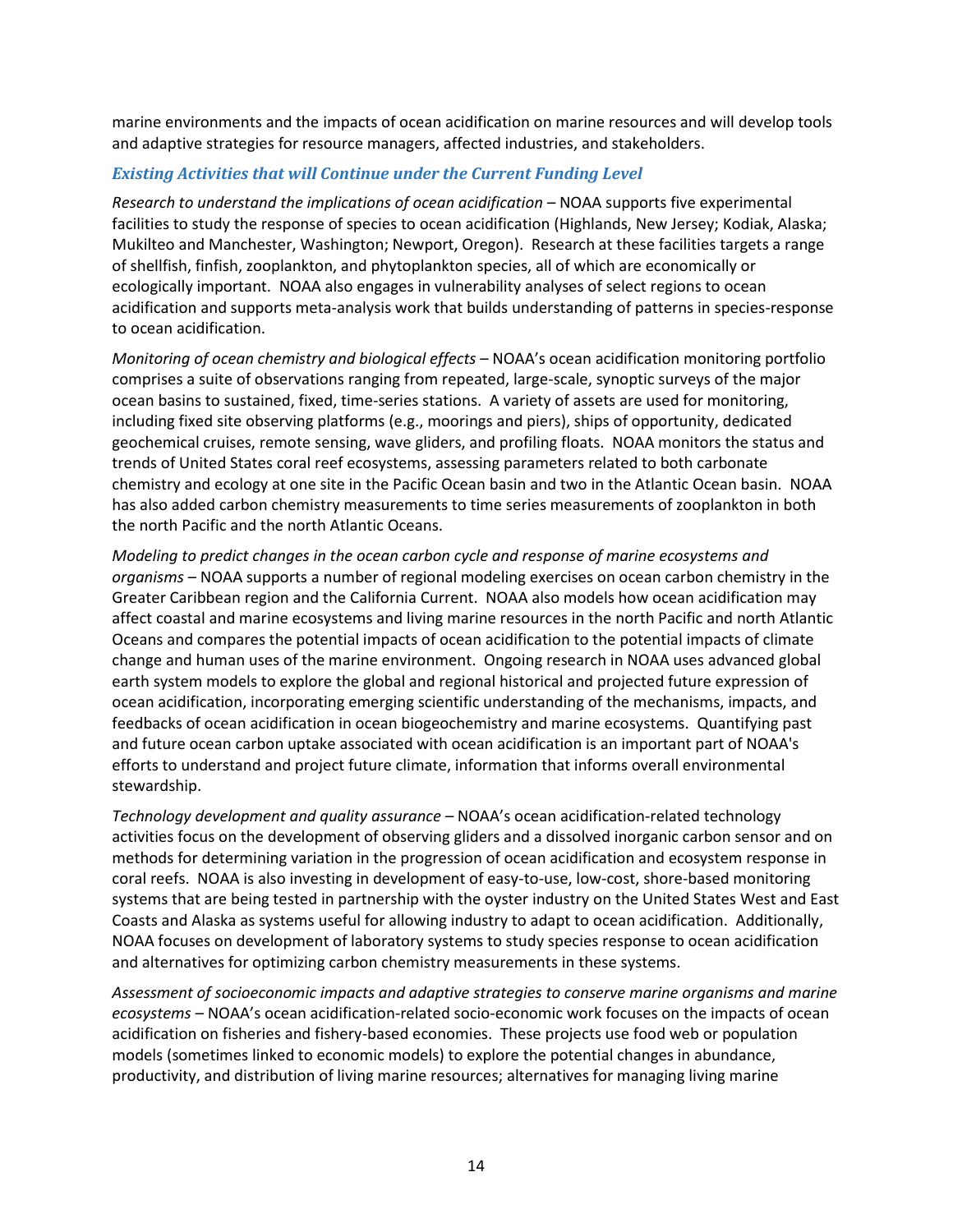resources under acidified conditions; and potential impacts of ocean acidification on human socioeconomic systems.

*Education, outreach, and engagement strategy on ocean acidification –* NOAA released an Ocean Acidification Education Implementation Plan in September 2014. To fulfill goal 1 of the Plan, NOAA is conducting a national needs assessment of ocean acidification education and communication providers to determine effective messages and resources, and identify challenges, lessons learned, gaps, and needs. NOAA National Marine Sanctuaries and Ocean Acidification Program also co-host a national webinar series called Sharing Ocean Acidification Resources for Communicators and Educators, which provides tools to formal and informal educators and stakeholders across the country to promote a more integrated and effective ocean acidification education community. NOAA works with a number of experiential learning facilities, such as the Seattle Aquarium in Washington and the Exploratorium in California, to educate the public about ocean acidification and its impacts, and has hosted workshops to facilitate these educational efforts. NOAA staff participates in efforts of local, state, tribal, and regional policy makers, managers, and stakeholders to educate and inform decision makers about ocean acidification science (e.g., Washington Blue Ribbon Panel on Ocean Acidification). NOAA is heavily involved in emerging regional ocean acidification collaboratives or networks such as the California Current Acidification Network, Northeast Coastal Acidification Network, and Southeast Ocean and Coastal Acidification Network. NOAA develops a variety of educational and outreach resources, including outreach kits with lesson plans and websites with summaries and explanations of ocean acidification, ocean acidification-related science efforts, and potential impacts on living marine resources internationally, nationally, and regionally. NOAA also trains many undergraduate students in ocean acidification research methodologies through the NOAA Hollings Scholar Program and other internship programs.

*Data management and synthesis –* NOAA provides dedicated, long-term, archival online data discovery and access for a diverse range of OA data from multi-disciplinary field observations, laboratory experiments, and modeling exercises for both NOAA and interagency OA data partners. NOAA developed a metadata content standard that is capable of accommodating OA data from moorings, research cruises, models, and laboratory or mesocosm studies on species' response to OA. With the metadata template, NOAA has established metadata display formats that can best serve information about OA data sets to data users. An OA data search portal was launched in 2015 to allow users to discover and access OA data sets with ease. NOAA is also investing in development of an online OA data submission interface that will make it easier for users to submit OA data. NOAA supports OA data management through the development of global synthesis products. Over the last year, NOAA authors published their first synthesis effort on the global distribution of aragonite saturation state. A similar effort on the global pH distribution is under development.

#### *New Activities under Higher Funding Levels*

*Enhanced U.S. coastal ocean acidification observing system* – Improved understanding of coastal ocean acidification processes requires strategic coordination of observing infrastructure and chemical, physical, and ecological process monitoring. Development of regional observing networks (e.g., Puget Sound, Gulf of Maine, select Pacific islands, Chesapeake Bay, United States Southeast Coast including Caribbean coral reefs, and Gulf of Mexico including the Flower Garden Banks) would be informed through competitive projects designed to optimize observing assets with respect to improved skill and cost efficiency. These studies would guide the development of an integrated enterprise of multiplatform observing and coupled ecological-process monitoring necessary to track carbon cycle dynamics and associated ecosystem response.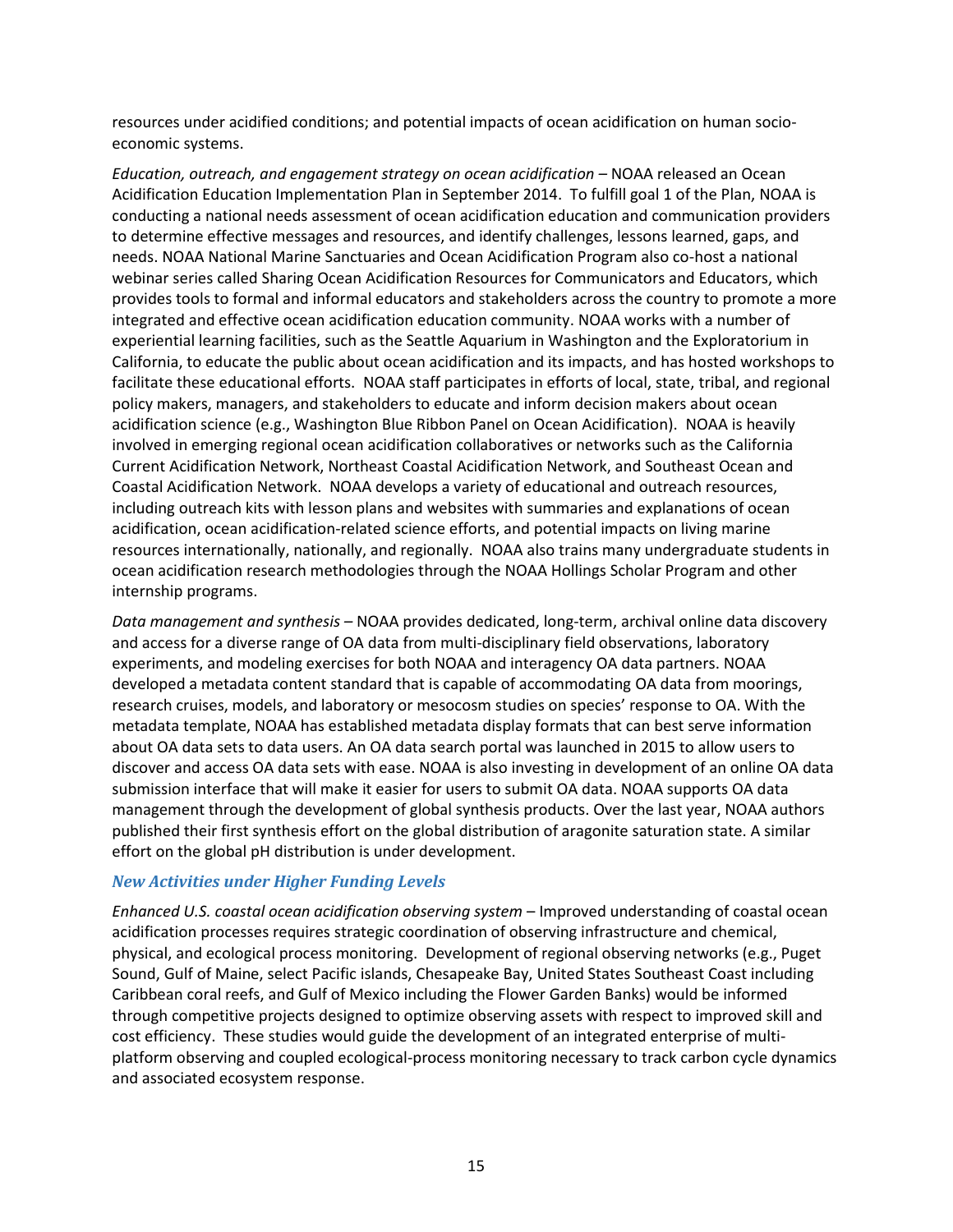*National Coral Reef Monitoring Program* – The [NOAA Coral Reef Conservation Program](http://coralreef.noaa.gov/) has initiated implementation of the National Coral Reef Monitoring Program (NCRMP), which will provide a consistent flow of information about the status and trends of: environmental conditions at United States coral reefs, living coral reef resources, and the people and processes that interact with coral reef ecosystems. The NCRMP coordinates a NOAA-wide, long-term approach to monitor coral reef ecosystems, including a partnership with NOAA's OAP to support carbonate chemistry measurements in coral reef areas. Monitoring of the ecological responses of coral reef ecosystems to ocean acidification (e.g., changes to coral reef carbonate budgets, coral growth rates, bioerosion, and framework integrity) are made possible through OAP funding of targeted benthic community characterization, fine-scale rugosity assessments (e.g., how wrinkled structures are), indices of biodiversity (including that of cryptic species), coral coring, and crustose coralline algae recruitment and accretion rate monitoring. The NCRMP calls for establishing 6 sentinel sites across the United States coral reef ecosystems in the Atlantic and Pacific Oceans. Three such sites have been established (Puerto Rico, Florida, and Hawaii), and in coming years, at least two additional sites would be established, including the Flower Garden Banks National Marine Sanctuary.

*Understanding species and ecosystem response to ocean acidification* – To address information gaps on the impact of ocean acidification on species of high economic vulnerability, the OAP would direct funding through regional requests for proposals, likely through regional Sea Grant programs. New funding would be directed towards enhancing the NOAA experimental systems used to study species response to ocean acidification with new control and chemistry monitoring technologies. The OAP would also consider expanding the types of species response metrics that can be measured during experiments (e.g., genomics, neurophysiology).

#### **Far-future Activities Related to Ocean Acidification (Planned within the Next 3-5 Years)**

NOAA far-future ocean acidification activities are categorized as those that could occur under OAP funding at the current level and new activities that could occur under higher funding levels.

#### *Existing Activities that will Continue under the Current Funding Level*

*Assure continuity of core existing and sustained ocean acidification activities* – The OAP's leveraging of other NOAA funds to support its sustained activities leaves the OAP dependent on the funding for and strategic direction of the participating NOAA labs and science centers. Because the OAP aims to establish long-term time-series related to ocean acidification, the OAP will work closely with participating NOAA labs and science centers to maintain leverage support, which includes dedicated personnel to carry-out ocean acidification-related projects.

*Enhance existing ocean acidification observational and experimental technologies* – The OAP will adopt new but demonstrated observing technologies to improve the quality of ocean acidification data collected and reduce costs.

*Foster integration of biological studies and geochemical monitoring* – The OAP supports a diverse portfolio of ocean acidification activities ranging from direct geochemical observations at sea to manipulative controlled experiments in the laboratory. The OAP will foster the integration of these interdisciplinary efforts to improve understanding of the progression and consequences of ocean acidification. Through NCRMP monitoring and development of the Global Ocean Acidification Observing Network strategy, the OAP already is working to tightly link geochemical observations with ecological response monitoring. Increasingly, the OAP will work to define gaps in ocean acidification observing requirements defined by ocean acidification species response studies and conversely assure that geochemical data inform ocean acidification biological response studies.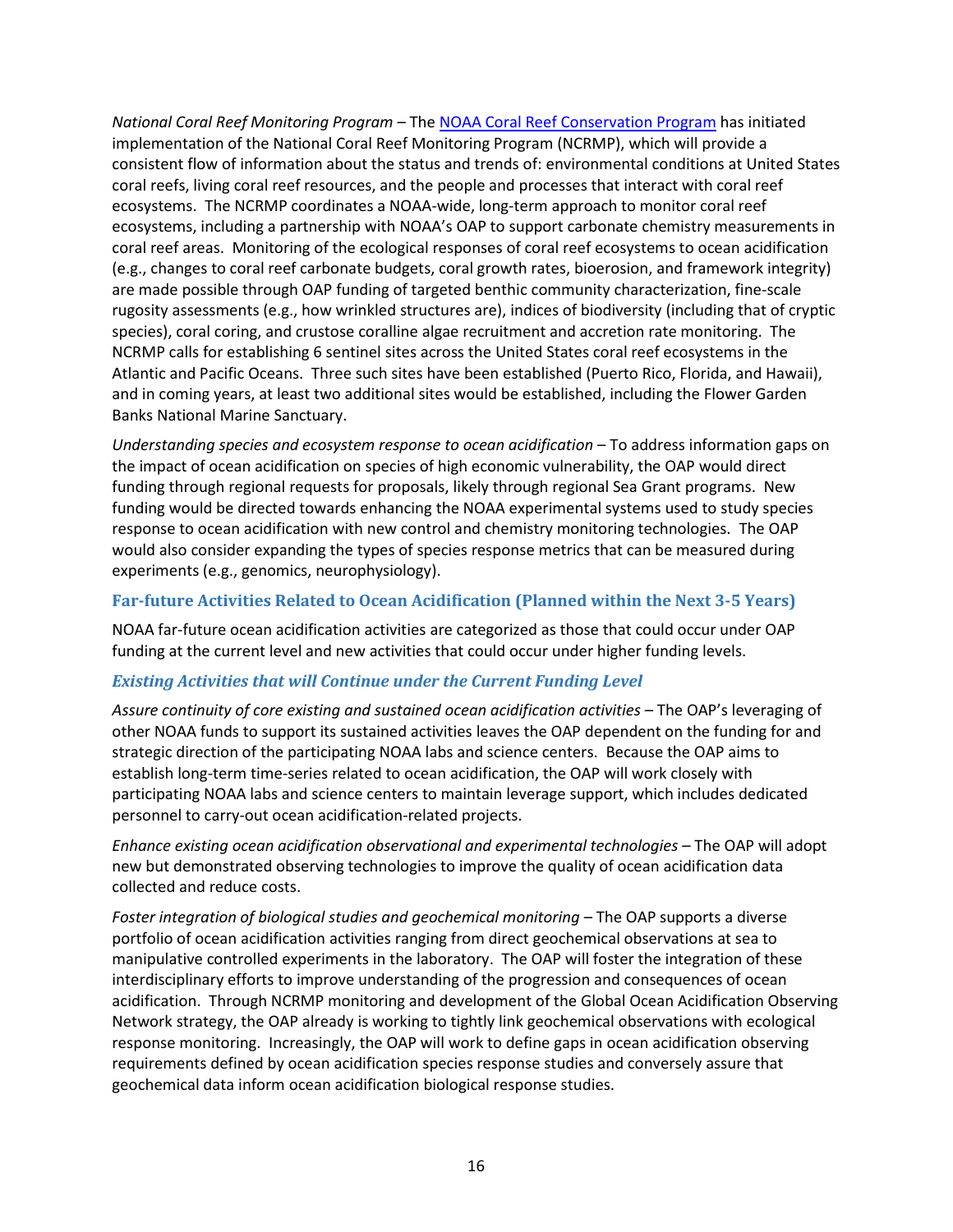*Ocean acidification capacity building –* The OAP will strengthen efforts to foster international, national, tribal, regional, state, and local engagement on ocean acidification, such as the California Current Acidification Network, Northeast Coast Acidification Network, Global Ocean Acidification Observing Network, and Ocean Acidification International Coordination Center. A key part of strengthening engagement efforts is funding capacity-building projects (e.g., workshops, journal special issues, and website development).

#### *New Activities under Higher Funding Levels*

*Regional coastal ocean acidification models* – NOAA would advance the development of coastal ocean acidification models that are regionally optimized for characterizing carbonate chemistry dynamics. To do so, OAP would develop competitive Federal funding opportunities to upgrade existing models of carbon chemistry. These models would provide information relevant to coastal management, such as nutrient or local atmospheric inputs into coastal systems and how these inputs affect local acidification at a range of spatial and temporal scales. The models would rely heavily on data collected by the enhanced coastal observing system (described above) for validation.

*Regional ocean acidification synthesis products for outreach* – Data products developed for specific user types (e.g., resource managers and shellfish hatchery operators) would integrate ocean acidification data to clearly communicate how ocean acidification is affecting coastal resources, ecosystems, and human communities. Products would include: 1) near real-time maps of ocean chemistry for regions identified as high priority for living marine resources and communities dependent on these resources; 2) short- and long-term forecasts of ocean chemistry (e.g., early warnings for shellfish growers); and 3) visualizations pertinent to the coastal resources (e.g., fisheries, protected habitats, and coral reefs) potentially threatened by ocean acidification. These products will be developed in close coordination with regional stakeholders and will be informed by the OAP's outreach and engagement strategies (described above).

#### **Gaps in Portfolio of Activities Related to Ocean Acidification, Compared to Priorities Outlined in the Strategic Research Plan**

*Free ocean CO<sub>2</sub> experiments and field mesocosm facilities* – Free ocean CO<sub>2</sub> experiments or field mesocosm facilities could be developed and used as part of OAP's competitive funding opportunities, as long as the projects making use of them demonstrate National Environmental Policy Act compliance and the proposed research offers valuable and necessary insights that support NOAA's mission and promotes the research goals outlined within the Strategic Research Plan.

*Carbonate dissolution and bioerosion* – Bioerosion rates are likely to change under ocean acidification due to changes in seawater chemistry and biological communities. Currently, NOAA monitors bioerosion rates in coral reefs, though it would be appropriate to monitor bioerosion in other ecosystems where bioerosion is an important contributor to the carbonate mass balance of the system, such as oyster reefs. While NOAA would be eager to adopt monitoring techniques on carbonate dissolution and bioerosion as part of its portfolio, the methods for doing so remain crude and poorly developed.

*Observations in non-US, ocean-acidification hot spots* – NOAA currently has limited resources to invest on monitoring outside of United States territorial or coastal waters. The open ocean is largely unmonitored for ocean acidification, including some global 'hot spots', such as the Arctic, Southern, and Indian Oceans. Limited ocean observations of these areas are provided through NOAA Climate Program Office investments and the efforts of other nations.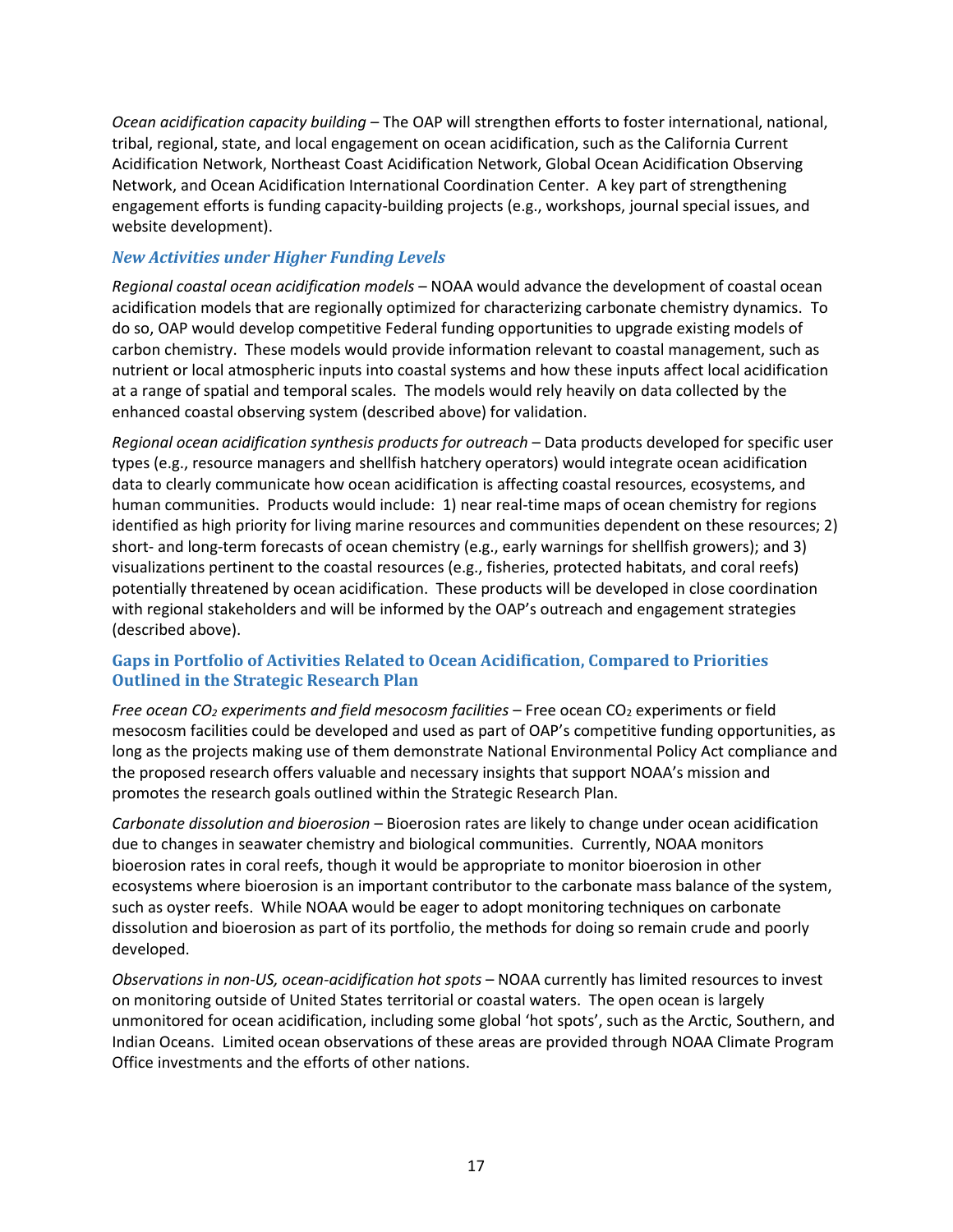*Biogeochemical proxies* – Extending contemporary time-series obtained through NOAA observing efforts back through time by means of reliable proxies is a fruitful avenue of research. While NOAA's National Climate Data Center currently archives a number of paleoclimatology datasets, including coral cores and an extensive calcium carbonate housing data from 295 marine sediment cores, these datasets have not been widely applied to ocean acidification. Furthermore, the sustained ocean acidification monitoring time-series provide a valuable opportunity for researchers to develop calibration and validation studies of paleo-ecological and geochemical proxy techniques.

#### **Untapped Opportunities Inside of Agency for Projects Related to Ocean Acidification**

The NOAA OAP actively seeks out and promotes partnerships across the agency to both leverage resources and solicit diverse input to prioritization exercises on ocean acidification research. This intraagency outreach allows the OAP to better meet NOAA's mission and align NOAA ocean acidification activities with FOARAM Act requirements. Through NOAA's internal Ocean Acidification Working Group, the OAP receives regular updates from across the NOAA organization on on-going and planned efforts relevant to ocean acidification. The OAP jointly funds a number of ocean acidification-related projects with other NOAA programs, including the Climate Program Office, NOAA Integrated Ocean Observing System, Coral Reef Conservation Program, National Centers for Coastal Ocean Science, and NOAA Cooperative Institutes. Additionally, all resources directed to fund ocean acidification activities inside of NOAA are significantly leveraged by NOAA laboratories and science centers. In future years, the OAP will consider approaches to significantly bolster these existing partnerships within the agency, especially with the National Marine Fisheries Service, and expand the portfolio of ocean acidification-related partnerships to include the National Sea Grant College Program and the Office of Ocean Exploration and Research*.* The OAP will also seek out coordination of ocean acidification monitoring efforts to include the merging of *in situ* observations with existing satellite observations (e.g., sea surface salinity, sea surface temperature, ocean color).

#### **Ideas for How Agency Could Work with other Federal Agencies on Activities Related to Ocean Acidification**

*Optimization of existing/planned fleet schedules –* While NOAA works internally to coordinate and leverage fleet activities and capitalize on existing sustained fleet survey efforts, coordinating some of NOAA's fleet activities with those outside of NOAA could better serve the ocean acidification-related needs of multiple agencies. For example, NOAA is working to establish coastal ocean acidification surveys along all United States coastal and coral reef systems that occur in each region every three years. The current suite of geochemical observations could be extended to include ocean color or noncarbonate chemical measures if partnering agencies were able to contribute to the science cost of these missions. Conversely, with proper coordination, NOAA could piggy-back on other agencies' platforms to carry out or supplement NOAA survey requirements relevant to ocean acidification.

*Coordinate monitoring efforts –* One of NOAA's strengths is its ability to conduct sustained monitoring of ocean conditions and living marine resources. NOAA has established a sustained network for monitoring the progression and extent of ocean acidification and is starting to monitor for the impacts of ocean acidification on some species in certain locations (e.g., pteropods along United States West Coast). NOAA's monitoring network, however, is limited in its spatial and temporal scope and capacity for ecological monitoring beyond coral reefs. NOAA welcomes coordination with other Federal agencies on the development of a monitoring system for ocean acidification. Such coordination could leverage the ocean acidification monitoring activities of all agencies and aid in the development of a comprehensive and efficient monitoring network for ocean acidification and its impacts.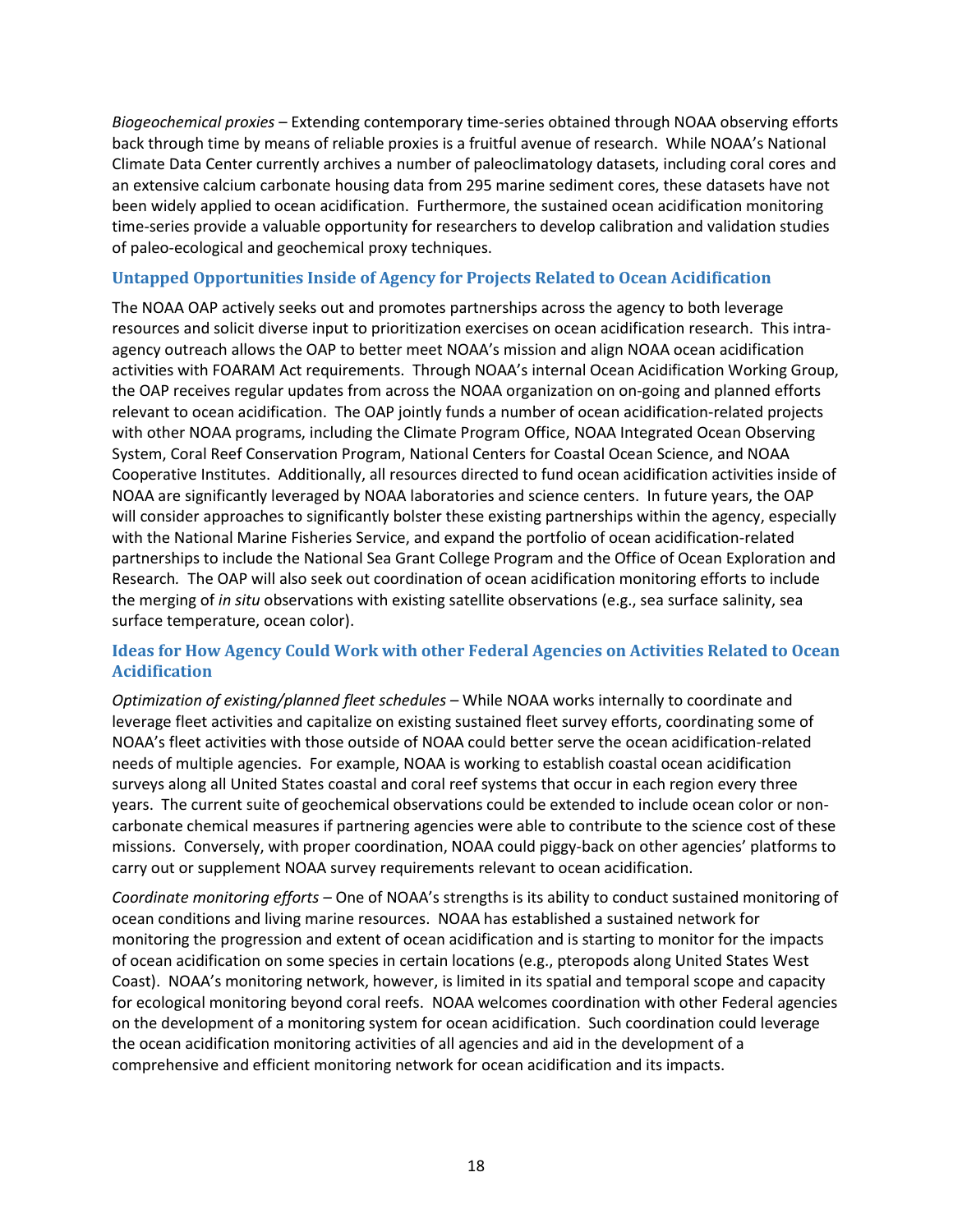*Joint funding calls* – One important way that Federal agencies can work together on ocean acidification is joint funding calls. Joint funding calls permit two or more agencies to design requests for proposals that address the needs of all agencies involved, and provide a mechanism to leverage Federal funding. The National Oceanographic Partnership Program provides a valuable mechanism through which the IWG-OA can foster coordinated Federal funding opportunities targeting mutually agreed upon areas of ocean acidification research.

#### **Areas Where Agency Mission is Being Inhibited by Knowledge Gaps that Fall out of Agency's Purview**

These areas are primarily addressed in the below sections. Of special note, however, may be refining the delineation between various agencies roles and responsibility specific to coastal acidification.

*Response of non-calcifying species to ocean acidification –* NOAA is advancing and will continue to advance research to quantify the physiological, developmental, and genetic responses of non-calcifying species to ocean acidification. Most of this research currently focuses on early life stages of finfish. While some research has been conducted at the NOAA Northeast Fisheries Science Center on phytoplankton and the Northwest Fisheries Science Center on squid, no research is planned for examining the response of bacteria, fungi, macroalgae, seagrasses, tunicates, or jellies to ocean acidification. Research projects to examine the response of these organisms could be solicited and supported through a competitive proposal and review process, and potentially including a focus on commercially and culturally important species.

*Marine calcifying processes –* While NOAA is actively engaged in quantifying changes in physiological, developmental, and genetic processes governing marine calcification, a fully mechanistic understanding of biocalcification largely remains the research purview of NSF. As such, NOAA would strongly encourage NSF to remain supportive of high-quality research proposals which advance understanding of this topic.

*Non-carbonate geochemical cycles –* While many of NOAA's ocean observing assets currently deployed and envisioned in future years could provide valuable platforms for advancing understanding of the impacts of ocean acidification to the broader geochemical cycle, NOAA does not have explicit plans to develop its ocean observing capacities much beyond carbonate chemistry. NOAA would welcome interagency partnerships to leverage ocean observing systems with capabilities to examine how ocean acidification may alter the nitrogen, iron, phosphorous, silicate, oxygen, and sulfur cycles, particularly in cases where changes in the cycles could impact marine resources.

*Closing uncertainties related to the carbon chemistry system and biomineral thermodynamics/kinetics –* Foundational work necessary for calculating ocean carbon chemistry parameters and understanding the kinetics of calcium carbonate produced by marine organisms remains undone. For example, the equations used to characterize the carbon chemistry of low salinity waters with high biological activity need to be improved for us to properly study and understand acidification in coastal regions. This fundamental science largely falls outside of the purview of NOAA's mission, and it is critical that other agencies better suited towards addressing these critical gaps pick up the charge.

#### **National Park Service**

#### **Broad Overview of and Rationale for Ocean Acidification Work**

The National Park Service (NPS) in the Department of the Interior manages all United States national parks, many national monuments, and other conservation and historical properties. The National Park Service Organic Act of 1916 provides the NPS with a clear mission statement: "To conserve the scenery and the natural and historic objects and wild life therein to provide for the enjoyment of the same in a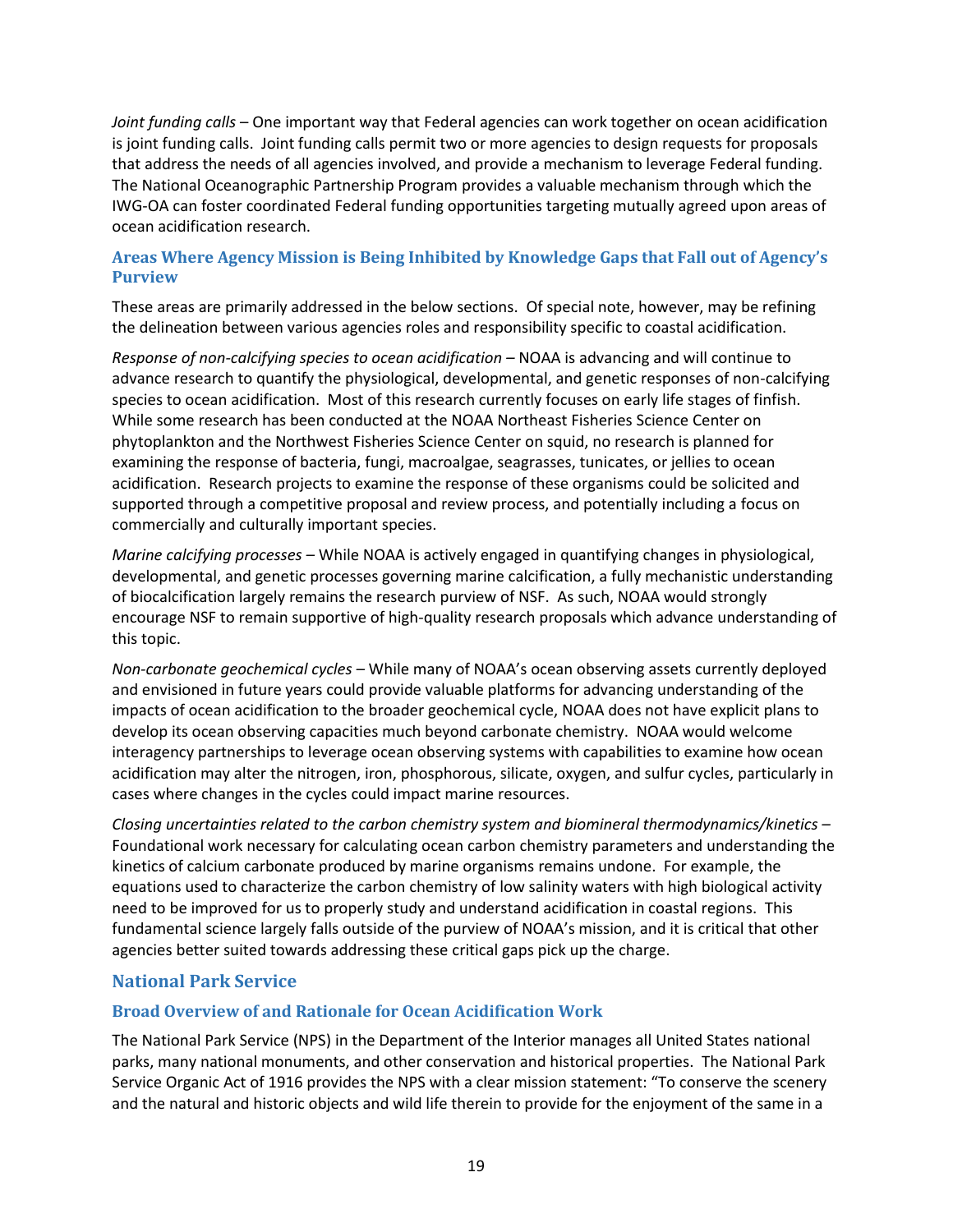manner and by such means as will leave them unimpaired for the enjoyment of future generations." The NPS is entrusted with conserving 79 ocean parks, including over 10,000 shoreline miles and over 2 million water acres, including many tidally influenced estuaries. Marine parks are distributed around the United States from tropical to polar environments, including Alaska, the Pacific coast, the South Pacific islands, the Gulf of Mexico, the Atlantic coast, and the Caribbean. These parks house a wide variety of marine life and span a diverse array of habitats including coral reefs, kelp forests, seagrass beds, rocky and sandy shorelines, and glaciated fjords. Ocean acidification will likely influence all United States marine parks. Understanding the effects of ocean acidification is necessary to inform actions to conserve natural resources within these parks. Maintaining resilient marine ecosystems through restoration and species protection are positive actions the NPS can take to combat the effects of ocean acidification. The NPS represents a unique spatial network of marine habitats and natural resources that are ideal for ocean acidification research, monitoring, and public outreach. Such activities are central to the mission of the National Park Service to conserve these special areas.

#### **On-going Projects Related to Ocean Acidification**

The NPS is contributing to knowledge of ocean acidification through research, monitoring, and outreach activities:

In Olympic National Park in Washington, continuously operating, multi-parameter sensors and periodic, discrete seawater samples have been used since 2010 to continuously monitor seawater carbonate chemistry parameters and other associated physical and chemical parameters. The park is currently upgrading its continuous pH monitoring equipment, and is expanding its water chemistry monitoring into the Salish Sea at San Juan National Historical Park. This monitoring program is being conducted in collaboration with the Washington State Ocean Acidification Center at the University of Washington and the University of California, Santa Barbara.

National Parks near the Gulf of Maine (Acadia National Park, Saint Croix Island International Historic Site, Roosevelt Campobello International Park) are experiencing changes in environmental conditions, and park managers are concerned that ocean acidification along with ocean temperature change will create severe shifts in the ecosystems conserved within park boundaries. In Acadia National Park, the National Park Service, Schoodic Institute, Cedar Crest College, and Earthwatch Institute are working together on projects investigating the impacts of ocean acidification on biodiversity, invertebrate shell strength, and intertidal predator-prey interactions. The projects use a "citizen science" approach to meet the park's science needs and to improve participants' science literacy and understanding of the challenges posed by ocean acidification. High school students and other volunteers come to the park's Research Learning Center for a week or more to collect data in the intertidal zone and perform lab experiments investigating snail-crab interactions in tanks with different pH conditions. Dr. John Cigliano, a professor at Cedar Crest College, is directing these projects and analyzing the data. The NPS anticipate that this partnership will continue as a long-term study into the impacts of ocean acidification on the Acadia National Park intertidal ecosystem.

At Gateway National Recreation Area, researchers are investigating acidification, hypoxia, and algal blooms as barriers to current and future ecosystem restoration and climate change resilience in Jamaica Bay, New York. The goal of this study is to quantify the temporal and spatial dynamics of hypoxia, acidification, calcium carbonate saturation state, and bivalve growth in Jamaica Bay. The study will examine the vulnerabilities of the bivalves that may be targeted for restoration in Jamaica Bay to various environmental conditions and will link the existing conditions to dominant primary producers and nutrient loading in the system. The findings will provide information to refine and improve future ecosystem restoration efforts. This project will further identify the regions of Jamaica Bay likely to be most and least resilient to future climate-change-intensified hypoxia, acidification, and warming.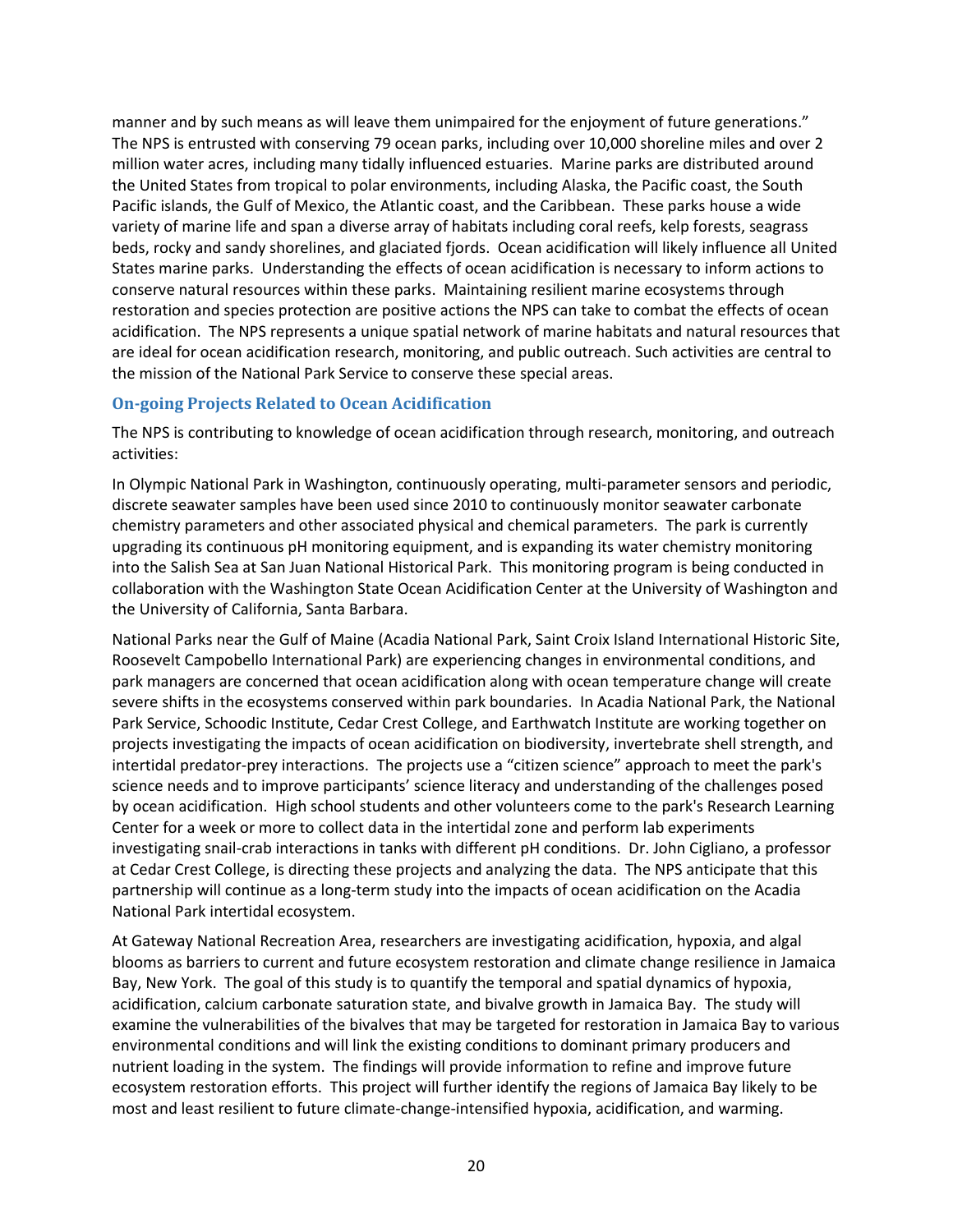#### **Near-future Activities Related to Ocean Acidification (Planned within the next 2 Years)**

Currently, the NPS does not have a service-wide ocean acidification monitoring network in place. Within the next two years, the NPS [Natural Resource Stewardship and Science Directorate](http://www.nps.gov/orgs/1778/index.htm) will collaborate with other Federal partners to increase research and monitoring in the national parks, national monuments, and other conservation and historical properties parks managed by NPS and will conduct outreach on ocean acidification to NPS staff and visitors. The NPS will also work to develop ocean acidification monitoring protocols for parks, and supplement data collection by the NPS Inventory and Monitoring [Program.](http://science.nature.nps.gov/im/)

In Alaska, which is home to a number of National Parks, a regional conceptual model will be developed to inform NPS managers of the potential impacts of ocean acidification on the state's many marine park resources. This model will identify linkages between the physical, chemical, and biological components of Alaska's marine National Parks and how ocean acidification affects or is affected by these component systems. In addition, the NPS has funded a project at Glacier Bay National Park that will lay the foundation for tying ocean acidification to biological impacts in Alaska's National Parks. Understanding how ocean acidification impacts the base of the food web in Alaska's coastal marine systems increases understanding of how ocean acidification is already affecting and will affect parks' ecosystems and resources. This knowledge is essential to park management in developing a strategic approach to addressing and communicating the potential implications of ocean acidification.

In the Pacific Northwest, continuous ocean acidification monitoring will be enhanced on the outer Pacific coast (Olympic National Park) and in the Salish Sea (San Juan Island National Historical Park). This enhanced monitoring will include continuous pH (using new SeaFET technology), salinity, temperature, and dissolved oxygen, along with periodic sampling of nutrients, total alkalinity, and dissolved inorganic carbon. This monitoring is being incorporated into th[e North Coast and Cascades Network](http://science.nature.nps.gov/im/units/nccn/) of the NPS Inventory and Monitoring Program. Additionally, this work will be part of the PhD dissertation work for Jonathan Jones, an NPS George Melendez Wright Young Leader in Climate Change Fellow at the University of California Santa Barbara. A component of this work will include examining potential changes in intertidal rocky organism community structure as a result of ocean acidification.

#### **Far-future Activities Related to Ocean Acidification (Planned within the Next 3-5 Years)**

In the next 3 to 5 years, the NPS will promote the development of conceptual models of ocean acidification effects on a regional/local scale to help identify and prioritize future ocean acidification work, including research and monitoring. With adequate resources, the NPS will investigate the potential effects of ocean acidification on food webs and terrestrial resources that are dependent on marine resources (e.g., bears and wolves that feed on fish). This research will illustrate the cascading effects of changes in the marine ecosystem on the terrestrial food web.

With adequate resources, the NPS will create a 4-year term position in [the Ocean and Coastal Branch of](http://www.nature.nps.gov/water/)  [the Water Resources Division](http://www.nature.nps.gov/water/) that will be dedicated to education and research for ocean acidification. During this time-frame the NPS will also work towards developing a national ocean acidification monitoring program, active resource management training, and public outreach and education.

#### **Ideas for How Agency Could Work with Other Federal Agencies on Activities Related to Ocean Acidification**

National Parks contain prime examples of natural resources and processes, including significant genetic resources, that have value for long-term observational studies or as control areas for research taking place outside the parks. National Parks often cooperate with other Federal agencies in identifying park sites for planning, research, and educational activities related to ocean acidification and climate change.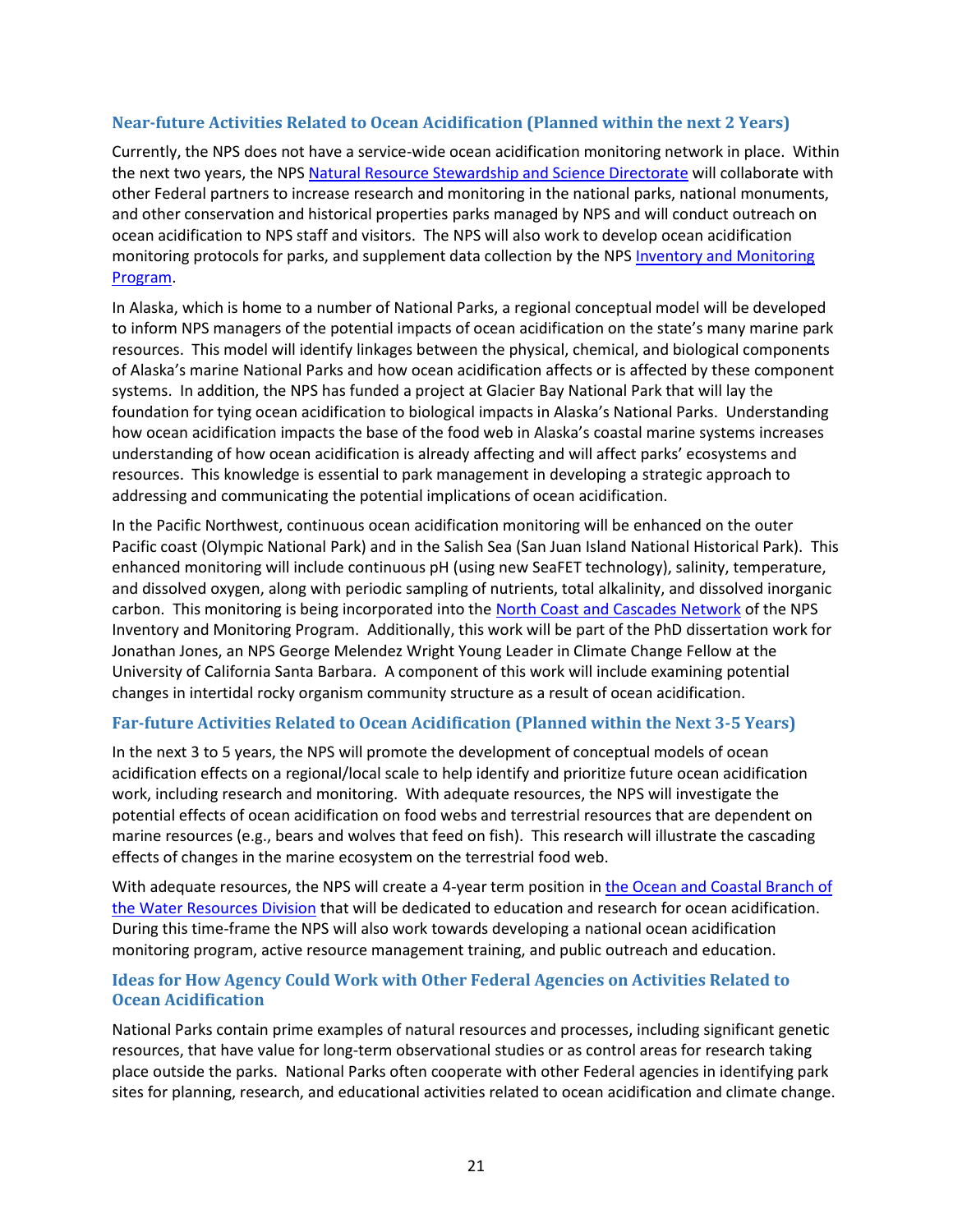The NPS willingly cooperates with many Federal agencies that are collecting data related to ocean acidification, including the United States Geological Survey (USGS) and NOAA. The NPS continues to support the current and future activities related to ocean acidification that result from partnerships and collaborations with other Federal, tribal, state, and academic institutions. The NPS is willing to improve data sharing and standardized methodology for collecting data relevant to ocean acidification monitoring.

#### **Areas Where Agency Mission is Being Inhibited by Knowledge Gaps that Fall out of Agency's Purview**

The NPS would benefit from an improved understanding of climate change and ocean acidification for the identification of impacts on natural and cultural resources within National Parks. In particular, the nature of ocean circulation patterns, changes in freshwater inputs, and nutrient enrichment of marine waters near National Parks are often key information gaps. This knowledge would be useful for formulating possible mitigation and minimization measures for the NPS to implement service wide.

#### **National Science Foundation**

#### **Agency Mission**

The National Science Foundation (NSF) is an independent Federal agency responsible for advancing science, engineering, and science and engineering education in the United States. The agency is the funding source for approximately 24 percent of all federally supported fundamental research conducted by United States colleges and universities. Through a competitive, transparent, and in-depth merit review process, NSF seeks and supports the best ideas, tools, facilities, and people to expand the frontiers of knowledge.

#### **NSF Ocean Acidification Project Support**

NSF supports basic research concerning the nature, extent, and impact of ocean acidification on oceanic environments in the past, present, and future. NSF is committed to research that seeks to understand: 1) the chemistry and physical chemistry of ocean acidification; 2) how ocean acidification interacts with processes at the organismal level; and 3) how the Earth system history informs understanding of the effects of ocean acidification on the ocean now and in the future.

Beginning in FY 2010, NSF initiated targeted solicitations for ocean acidification research as part of the NSF-wide Climate Research Investments and Science, Engineering and Education for Sustainability activities. During the five years these targeted solicitations were active, NSF invested over \$50M in support of basic research on ocean acidification. No other targeted ocean acidification solicitations are expected under these NSF-wide activities.

In FY 2016 and beyond, NSF may support ocean acidification research through programs that managed and participated in the Climate Research Investments and Science, Engineering and Education for Sustainability activities ([Making Waves June 2014, "Whither Ocean Acidification"\).](http://www.nsf.gov/pubs/2014/nsf14067/nsf14067.pdf) Programs that participated in the NSF-wide ocean acidification solicitations include:

- Directorate for Geosciences;
	- o Division of Ocean Sciences;
		- [Biological Oceanography Program;](http://www.nsf.gov/funding/pgm_summ.jsp?pims_id=11696&org=OCE)
		- [Marine Geology & Geophysics Program;](http://www.nsf.gov/funding/pgm_summ.jsp?pims_id=11726&org=OCE&from=home)
		- **Chemical Oceanography Program;**
	- o Division of Polar Programs;
		- [Antarctic Organisms and Ecosystems;](http://www.nsf.gov/funding/pgm_summ.jsp?pims_id=13421)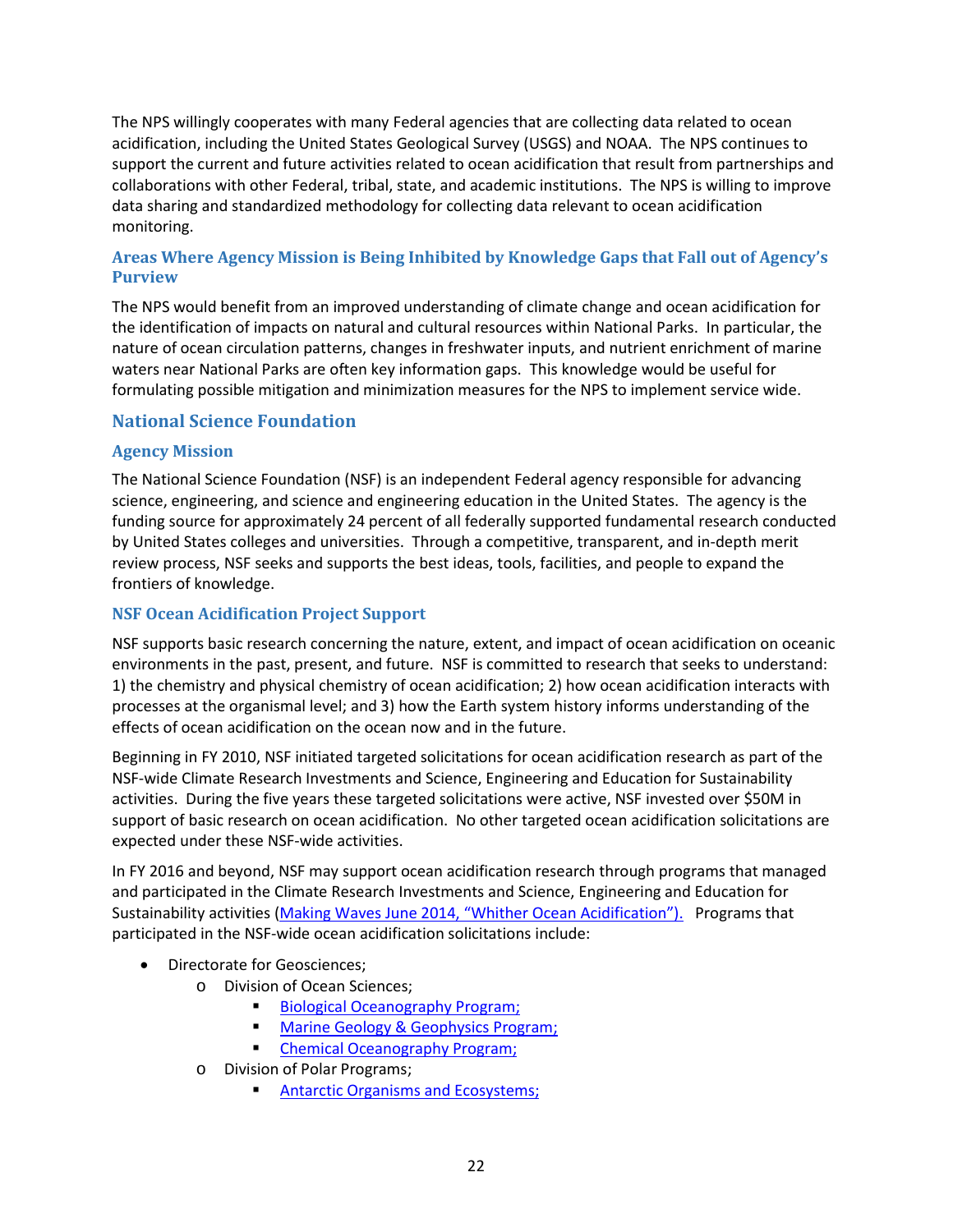- **[Arctic Natural Sciences;](http://www.nsf.gov/funding/pgm_summ.jsp?pims_id=13424&org=GEO)**
- Directorate for Biological Sciences;
	- o Division of Environmental Biology [Evolutionary Ecology Program;](http://www.nsf.gov/funding/pgm_summ.jsp?pims_id=503664&org=DEB)
	- o Division of Integrative Organismal Systems [Integrated Ecological Physiology Program;](http://www.nsf.gov/funding/pgm_summ.jsp?pims_id=504679&org=IOS&from=home) and
	- o Division of Cellular Biosciences [Cellular Dynamics and Function Cluster.](http://www.nsf.gov/funding/pgm_summ.jsp?pims_id=504861&org=MCB&from=home)

It is important that researchers interested in submitting an ocean acidification-related proposal to NSF contact the most relevant program(s) prior to preparing the proposal to determine whether the subject matter is appropriate for submission to that particular program.

#### **NSF Support for Community Building Activities**

NSF and NASA provide support for the [Ocean Carbon and Biogeochemistry Program Office,](http://www.us-ocb.org/) which includes an [Ocean Acidification Subcommittee](http://www.us-ocb.org/about/subcommittees.html) to promote, plan, and coordinate collaborative, multidisciplinary research opportunities related to ocean acidification. This subcommittee has organized and staged national ocean acidification principal investigator workshops in 2011, 2013, and 2015, and held an Ocean Acidification Short Course in 2009 at the Woods Hole Oceanographic Institution.

#### **NSF Activities that Contribute to Understanding Ocean Acidification**

NSF supports a number of activities that while not directly focused on ocean acidification contribute significantly to understanding ocean acidification and other climate-related changes in the marine environment. Many of these activities are ongoing efforts that are evaluated on a regular basis but are expected to receive support for an extended period. Ongoing efforts include work at ocean time series stations and Long-Term Ecological Research (LTER) sites. NSF created the LTER Network in 1980 to conduct research on ecological issues that can last decades and span extensive geographical areas. The following ocean time series stations and coastal LTER sites conduct or have conducted ocean acidification-related research:

- [Hawaii Ocean Time-Series;](http://hahana.soest.hawaii.edu/hot/)
- **Bermuda Atlantic Time-Series:**
- **[Santa Barbara Coastal LTER;](http://www.lternet.edu/sites/sbc)**
- **[Georgia Coastal Ecosystems LTER;](http://www.lternet.edu/sites/gce)**
- [California Current Ecosystem LTER;](http://www.lternet.edu/sites/cce)
- [Plum Island Ecosystems LTER;](http://www.lternet.edu/sites/pie)
- [Palmer Antarctic LTER;](http://www.lternet.edu/sites/pal) and
- [Moorea Coral Reef LTER.](http://www.lternet.edu/sites/mcr)

Components of th[e NSF Ocean Observatories](http://oceanobservatories.org/) [Initiative](http://oceanobservatories.org/) are operational and are producing environmental data to support research efforts, as well as providing ocean data to a wide range of users.

The NSF-supported [Biological and Chemical Oceanography Data Management Office](http://www.bco-dmo.org/) works with researchers to provide data online from projects funded by the NSF Biological and Chemical Oceanography Programs in the Division of Ocean Sciences, and the Antarctic Organisms and Ecosystems Program in the Division of Polar Programs. The Biological and Chemical Oceanography Data Management Office has managed the data sharing and archiving for all projects funded by targeted [ocean acidification programs at NSF.](http://www.bco-dmo.org/program/2030)

#### **NSF Support for Technology, Infrastructure, Equipment, and Research Platforms**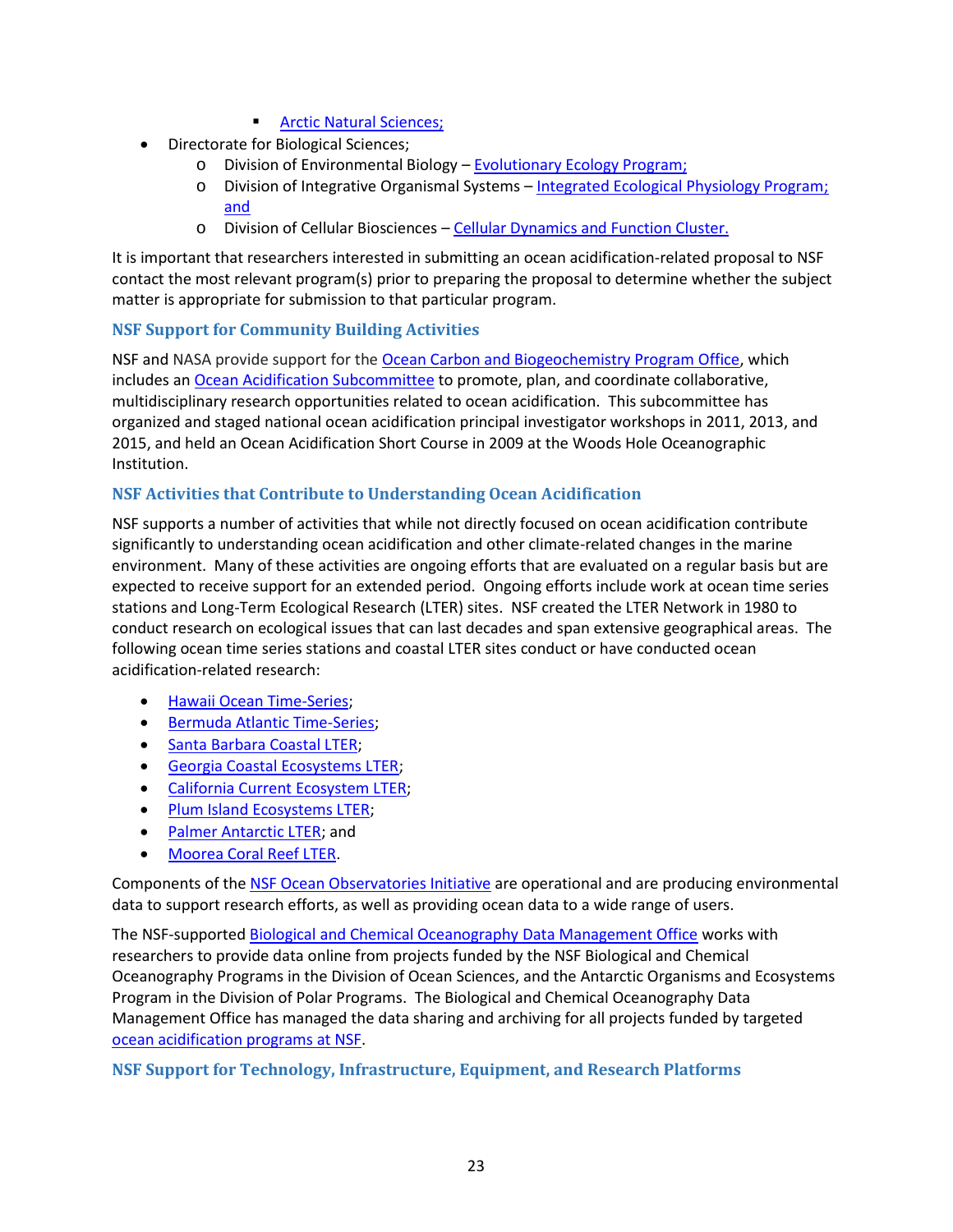The following NSF programs provide funding to researchers to support technology, infrastructure, equipment, and research platforms that may be relevant to ocean acidification research:

- The [Oceanographic Technology and Interdisciplinary Coordination P](http://www.nsf.gov/funding/pgm_summ.jsp?pims_id=12724)rogram in the Division of Ocean Sciences supports a broad range of research and technology development activities;
- Facilities development and improvement at marine laboratories may be supported by [Improvements in Facilities, Communications, and Equipment at Biological Field Stations and](http://www.nsf.gov/funding/pgm_summ.jsp?pims_id=5449)  [Marine Laboratories,](http://www.nsf.gov/funding/pgm_summ.jsp?pims_id=5449) an NSF crosscutting activity led by the Division of Biological Infrastructure and the Division of Ocean Sciences;
- The [Major Research Instrumentation Program](http://www.nsf.gov/funding/pgm_summ.jsp?pims_id=5260) serves to increase access to shared scientific and engineering instruments for research and research training in United States institutions of higher education and not-for-profit museums, science centers, and scientific and engineering research organizations; and
- [Oceanographic facilities and equipment](http://www.nsf.gov/funding/pgm_summ.jsp?pims_id=504848) are supported by the Integrative Programs Section of the Division of Ocean Sciences Division.

#### **United States Department of Agriculture**

#### **Broad Overview of and Rationale for Ocean Acidification Work**

Although the United States Department of Agriculture (USDA) has few programs or projects that directly address ocean acidification, USDA, in its partnerships with other Federal agencies as a member of the National Ocean Council, supports continuing efforts that address recommendations made by the [National Policy for the Stewardship of the Ocean, Our Coasts, and](https://www.whitehouse.gov/administration/eop/oceans) the Great Lakes Task Force. By promoting and implementing sustainable agricultural programs and practices on land and sustainable aquaculture practices in freshwater and saltwater environments, USDA programs will improve the health of the ocean, coasts, and Great Lakes as well as provide jobs important in the revitalization of our rural and coastal communities.

Water connects farms across the United States to coastal communities and the ocean. USDA conducts and funds research, technology transfer, and extension education programs that address issues related to climate change, nutrient runoff, carbon sequestration, marine and freshwater aquaculture, and atmospheric deposition of nitrogen and sulfur compounds. These programs directly or indirectly address ocean acidification and improve resilience to ocean acidification by helping to invigorate coastal economies, strengthen national food security, and improve the health of the atmosphere, water resources, and ocean.

USDA's research, technology transfer, extension, outreach, and education programs aimed at the food production industry address issues related to ocean acidification, climate change, water quality, and agriculture and aquaculture production methods. USDA has several programs aimed at the reduction of nutrients going into United States waterways and the atmosphere and eventually ending up in the ocean. Nutrient runoff provides essential nutrients effecting primary productivity in estuarine, ocean, and Great Lakes ecosystems. Excess nutrients produce zones in the ocean that are both hypoxic and acidified, such as those seen in the Gulf of Mexico. USDA also has programs that focus on reducing emissions of greenhouse gasses by the production of agriculture-based biofuels from woody biomass and algae. These programs reduce reliance upon fossil fuels that would otherwise increase atmospheric CO<sup>2</sup> and other indirect effects on ocean acidification. USDA will continue its involvement in strategic partnerships with a variety of stakeholders that will address and support programs for reducing nutrient and sediment loads, the adoption of conservation efforts on public and private lands, and monitoring programs that will determine and evaluate the efficacy of these programs to reduce nutrients loads in United States waterways and greenhouse gases in the atmosphere.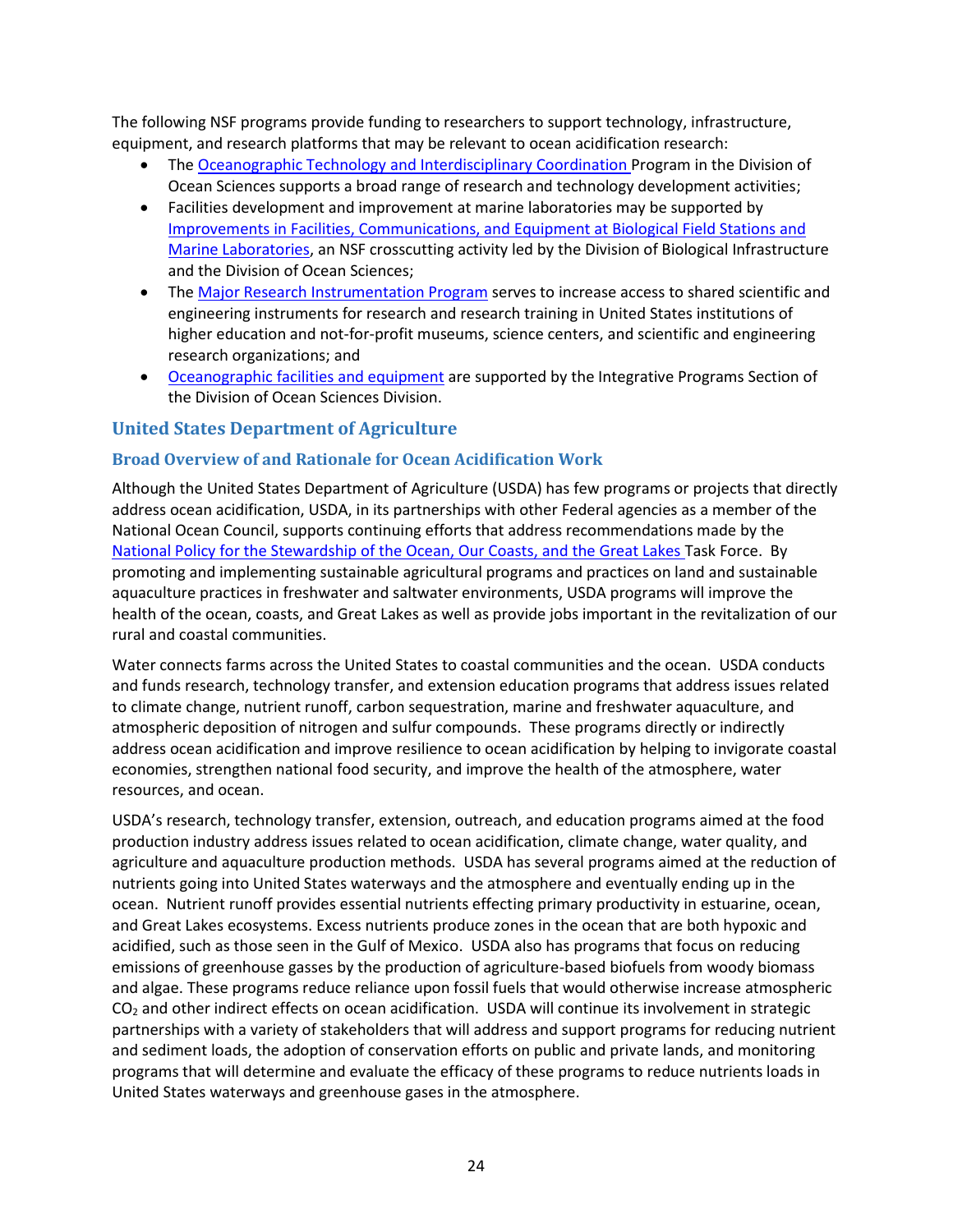#### **On-going Projects Related to Ocean Acidification**

Many agencies within USDA fund programs and conduct projects that do not directly target ocean acidification, but help reduce its primary causes. These programs and projects are implemented primarily by farmers in the United States and include air and water quality programs and other soil- and water-conservation efforts.

USDA has major programs related to emissions of the atmospheric gases that cause to ocean acidification (carbon dioxide, nitrous oxides, sulfur oxides). The USDA's National Institute of Food and Agriculture's Air Quality Program focuses on the reduction of greenhouse gas emissions. The Water Program is aimed at the reduction of nutrients going into the Nation's waterways. Other farmmanagement programs can increase carbon sequestration in agricultural and forest production systems and aid in the preparation of United States agriculture and forests to adapt to variable climates. The USDA Agricultural Research Service has an in-house soil and air research program that works to develop tools and improved management in order to increase soil conservation and reduce runoff and leaching. Effort through this program reduces impact on ground and surface waters and helps reduce atmospheric and land-based deposition of  $CO<sub>2</sub>$  and nitrous oxides into the oceans. Efforts such as the Long Term Agroecosystem Research project of the USDA Agricultural Research Service are seeking to develop new approaches to agricultural production that minimize impacts in the region and downstream.

USDA also funds and implements aquaculture-related research, education for students and practitioners, and technology transfer programs. Within these programs, USDA has funded projects on the effects of reduced pH on sea urchin larvae and adults and the development of emerging genomics tools (custom microarrays and quantitative polymerase chain reaction) to assess whether sea urchins can tolerate and thrive under the environmental conditions expected with climate change and ocean acidification. USDA has also funded research on the effects of climate change and ocean acidification on diseases impacting the oyster aquaculture industry. This research includes studies of the diseases caused by the parasite *Haplosporidium nelsoni* on the East coast of the United States and the bacterium *Vibrio tubiashii* on the West coast of the United States. USDA also conducts genetics and genomics research on commercially important shellfish species and develops improved commercial lines of oysters that are resistant to changing environmental conditions, such as reduced pH resulting from ocean acidification, and diseases.

USDA is involved in strategic interagency partnerships for monitoring, modeling, and assessment of water quality in priority watersheds such as the Mississippi River Basin Healthy Watersheds Initiative, the Great Lakes Restoration Initiative, and the Chesapeake Bay Watershed Initiative. The purpose of these partnerships is to better evaluate the efficacy of land treatment practices for nutrient and sediment reduction.

#### **Near-future Activities Related to Ocean Acidification (Planned within the Next 2 Years)**

USDA will continue to direct research, education, and extension funding and programs that address ocean acidification in the broader context. Addressing carbon dioxide emissions is included in the USDA [climate change portfolio,](http://www.usda.gov/documents/climate-change-science-white-paper.pdf) and the many programs focused on this topical area will continue. USDA programs aimed at reducing nutrient runoff into United States waterways will also continue.

#### **Untapped Opportunities Inside of Agency for Projects Related to Ocean Acidification**

In the past, USDA has few funded projects that specifically address ocean acidification. Most of these projects were research on the effects of lowered pH on important commercial aquaculture species, including bivalve shellfish, echinoderms (sea urchins), larval marine finfish, and shrimp. The commercial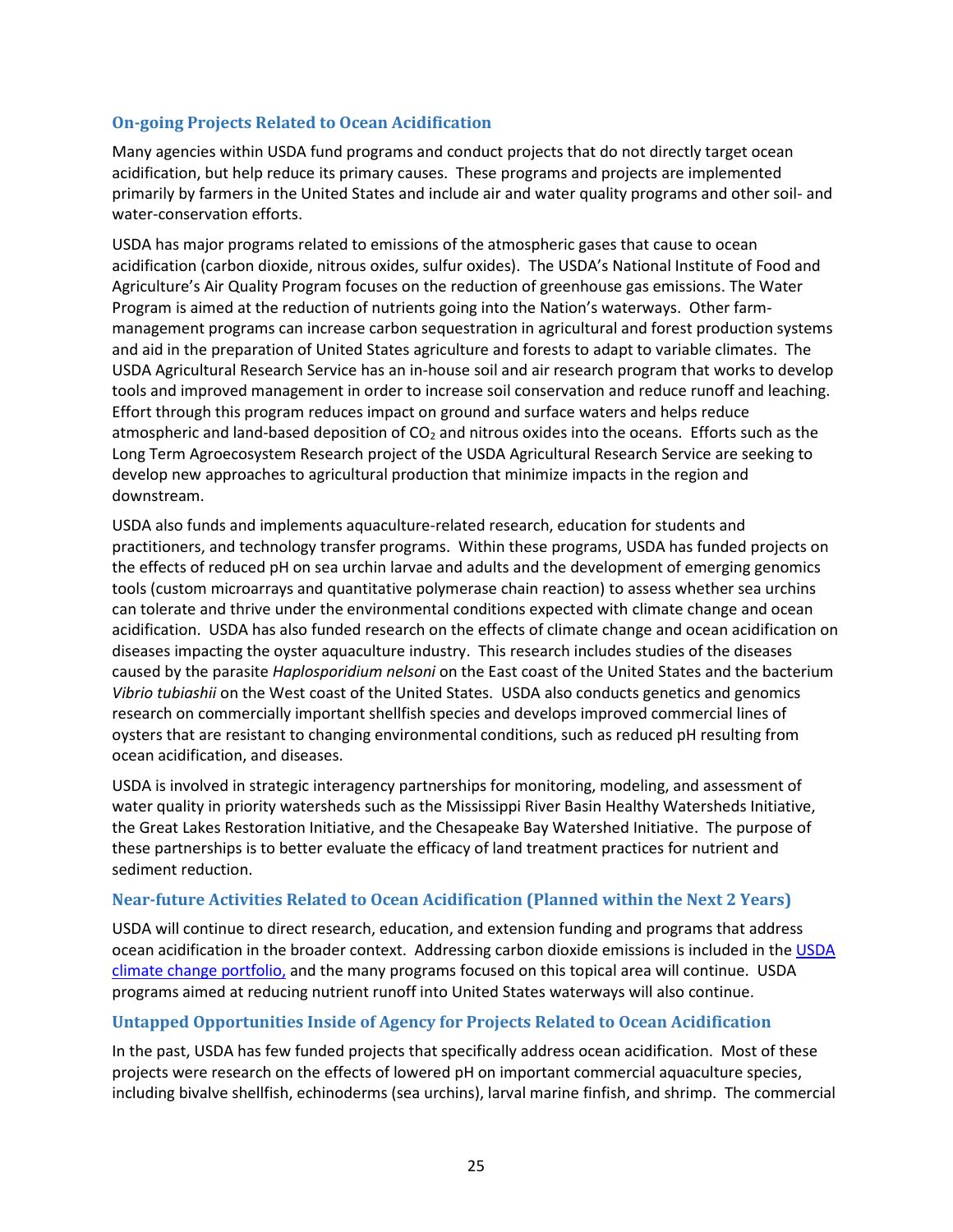aquaculture industry is becoming increasingly concerned about changes in the habitat of these species, including changes in water chemistry brought about by ocean acidification, and the impacts of these changes on their industry. USDA could consider projects that benefit the commercial aquaculture industry by addressing these changes in habitat.

#### **Ideas for How Agency Could Work with Other Federal Agencies on Activities Related to Ocean Acidification**

USDA and the US aquaculture industry have a significant stake in the ocean acidification issue. The IWG-OA and the IWG-A will work together on issues of common concern relating to ocean acidification.

USDA-funded Cooperative Extension natural resource and aquaculture field agents work closely with Sea Grant Marine Advisory Service partners to provide science-based information on climate change and ocean acidification and their effects to the aquaculture industry and to coastal communities in the United States. Workshops have been conducted in Maine, Delaware, Louisiana, and other United States coastal and Great Lakes communities to educate residents about sea level rise, ocean acidification, and other effects of climate change on the ocean.

Through workshops, on-farm extension programs, and the [eXtension initiative](http://www.extension.org/) available on the Internet, USDA shares information on the results of research on new technologies that reduce greenhouse gas emissions and nutrient runoff and on programs to reduce atmospheric  $CO<sub>2</sub>$  and runoff of nutrients into United States waterways.

#### **United States Department of State**

#### **Broad Overview of and Rationale for Ocean Acidification Work**

The Department of State, through the Bureau of Oceans and International Environmental and Scientific Affairs (OES), engages with the world to build a healthier planet, a goal essential to the vitality and security of our Nation – and other nations – today and into the future. The Department of State, through OES, champions the role of science, technology, and innovation in foreign policy as an integral element of strengthening relationships, informing policy decisions, solving problems, and stimulating economic growth. OES issues, including ocean acidification and other climate-related impacts on the ocean, are part of the fabric of United States bilateral, regional, and multilateral relationships and typically represent positive aspects for engagement within the broad foundation that defines these relationships. Engaging on ocean acidification and other scientific issues provides the United States with opportunities to advance stability and economic growth globally.

#### **On-going Projects Related to Ocean Acidification**

Secretary of State John Kerry will host the third Our Ocean conference in Washington, D.C., September 15–16, 2016, focusing again on the key ocean issues of marine protected areas, sustainable fisheries, marine pollution, and climate-related impacts on the ocean, including ocean acidification. The Our Ocean conference, a Department of State initiative, has become an effective mechanism to identify commitments for significant and meaningful actions to protect the ocean and has complemented other international efforts addressing threats to the ocean. Participants at the past two conferences, held in Washington, D.C., in 2014 and in Valparaiso, Chile, in 2015, pledged almost \$4 billion to conservation activities and committed to safeguard nearly 6 million square kilometers of ocean in marine protected areas. The 2016 conference again will focus on identifying commitments for action by participants and other stakeholders, as well as on following up on commitments made in previous years. Also, the Department of State, through voluntary contributions to the International Atomic Energy Agency's Peaceful Uses Initiative, continues to support the Ocean Acidification International Coordination Center located at the Environment Laboratories in Monaco.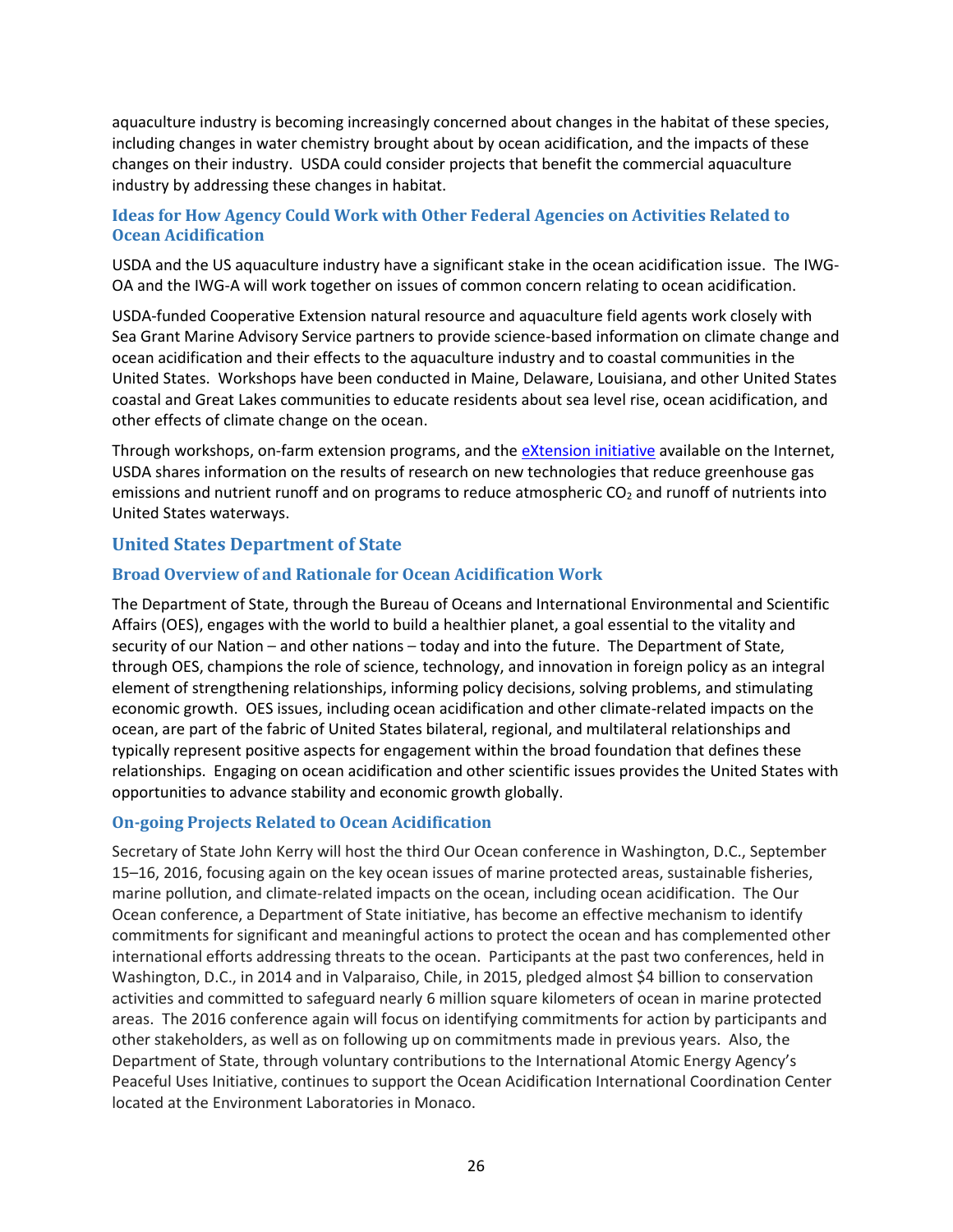#### **Near-future Activities Related to Ocean Acidification (Planned within the Next 2 Years)**

Ocean acidification is irreversibly impacting marine ecosystems, including important fisheries. Secretary of State John Kerry highlighted this issue during the 2014 Our Ocean Conference, committing to increase worldwide ocean acidification monitoring capacity by significantly increasing the number of trained monitors and managers by 2020. The OceAn pH Research Integration and Collaboration in Africa (ApHRICA) is a public-private partnership of government, civil society, and private stakeholders focusing on building capacity and closing data gaps for ocean acidification in Africa. This partnership is a recipient of Leveraging, Engaging, and Accelerating through Partnerships funding from the Secretary of State's Office of Global Partnerships. It will provide resources to build ocean acidification monitoring in the Indian Ocean, enhance capacity-building workshops, facilitate connections to global efforts, and explore business cases for new ocean acidification monitoring and countering technologies.

The United States has also elevated ocean acidification as a priority initiative during its chairmanship of the Arctic Council, and is seeking ways to enhance monitoring of ocean acidification throughout the entire Arctic Ocean. As part of the United States Arctic Council Chairmanship Priorities, the Department of State in conjunction with NOAA is planning a workshop intended to launch efforts to conduct a vulnerability assessment of the ocean acidification in the Arctic. It is hoped that the outcomes of this workshop and assessment will be included in the 2<sup>nd</sup> Arctic Ocean Acidification, Arctic Monitoring and Assessment Programme, slated for publication in 2017, near the conclusion of the United States Chairmanship of the Arctic Council.

#### **United States Fish and Wildlife Service**

#### **Broad Overview of and Rationale for Ocean Acidification Work**

The official mission of the United States Fish and Wildlife Service (FWS) within the Department of the Interior is to work with others to conserve, protect, and enhance fish, wildlife, and plants and their habitats for the continuing benefit of the American people. The FWS is responsible for managing or comanaging 4 marine national monuments and 180 coastal wildlife refuges, including 118 designated marine protected areas. Ocean acidification will likely impact all of these monuments, refuges, and protected areas to some degree. It is important that the FWS understand the effects of ocean acidification on trust species (migratory birds, species listed under the Endangered Species Act, interjurisdiction fishes, marine mammals) as well as entire ecosystems.

#### **On-going Projects Related to Ocean Acidification**

A large portion of the FWS contribution to addressing ocean acidification consists of its management policies that contribute to locally healthy ecosystems. Healthy ecosystems are thought to be more resilient to ocean acidification. FWS management policies include setting aside coastal areas as wildlife refuges with restricted use policies in place; these policies protect ecosystems from stressors such as over fishing and harvesting, excessive recreational uses, and the effects of industrial activities. Preserving the ecological integrity of coastal and ocean ecosystems through restoration and management can increase the buffering capacity of seawater in these ecosystems, thus protecting them against the chemical changes that result in acidification.

Through [Landscape Conservation Cooperatives,](http://www.fws.gov/landscape-conservation/lcc.html) and in collaboration with many partners, including USGS and other Federal agencies, states, tribes, universities, nongovernmental organizations, and other public and private institutions, the FWS works to develop science-based conservation objectives and strategies, some of which address ocean acidification. For example, the [Pacific Islands Climate Change Cooperative](http://piccc.net/) has funded two ocean acidification related projects. FWS is also engaging in global modeling to show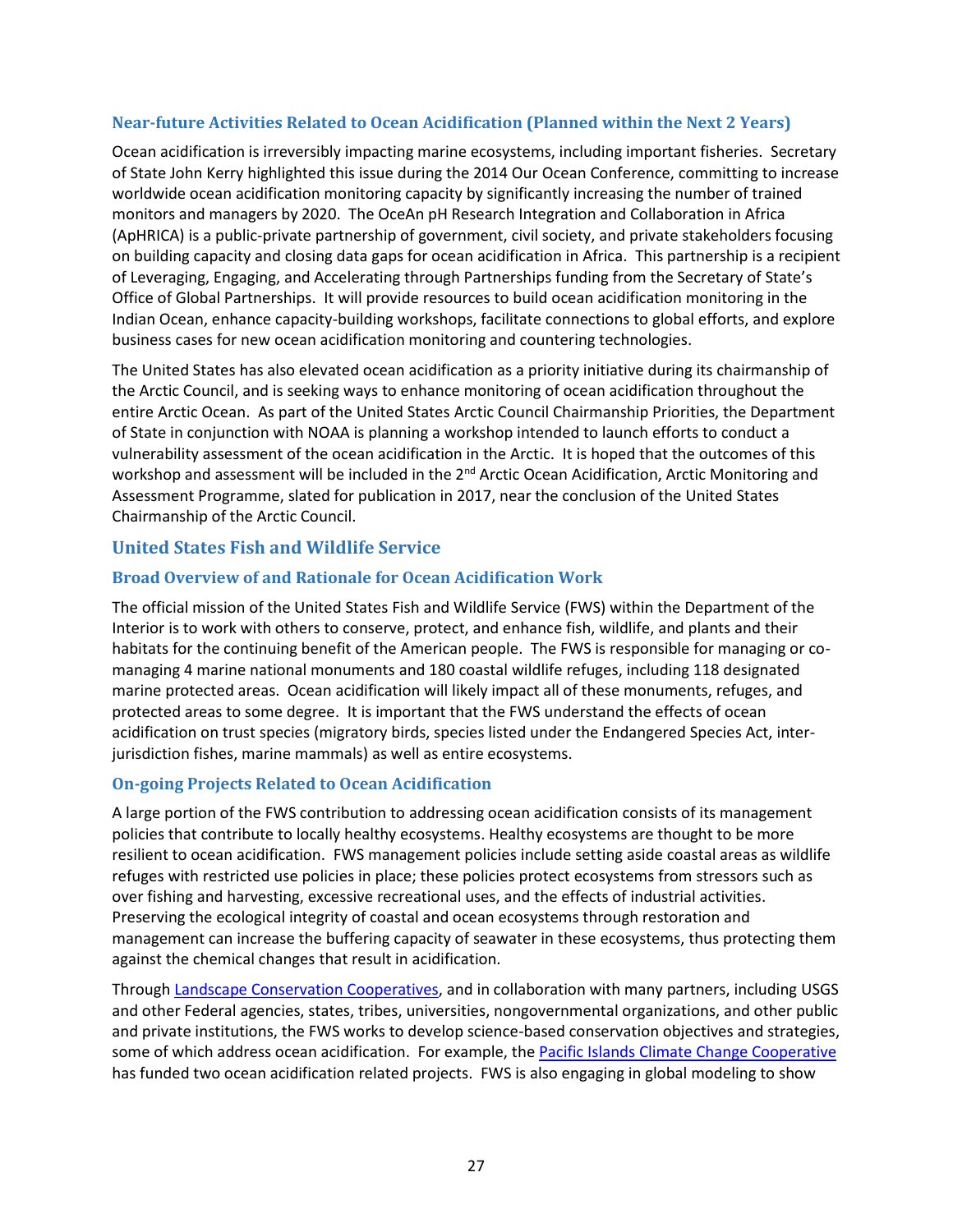the relationship between projected coral bleaching and ocean acidification, information which should support economic and coastal planning and coral reef management.

The [Wildlife & Sport Fish Restoration Program](http://wsfrprograms.fws.gov/) within FWS provides grant funding for long-term conservation of coastal wetland ecosystems by helping states and territories to protect, restore, and enhance coastal habitats. Projects funded include the acquisition of real property interest in coastal lands or waters and the restoration, enhancement, or management of coastal wetlands ecosystems, both of which contribute to ecosystem health and, thus, resilience to ocean acidification.

[Partners for Fish and Wildlife a](http://www.fws.gov/southeast/es/partners/)nd th[e Coastal Program](http://www.fws.gov/coastal/) are the FWS's voluntary, citizen- and communitybased stewardship programs that work with private landowners, government agencies, tribes, and other conservation partners to support Federal, tribal, state, and local habitat conservation strategies and onthe-ground habitat restoration projects. These landscape-level collaborative efforts help mitigate the effects of climate change and ocean acidification. Over the past two years, Partners for Fish and Wildlife and the Coastal Program have restored nearly 130,000 wetland acres, over 540,000 upland acres, and over 1,100 stream miles. Restoration of these landscapes decreases the effects of climate change and ocean acidification by increasing ecosystem health.

#### **Near-future Activities Related to Ocean Acidification (Planned within the Next 2 Years)**

The [FWS National Wildlife Refuge System Inventory and Monitoring Initiative,](http://www.fws.gov/Refuges/NaturalResourcePC/IandM/) which assesses the status and trends of refuge lands, waters, plants, and wildlife and their responses to management actions, will continue to be developed. This initiative includes a suite of monitoring parameters throughout the [National Wildlife Refuge System](http://www.fws.gov/refuges/) to assess impacts of ocean acidification on ocean species from reef building organisms to seabirds.

#### **Gaps in Portfolio of Activities Related to Ocean Acidification, Compared to Priorities Outlined in the Strategic Research Plan**

FWS currently collaborates with Federal agencies to monitor ocean carbon chemistry and conduct biological surveys within wildlife refuges. Although many current biological surveys are not conducted with a focus on ocean acidification, the data could be used to study how ocean acidification affects marine ecosystems.

FWS implementation of widespread monitoring of ocean carbon chemistry and the effects of changing ocean chemistry will likely be limited by the number of field personnel available for monitoring, or the cost and availability the equipment needed to monitor for ocean acidification.

#### **Ideas for How Agency Could Work with other Federal Agencies on Activities Related to Ocean Acidification**

Wildlife refuges can be ideal sampling locations due to restrictions on activities that may confound data collection in other areas. Marine protection strategies and techniques employed by refuges as well as biological and chemical measures can be evaluated through collaboration with other Federal agencies that are able to provide expertise and monitoring equipment. FWS personnel may be available at wildlife refuges to operate and maintain monitoring equipment provided by other agencies.

#### **United States Geological Survey**

#### **Broad Overview of and Rationale for Ocean Acidification Work**

The United States Geological Survey has no formal ocean acidification program or umbrella project designated solely as "ocean acidification," but it does have projects that address ocean acidification issues and are relevant to the USGS mission. These projects are threaded through multiple USGS programs, including [Coastal and Marine Geology and Ecosystems Programs.](http://marine.usgs.gov/) Guidance for USGS ocean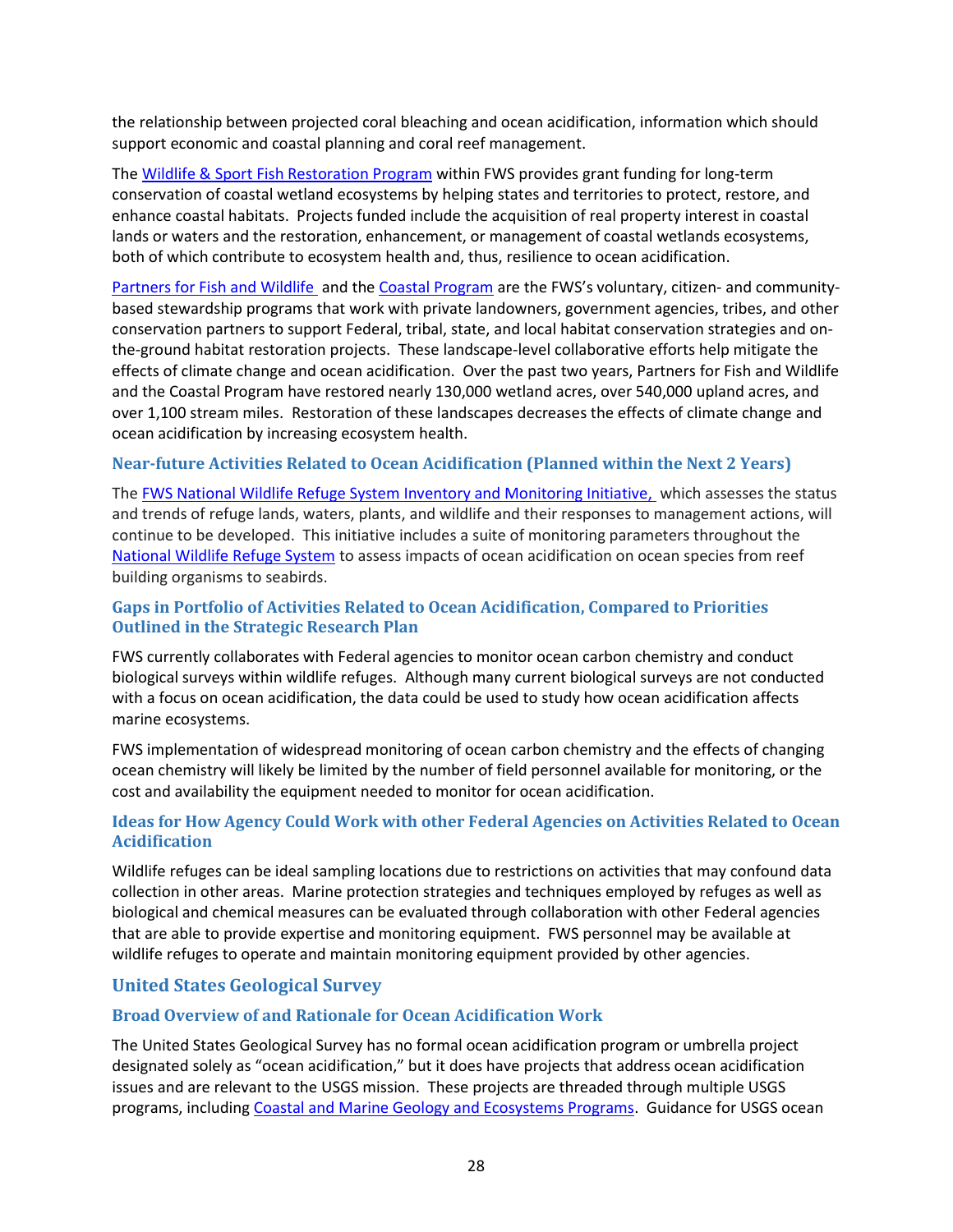acidification research is defined in two of the seven USGS mission area science strategies: Climate and Land Use Change and Ecosystems. One major goal under the Ecosystems mission area is to advance the understanding of how various anthropogenic and natural drivers influence ecosystem change. In that capacity, USGS work, in collaboration with other Federal government and academic efforts, focuses on investigating the magnitude of ocean acidification in various ecosystems and the ecosystem impacts of ocean acidification, including the degradation of marine systems and effects on of ocean acidification on carbonate producing organisms.

Four science projects with tasks that the USGS has implemented since 2009 to advance the Federal response to ocean acidification include: Florida Shelf Ecosystems Response to Climate Change, Arctic Ocean Acidification, Coral Reef Ecosystem Study, and Exploring the Links between Coral Reefs and Mangroves. These projects are discussed further below and on the [USGS ocean acidification website.](http://coastal.er.usgs.gov/ocean-acidification/) Two technical projects that have been implemented ar[e CO2calc,](http://pubs.usgs.gov/of/2010/1280/) a software program that facilitates the study of ocean acidification by making carbon chemistry calculations easier to do, and the development of a pH photometer (light-sensitive machinery) for use in a variety of aquatic environments.

#### **On-going Projects Related to Ocean Acidification**

#### *West Florida Shelf and Estuaries Ecosystems Response to Climate Change*

Temperate and subtropical ocean regions are home to a diverse range of environmental conditions, habitats, species, and fisheries. Scientists at the USGS are monitoring seawater chemistry associated with ocean acidification and benthic habitats on the [Florida Shelf](http://coastal.er.usgs.gov/flash/) and its associated estuaries. Research under this project has four goals:

(1) Fill data gaps in the Gulf of Mexico for carbon flux (measured via  $pCO<sub>2</sub>$ ) and carbon system parameters, such as saturation state, so that resource managers can make informed natural resource management decisions related to ocean acidification. Global carbon chemistry models have generally neglected the Gulf of Mexico, a marginal but highly productive sea. Existing data on carbon system parameters do not sufficiently address the spatial and temporal variability in the carbon system in this temperate to sub-tropical sea. Working with Federal and academic partners, USGS has collected carbon chemistry data and is now undertaking a synthesis of these datasets as part of a NASA-funded project.

(2) Conduct laboratory experiments to investigate the effect of ocean acidification on the growth of marine calcifying organisms that produce calcium carbonate sediments in temperate, subtropical, and tropical marine ecosystems, and model calcium carbonate production rates under different  $CO<sub>2</sub>$ scenarios to predict the response of the organisms and sediment production over time. The process of calcium carbonate mineralization is essential in the formation of shells and other structures of many marine organisms such as shellfish, plankton, and algae. Laboratory research on the how ocean acidification may impact species suggests that the calcium carbonate mineralization processes is more expensive energetically under ocean acidification conditions. With increased ocean acidification, it is likely that many organisms that create calcium carbonate minerals to build their shells or other structures will be negatively affected. Calcium carbonate is also a major component in limestone and carbonate sands, resources that are critical to the resiliency of many of the beaches and coasts of the United States. Ocean acidification can cause a decrease in calcification and dissolution of carbonate sediments that may lead to erosion of underwater carbonate structures and increase the vulnerability of coastal communities to storms and seafloor habitat loss.

(3) Address data gaps in coastal waters of the West Florida Shelf related to ocean acidification, and increase understanding of how ocean acidification affects estuarine and shallow shelf marine waters. Shallow water cruises conducted by the USGS with Federal and state partners provide regional information on the saturation state and  $pCO<sub>2</sub>$  fluctuation at the seawater/air boundary using state-of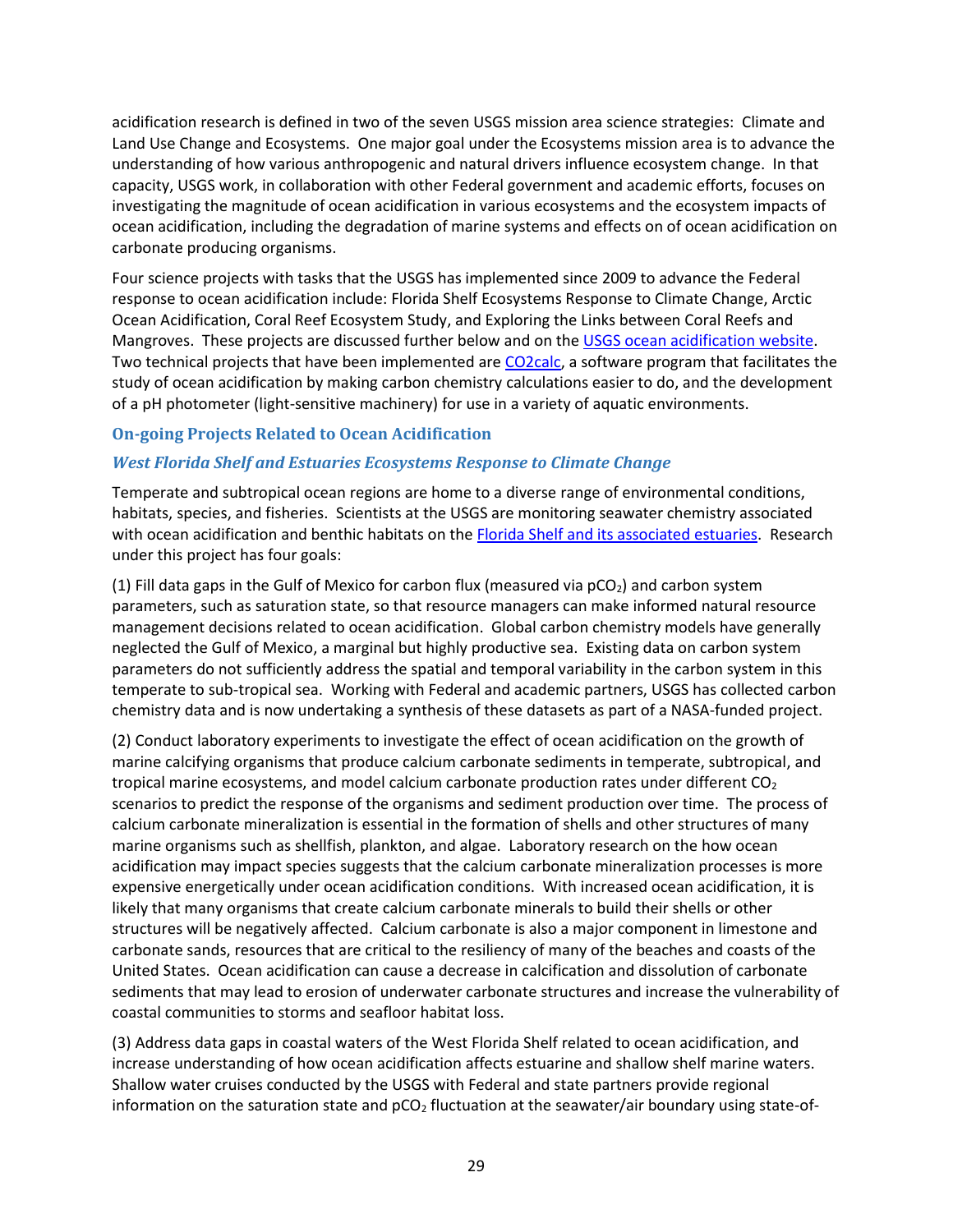the-art techniques. Data from the State of Florida shellfish harvest areas are being evaluated for changes in estuarine water chemistry over the last two and a half decades.

(4) Develop and maintai[n CO2calc,](http://pubs.usgs.gov/of/2010/1280/) a software program that facilitates the study of ocean acidification by making carbon chemistry calculations easier to do, and initiate development of a new device for measuring pH. Advancement of pH measurements is fundamental to providing sufficient data on ocean carbon chemistry for understanding natural and anthropogenic variability and the signal of ocean acidification. USGS is working with academic partners to develop tools that are user friendly and inexpensive to facilitate wider access to data.

#### *Arctic Ocean Acidification*

With a fairly constant water temperature of 0°C, the Arctic Ocean has the ability to absorb carbon dioxide more readily than warmer waters. Ocean acidification may be occurring faster at the poles than other regions for several reasons:

- Cold water more readily absorbs  $CO<sub>2</sub>$ , lowering the pH of the water;
- Added melt-water from glaciers and the ice cap and increased riverine input forces additional uptake of  $CO<sub>2</sub>$  in the Arctic Ocean;
- $\bullet$  Reduced sea-ice coverage results in more seawater exposure to and uptake of atmospheric CO<sub>2</sub>; and
- Expanded ocean-surface area may, in turn, alter the production and decomposition of organic carbon, a complex process that plays an important role in ocean chemistry.

Baseline data collected during cruises from 2010-2012 that USGS hosted or participated in provided over 30,000 records and more than doubled the existing data on the carbon chemistry of the Arctic Ocean. These baseline data define an area the size of Montana within the Canada Basin that is already undersaturated with respect to aragonite—a calcium carbonate mineral associated with organisms that are important to the food web – which suggests that carbon chemistry conditions may already influence species in the region. [USGS continues to collect ocean acidification monitoring data from Arctic waters](http://coastal.er.usgs.gov/ocean-acidification/research/polar.html) by participating in regional cruises operated by other Federal agencies.

#### *Coral Reefs*

Coral reefs are vital to the long-term viability of tropical coastal communities, providing economic, recreational, and aesthetic value upon which coastal communities thrive. Coral reefs provide nurseries and habitat for commercially important fish species, sand for beaches, and protection from storm waves. These coral reef services and resources depend on the ability of calcifying organisms to build the three-dimensional structure of the reef as they produce their calcium carbonate skeletons. Ocean acidification can cause a decrease in calcification and dissolution of carbonate sediments that may lead to erosion of reef structure. [Researchers at the USGS](http://coastal.er.usgs.gov/ocean-acidification/research/tropical.html) are working with various Federal government and academic partners at a variety of locales around the globe to develop comprehensive records of modern and historical coral reef growth and calcification rates relative to changing seawater chemistry resulting from ocean acidification. These records will provide the foundation for predicting future impacts of ocean acidification and sea-level rise on coral reef growth through the following actions:

- Monitoring calcification and metabolism rates in living coral reef communities;
- Monitoring growth rates of individual coral species;
- Monitoring seawater chemistry associated with ocean acidification;
- Measuring historic coral growth rates from coral cores relative to historic changes in seawater pH; and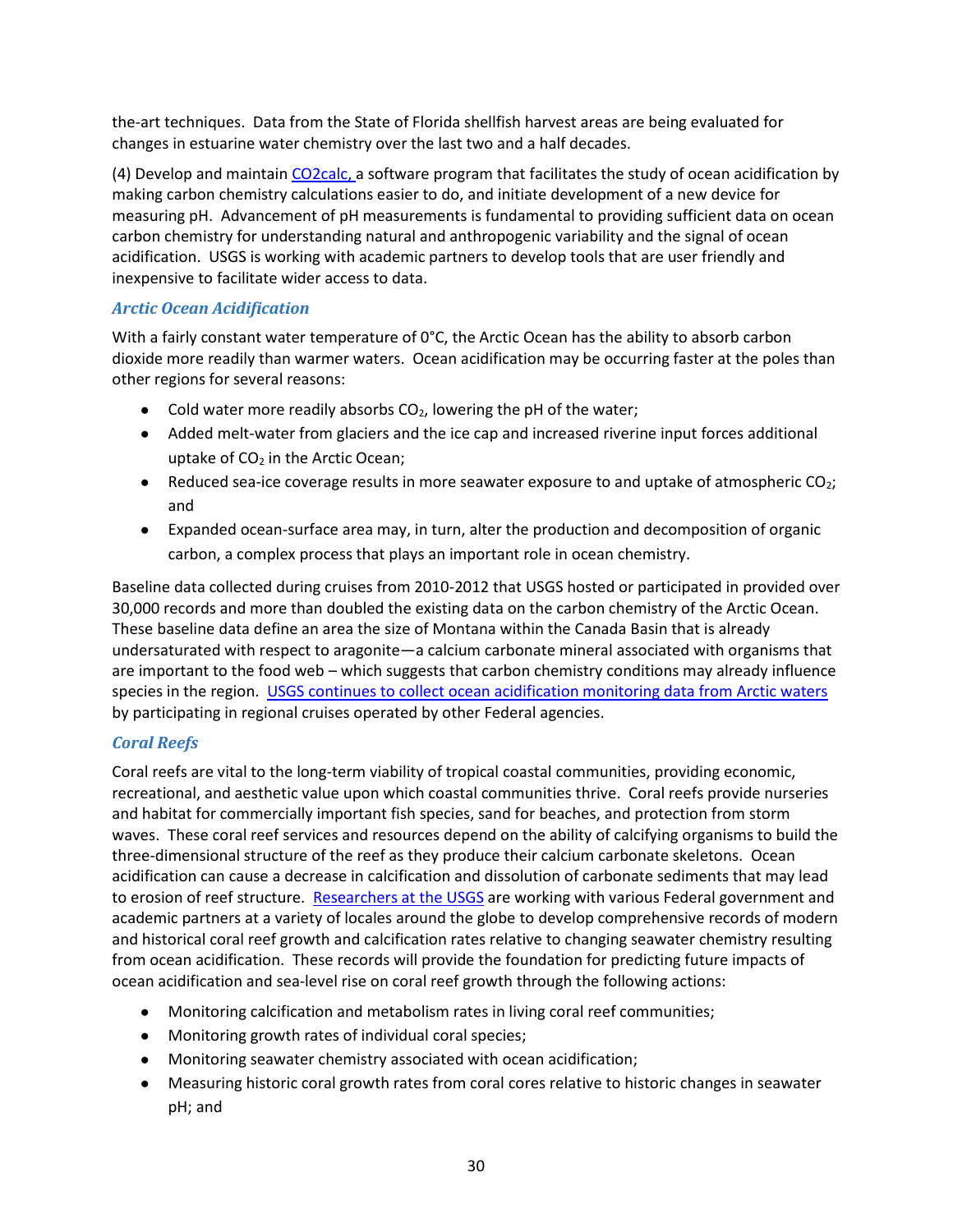• Conducting field experiments to quantify the effect of predicted seawater pH and  $CO<sub>2</sub>$  levels on coral reef growth and accumulation rates.

#### *Exploring the Links between Coral Reefs and Mangroves*

Risk analyses indicate that more than 90 percent of the world's coral reefs will be threatened by climate change and local anthropogenic impacts by the year 2030 if no action is taken to curb carbon dioxide emissions. Increasing temperatures and solar radiation cause coral bleaching that has resulted in extensive coral mortality. Increasing CO<sub>2</sub> reduces seawater pH, slows coral growth, and may cause loss of coral reef structure. Management strategies to protect coral reefs in the face of ocean acidification include establishment of marine protected areas with environmental conditions that promote coral reef resiliency. Few coral reefs insensitive to the impacts of climate change and ocean acidification have been identified, however, and the factors that results in this resiliency are poorly defined. USGS researchers have characterized that mangroves can act as a refuge for corals from thermal stress and ocean acidification. In doing so, they have identified the first natural, non-reef refuge for corals from thermal stress and ocean acidification. This previously undocumented refuge for corals provides evidence for adaptation of coastal organisms and ecosystem transition due to recent climate change. Activities on this work include:

- Measurements of diurnal and seasonal variations in temperature, salinity, photosynthetically active radiation, and seawater chemistry (including dissolved oxygen and carbon system parameters);
- Characterization of substrate parameters including grain size and mineralogy;
- Examination of water circulation patterns in mangrove communities where scleractinian corals are growing attached to and under mangrove prop roots;
- Inventories of coral species and quantification of incidences of coral bleaching, mortality, and recovery for two major reef-building corals, *Colpophyllia natans* and *Diploria labyrinthiformis*, growing in mangrove shaded and exposed (unshaded) areas; and
- Identification and quantification of chemical, physical, and biological resiliency factors for mangrove-coral habitats.

#### **Near-future Activities Related to Ocean Acidification (Planned within the Next 2 Years)**

USGS will assess processes that are driving ocean acidification in the Gulf of Mexico and in the Florida Shelf and its associated estuaries. The Gulf of Mexico research will go hand-in-hand with NASA funded collaborative research on coastal carbon data synthesis using air-sea  $CO<sub>2</sub>$  flux data. Modeling of predicted changes in carbonate sediment production based on chemical and geological oceanographic data and biologic experiments will continue. Over the next two years, synthesis of Arctic Ocean carbon parameter data will continue, and new data will be acquired as funding permits. Throug[h Landscape](http://www.fws.gov/landscape-conservation/lcc.html)  [Conservation Cooperatives](http://www.fws.gov/landscape-conservation/lcc.html) and in collaboration with Fish and Wildlife Service, USGS will address science-based conservation objectives and strategies related to ocean acidification.

In the Florida Shelf over the next two years, USGS will perform a transdisciplinary characterization of reef-scape scale processes affecting and affected by ocean acidification including: high resolution measurement of spatial and temporal variation of carbonate system and associated parameters at the seafloor and throughout the water column, sedimentologic and mineralogic characteristics, high resolution changes in seafloor elevation relative to sea level rise using Sediment Elevation Tables, coral transplant studies, microbial population dynamics, and paleoecological reconstruction. Measurement and monitoring of fine-scale elevation changes on the Florida Keys Reef Tract using Sediment Elevation Tables will quantify structural loss (or gain) of reef habitat accumulation relative to sea level rise.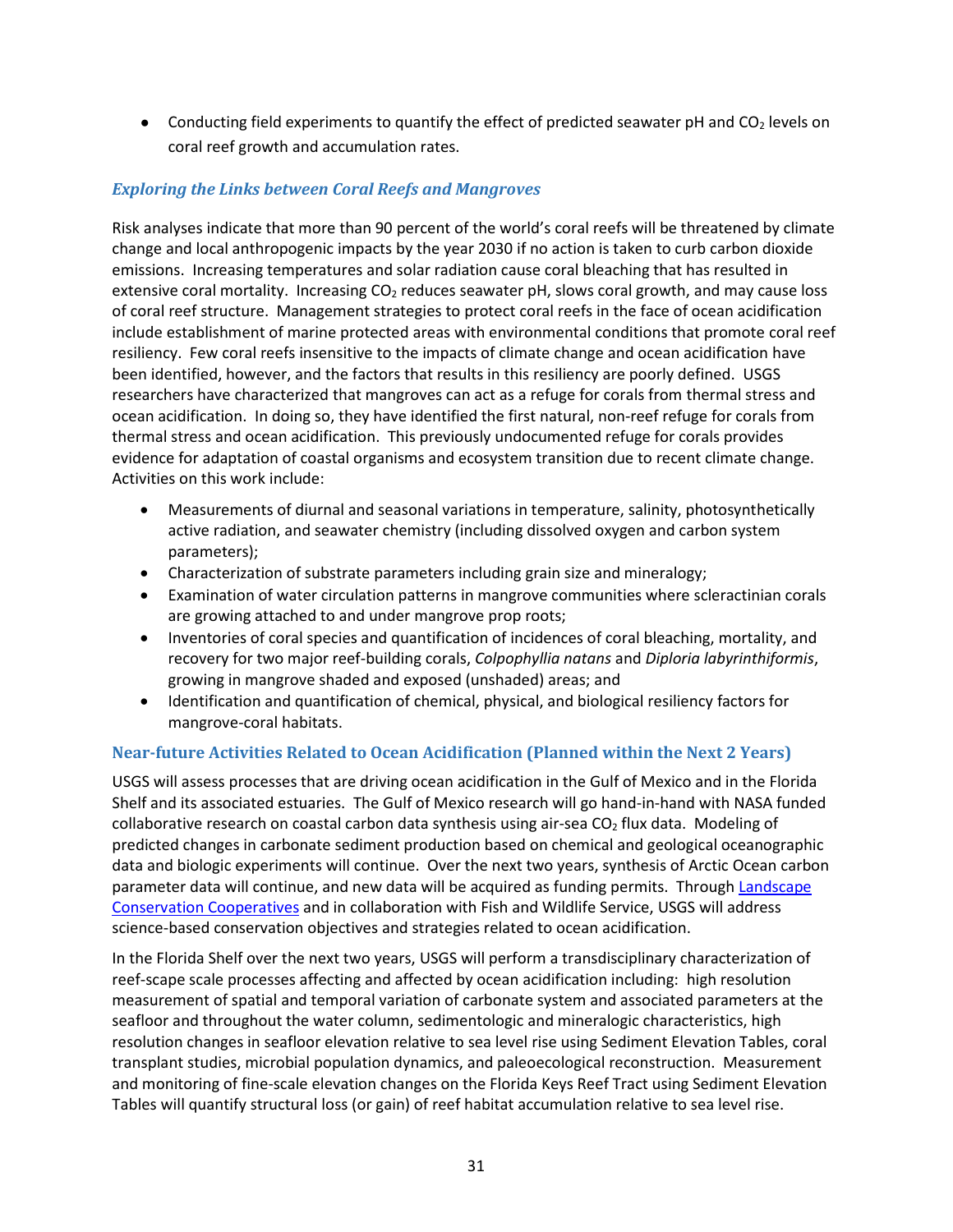Maintenance of the software carbon calculator [CO2calc](http://pubs.usgs.gov/of/2010/1280/) and development of the pH photometer will continue as funding permits.

#### **Far-future Activities Related to Ocean Acidification (Planned within the Next 3-5 Years)**

Far-future plans for USGS ocean acidification-related activities include continued support of current activities, and future activities that result from partnerships and collaborations with other Federal, tribal, state, academic, and private institutions and build on existing capabilities and leveraging of resources.

#### **Gaps in Portfolio of Activities Related to Ocean Acidification, Compared to Priorities Outlined in the Strategic Research Plan**

The Strategic Research Plan is an accurate representation of current and planned ocean acidificationrelated activities in the USGS.

#### **Untapped Opportunities Inside of Agency for Projects Related to Ocean Acidification**

It is projected that degradation of coral reef and other coastline habitats due to ocean acidification will result in the inability of coral reef growth to keep up with rising sea level. There are currently no monitoring programs for high-resolution changes in seafloor elevation. USGS is performing the first pilot study to use Sediment Elevation Table methods for fine scale measurement of loss or accretion of coastal habitats due to ecosystem transition relative to sea level rise and in context with the national coastline elevation database. These results will form the basis for development of a new monitoring program to complement habitat, seawater chemistry, oceanographic, and ecosystem process studies on the impacts of ocean acidification that could be implemented in the future.

USGS geologic expertise remains virtually untapped as it related to ocean acidification. For example, areas of knowledge related to ocean acidification include paleo-ecosystems, the processes of sedimentation and mineral formation, the composition of sediments, the geology of coastal ecosystems, and proxies for monitoring activities under projected environmental conditions.

#### **Ideas for How Agency Could Work with Other Federal Agencies on Activities Related to Ocean Acidification**

The USGS provides unique resources and expertise in geologic, oceanographic, and geochemical research and monitoring that complement other agencies' activities and can be used to facilitate and leverage future research activities.

#### **Areas Where Agency Mission is Being Inhibited by Knowledge Gaps that Fall out of Agency's Purview**

USGS would benefit from an improved numerical modeling of ocean acidification processes. USGS is collecting data that can be used to validate coastal ocean and ecosystem modeling activities, but resources limit production of models in house.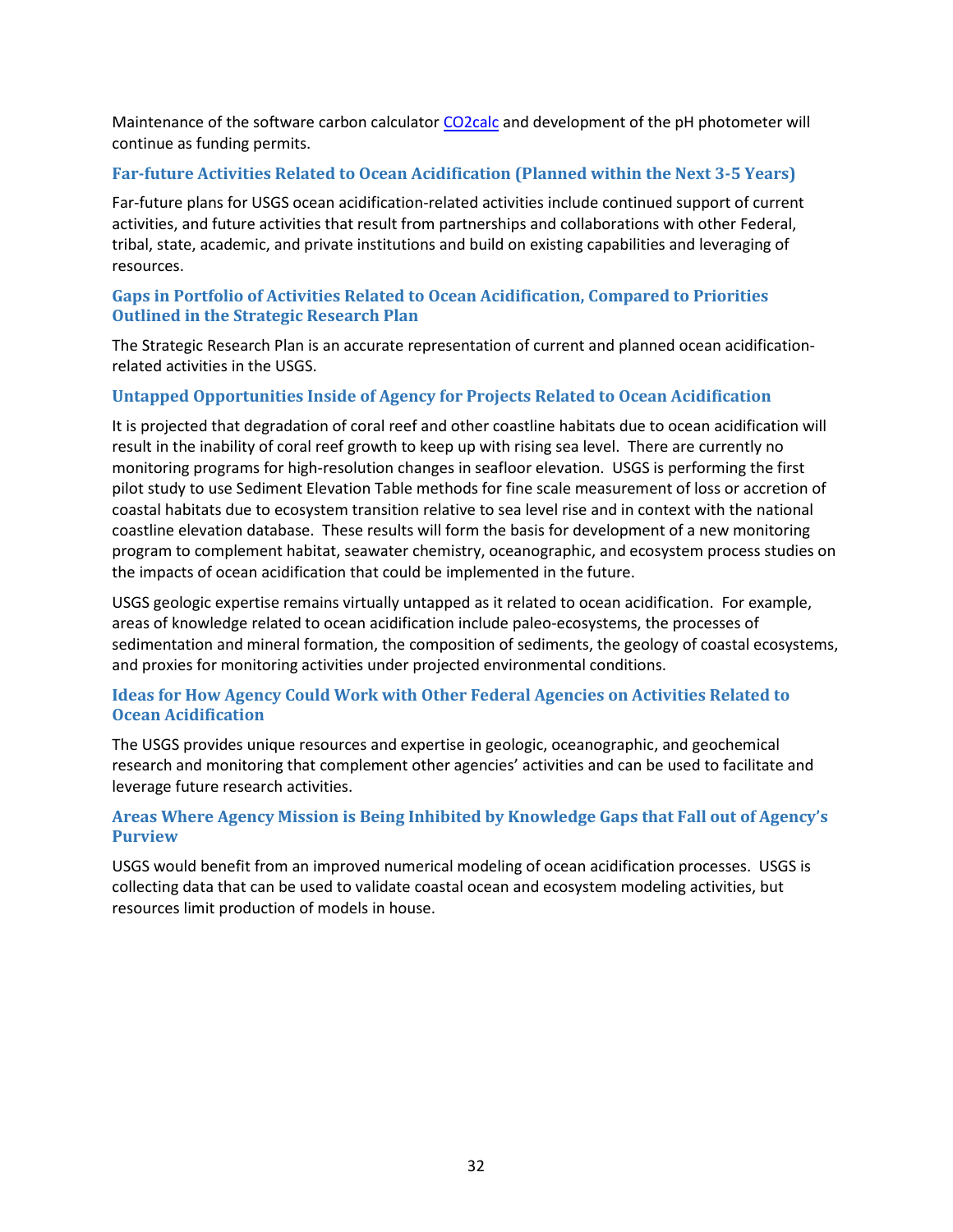## **Appendix**

One way that the IWG-OA tracks Federal progress on the goals outlined in the Strategic Research Plan is by biennial tracking of progress made on addressing the goals during the previous 2 years and communication of near-term plans. The most recent tracking was done in summer 2014, and it will be done again in summer 2016. The Smithsonian Institution and Department of Energy's Pacific Northwest National Laboratory were not members of the IWG-OA in summer 2014, so their work on ocean acidification is not reflected here. The U.S. Navy and Department of State chose to contribute to the tracking exercise, but did not contribute agency-specific text to this document because their work on ocean acidification is limited.

Instead of tracking progress on the goals of the Strategic Research Plan, the IWG-OA chose to develop objectives and actions based on the goals of each theme in the Strategic Research Plan and track progress on them. Doing so provides the specificity needed to track Federal activities well. The objective and actions presented below are not intended to replace the goals of the Strategic Research Plan.

*Table 1. Agency activities, plans, and priorities as they relate to the Strategic Research Plan Theme 1: Research to Understand Responses to Ocean Acidification. YES = Agency is already addressing this action; PLAN = Agency plans to address this action; PRIORITY = Agency is not addressing this action, but it is a priority; NO = Agency is not addressing this action and it is not a priority.*

|                                                                                                              |                                                                                                                                                                                                  |           |                 |                |             |                | Agency      |             |            |                |             |             |
|--------------------------------------------------------------------------------------------------------------|--------------------------------------------------------------------------------------------------------------------------------------------------------------------------------------------------|-----------|-----------------|----------------|-------------|----------------|-------------|-------------|------------|----------------|-------------|-------------|
| Objective                                                                                                    | <b>Action</b>                                                                                                                                                                                    | DOI/BOEM  | <b>EPA</b>      | <b>FWS</b>     | <b>NASA</b> | <b>NAVY</b>    | <b>NOAA</b> | <b>NPS</b>  | <b>NSF</b> | <b>STATE</b>   | <b>USDA</b> | <b>USGS</b> |
| Analyze the<br>physiological<br>response and<br>adaptation potential<br>of ecologically,<br>economically and | Evaluate changes in<br>biological responses in<br>marine calcifying<br>organisms, including all<br>relevant life history<br>stages, caused by OA<br>and its interaction with<br>other stressors. | <b>NO</b> | YES             | <b>NO</b>      | <b>NO</b>   | N <sub>O</sub> | <b>YES</b>  | <b>PLAN</b> | <b>YES</b> | <b>NO</b>      | <b>YES</b>  | <b>NO</b>   |
| culturally important<br>marine organisms to<br>ocean acidification<br>impacts                                | Evaluate changes in<br>biological responses for<br>a diversity of marine<br>non-calcifying<br>organisms, including all<br>relevant life history                                                  | <b>NO</b> | <b>PRIORITY</b> | N <sub>O</sub> | <b>NO</b>   | N <sub>O</sub> | <b>YES</b>  | <b>YES</b>  | <b>YES</b> | N <sub>O</sub> | <b>YES</b>  | <b>NO</b>   |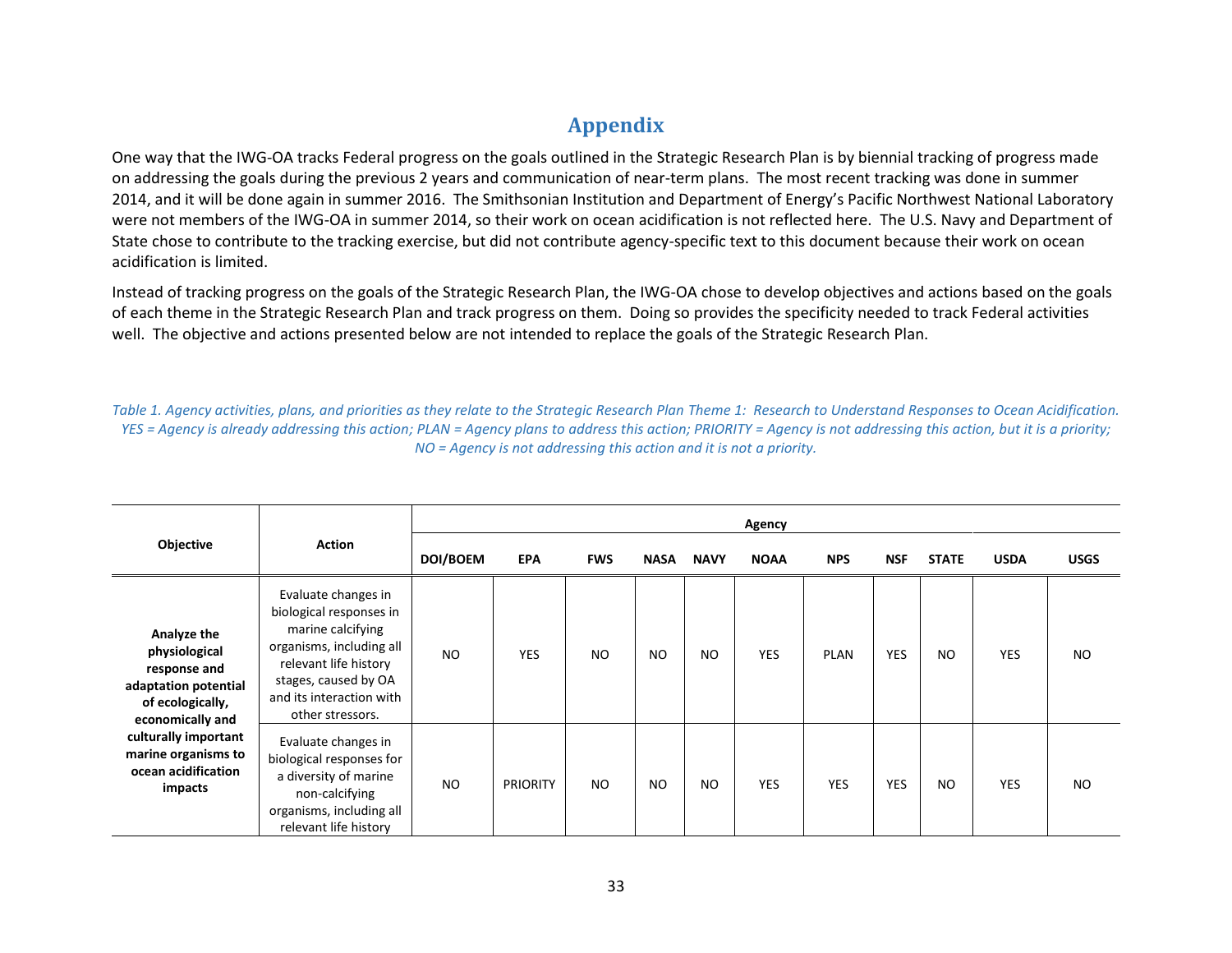|                                                                                                                                                                                                                  | stages, caused by OA<br>and its interaction with<br>other stressors.                                                                                             |           |                 |             |            |           |                 |            |             |           |            |             |
|------------------------------------------------------------------------------------------------------------------------------------------------------------------------------------------------------------------|------------------------------------------------------------------------------------------------------------------------------------------------------------------|-----------|-----------------|-------------|------------|-----------|-----------------|------------|-------------|-----------|------------|-------------|
|                                                                                                                                                                                                                  | Build an understanding<br>of why organisms<br>respond differently to<br>ocean acidification.                                                                     | <b>NO</b> | <b>NO</b>       | <b>NO</b>   | <b>YES</b> | <b>NO</b> | <b>YES</b>      | <b>NO</b>  | <b>YES</b>  | <b>NO</b> | <b>NO</b>  | <b>NO</b>   |
|                                                                                                                                                                                                                  | Conduct studies that<br>take a "whole-<br>organism" approach.                                                                                                    | <b>NO</b> | <b>NO</b>       |             | <b>YES</b> | <b>NO</b> | <b>YES</b>      | <b>NO</b>  | <b>YES</b>  | <b>NO</b> | <b>YES</b> | YES         |
|                                                                                                                                                                                                                  | Conduct research on<br>species ability to evolve<br>and adapt to ocean<br>acidification.                                                                         | <b>NO</b> | <b>PRIORITY</b> | <b>NO</b>   | <b>YES</b> | <b>NO</b> | <b>PRIORITY</b> | <b>NO</b>  | <b>YES</b>  | NO        | <b>YES</b> | <b>NO</b>   |
|                                                                                                                                                                                                                  | Incorporate findings on<br>individual species'<br>responses into stock<br>assessment and other<br>fishery resource<br>models.                                    | <b>NO</b> | <b>PLAN</b>     | <b>PLAN</b> | <b>NO</b>  | <b>NO</b> | <b>PLAN</b>     | <b>NO</b>  | <b>NO</b>   | <b>NO</b> | <b>YES</b> | <b>NO</b>   |
|                                                                                                                                                                                                                  | Evaluate<br>biogeochemical proxies<br>of OA and organism<br>response.                                                                                            | <b>NO</b> | <b>PRIORITY</b> | <b>NO</b>   | <b>YES</b> | <b>NO</b> | <b>NO</b>       | <b>NO</b>  | <b>YES</b>  | <b>NO</b> | <b>NO</b>  | <b>PLAN</b> |
| Investigate how the<br>effects of ocean<br>acidification will<br>propagate through<br>food webs, altering<br>community dynamics,<br>and competitive<br>interactions; along<br>with how where this<br>will happen | Use life history and<br>population<br>demography to scale<br>up individual species<br>response research<br>findings to the<br>population and<br>ecosystem level. | <b>NO</b> | <b>PRIORITY</b> | <b>PLAN</b> | <b>NO</b>  | <b>NO</b> | <b>YES</b>      | <b>YES</b> | <b>PLAN</b> | <b>NO</b> | <b>NO</b>  | <b>NO</b>   |
|                                                                                                                                                                                                                  | Explore how rising<br>ocean temperatures,<br>elevated CO2, and<br>decreased pH act                                                                               | <b>NO</b> | <b>PRIORITY</b> | <b>PLAN</b> | <b>YES</b> | <b>NO</b> | <b>YES</b>      | <b>NO</b>  | <b>YES</b>  | <b>NO</b> | NO         | <b>NO</b>   |

—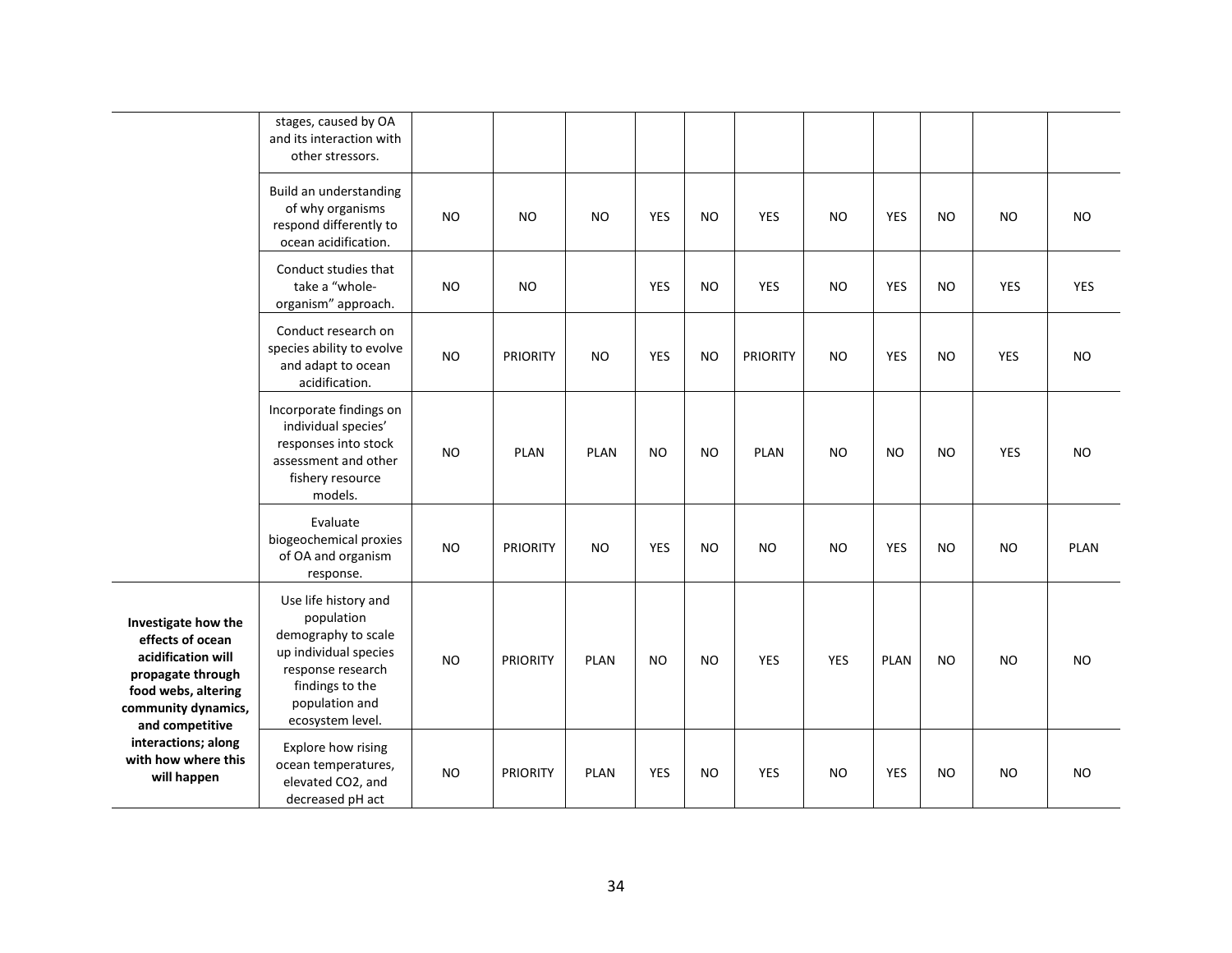|                                                                                                    | simultaneously on the<br>marine food webs.                                                                                                                                                               |            |                 |                 |           |           |            |                 |            |           |           |            |
|----------------------------------------------------------------------------------------------------|----------------------------------------------------------------------------------------------------------------------------------------------------------------------------------------------------------|------------|-----------------|-----------------|-----------|-----------|------------|-----------------|------------|-----------|-----------|------------|
|                                                                                                    | Develop a candidate list<br>of organisms that can<br>serve as marine<br>ecosystem "sentinels"<br>and develop standard<br>operating procedures<br>for their long-term<br>monitoring.                      | <b>NO</b>  | <b>PRIORITY</b> | <b>PRIORITY</b> | <b>NO</b> | <b>NO</b> | YES        | PRIORITY        | <b>NO</b>  | <b>NO</b> | <b>NO</b> | <b>NO</b>  |
|                                                                                                    | Increase our<br>understanding of<br>impacts on more-<br>vulnerable ecosystems,<br>including those<br>affected by multiple<br>anthropogenic and<br>environmental<br>stressors.                            | <b>NO</b>  | <b>PLAN</b>     | <b>PRIORITY</b> | YES       | <b>NO</b> | YES        | <b>PRIORITY</b> | YES        | <b>NO</b> | <b>NO</b> | <b>YES</b> |
|                                                                                                    | Investigate key<br>biogeochemical<br>processes at the<br>organism, community,<br>and ecosystem scale.                                                                                                    | YES        | <b>NO</b>       | <b>NO</b>       | YES       | <b>NO</b> | <b>YES</b> | <b>NO</b>       | YES        | <b>NO</b> | <b>NO</b> | <b>YES</b> |
| <b>Identify key pathways</b><br>and transformations<br>of ocean carbon and<br>nutrient cycles that | Determine the<br>controlling factors of<br>calcium carbonate<br>dissolution and<br>breakdown.                                                                                                            | <b>YES</b> | <b>NO</b>       | <b>NO</b>       | YES       | <b>NO</b> | YES        | <b>NO</b>       | <b>YES</b> | <b>NO</b> | <b>NO</b> | YES        |
| will likely be affected<br>by ocean acidification                                                  | Work closely with<br>observing experts to<br>characterize natural<br>carbon chemistry of<br>source waters so that<br>experimental<br>conditions represent<br>realistic current and<br>future conditions. | YES        | <b>PRIORITY</b> | <b>NO</b>       | YES       | <b>NO</b> | YES        | <b>NO</b>       | YES        | <b>NO</b> | <b>NO</b> | <b>YES</b> |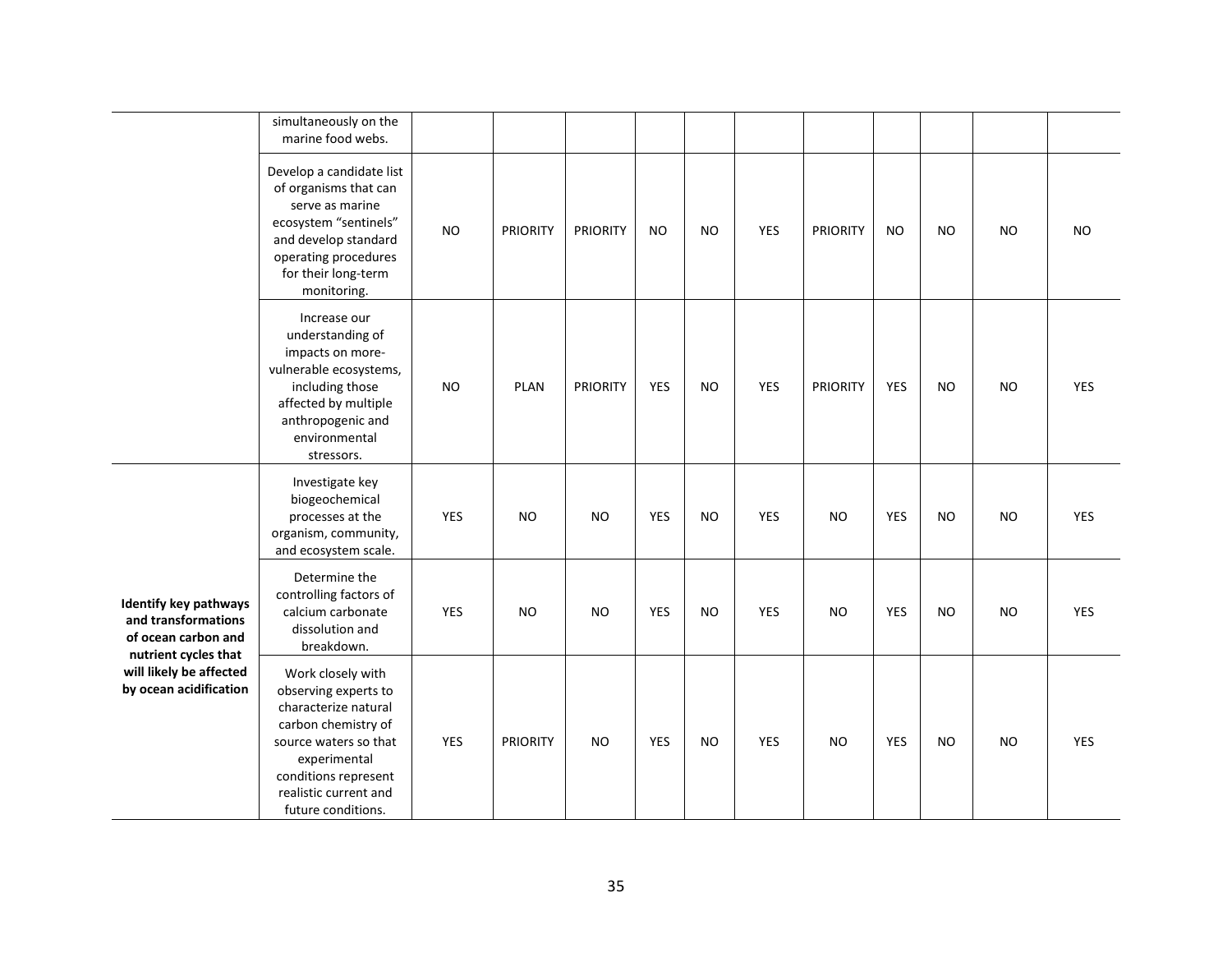|                                                                                                                                         | Investigate the effects<br>of CO2- and pH-driven<br>changes on the transfer<br>of carbon from the<br>ocean surface to its<br>depths. | <b>YES</b> | <b>PRIORITY</b> | <b>NO</b> | <b>YES</b> | <b>NO</b> | <b>YES</b> | <b>NO</b>       | <b>YES</b> | <b>NO</b> | <b>NO</b> | <b>YES</b>      |
|-----------------------------------------------------------------------------------------------------------------------------------------|--------------------------------------------------------------------------------------------------------------------------------------|------------|-----------------|-----------|------------|-----------|------------|-----------------|------------|-----------|-----------|-----------------|
|                                                                                                                                         | Investigate how OA<br>may alter the<br>geochemical cycles and<br>their interactions with<br>marine ecosystems.                       | YES        | <b>PRIORITY</b> | <b>NO</b> | <b>YES</b> | <b>NO</b> | <b>YES</b> | <b>NO</b>       | <b>YES</b> | <b>NO</b> | <b>NO</b> | <b>YES</b>      |
|                                                                                                                                         | Determine how OA will<br>impact the solubility<br>and dissolution rates<br>for calcium carbonate.                                    | <b>YES</b> | <b>NO</b>       | <b>NO</b> | <b>NO</b>  | <b>NO</b> | <b>NO</b>  | <b>NO</b>       | <b>YES</b> | <b>NO</b> | <b>NO</b> | <b>YES</b>      |
|                                                                                                                                         | Determine the<br>timescale at which<br>carbon is removed<br>from the system by<br>natural sequestration.                             | <b>NO</b>  | <b>PRIORITY</b> | <b>NO</b> | <b>YES</b> | <b>NO</b> | <b>YES</b> | <b>NO</b>       | <b>YES</b> | <b>NO</b> | <b>NO</b> | <b>PRIORITY</b> |
| Develop paleo proxy-<br>based reconstructions<br>of pH for the purpose<br>of establishing a                                             | Develop and refine<br>proxies of ocean pH<br>and carbonate<br>saturation state.                                                      | <b>NO</b>  | <b>PRIORITY</b> | <b>NO</b> | <b>YES</b> | <b>NO</b> | <b>NO</b>  | <b>NO</b>       | <b>YES</b> | <b>NO</b> | <b>NO</b> | <b>PLAN</b>     |
| natural, unperturbed<br>baseline in the<br>modern and ancient<br>oceans to inform<br>ocean acidification<br>modeling and<br>predictions | Collect and evaluate<br>historical records of<br>organism and<br>ecosystem response to<br>changes in ocean<br>chemistry.             | <b>NO</b>  | <b>NO</b>       | <b>NO</b> | <b>YES</b> | <b>NO</b> | <b>YES</b> | <b>PRIORITY</b> | <b>YES</b> | <b>NO</b> | <b>NO</b> | <b>PLAN</b>     |
| <b>Identify shared-use</b><br>ocean acidification<br>facilities and<br>coordinate field<br>activities for                               | Create an inventory of<br>existing and planned<br>Federal and non-<br>Federal OA facilities,<br>including FOCE facilities            | <b>NO</b>  | <b>NO</b>       | <b>NO</b> | <b>NO</b>  | <b>NO</b> | PLAN       | <b>NO</b>       | <b>NO</b>  | <b>NO</b> | <b>NO</b> | <b>NO</b>       |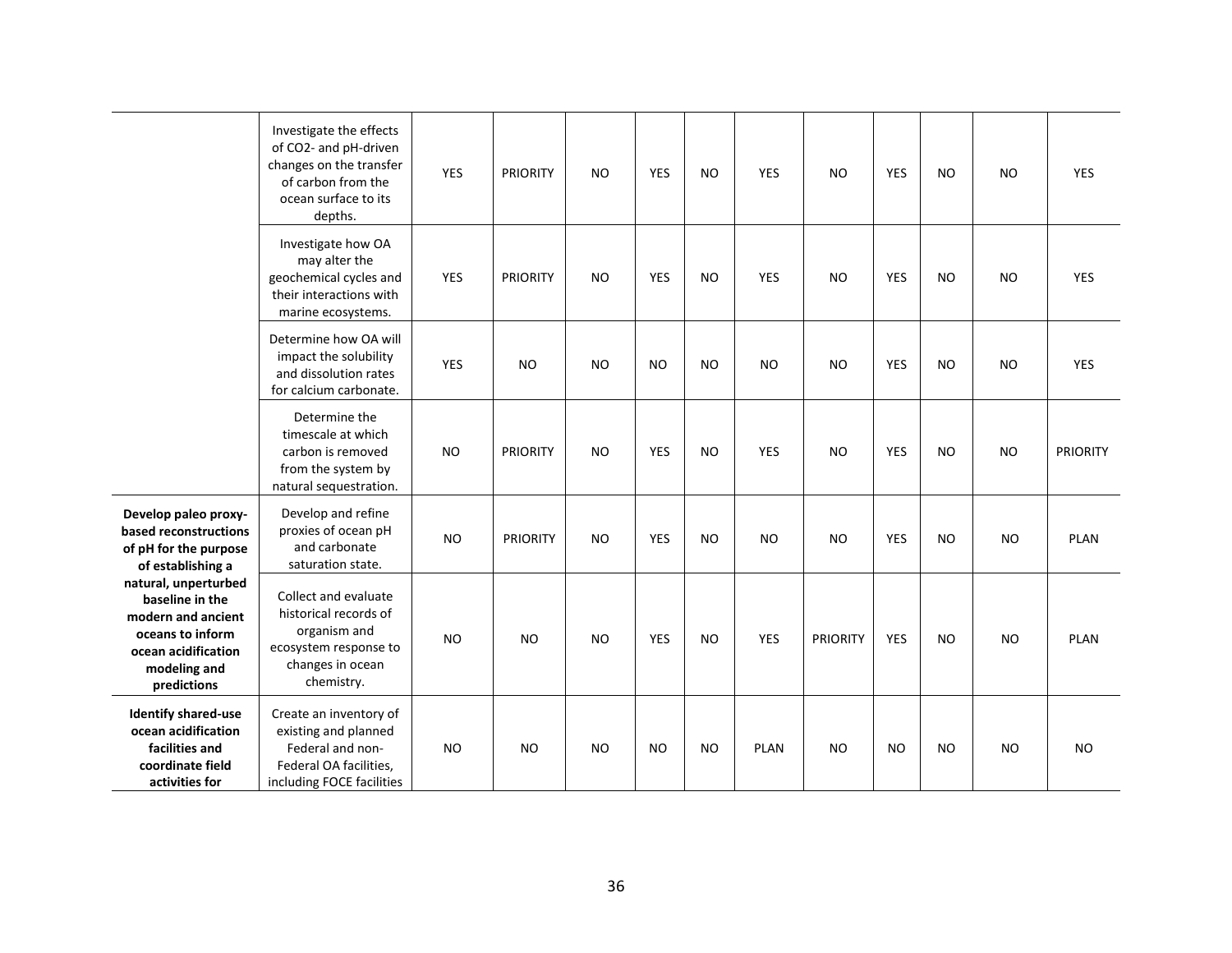| conducting<br>appropriately<br>controlled,<br>manipulative<br>experiments on<br>individual marine<br>species and ecological<br>communities                                                                           | Identify geographic<br>regions need of<br>facilities and select a<br>subset for targeted<br>long-term ecosystem-<br>level monitoring. | <b>NO</b> | N <sub>O</sub>  | <b>NO</b> | <b>NO</b>  | <b>NO</b> | <b>YES</b>  | <b>NO</b>       | <b>YES</b> | N <sub>O</sub> | N <sub>O</sub> | <b>NO</b>  |
|----------------------------------------------------------------------------------------------------------------------------------------------------------------------------------------------------------------------|---------------------------------------------------------------------------------------------------------------------------------------|-----------|-----------------|-----------|------------|-----------|-------------|-----------------|------------|----------------|----------------|------------|
| <b>Conduct periodic</b><br>synthesis activities of<br>observations and data<br>analysis tools derived                                                                                                                | Conduct regular data<br>synthesis to take stock<br>of findings and set new<br>priorities.                                             | <b>NO</b> | N <sub>O</sub>  | <b>NO</b> | <b>YES</b> | <b>NO</b> | <b>PLAN</b> | <b>PRIORITY</b> | <b>YES</b> | N <sub>O</sub> | <b>NO</b>      | <b>YES</b> |
| from ocean<br>acidification<br>monitoring, research<br>and modeling to<br>generate readily<br>intelligible<br>information products<br>and capture the<br>current state of<br>understanding of<br>ocean acidification | Identify weaknesses<br>and gaps in the<br>research.                                                                                   | <b>NO</b> | <b>PRIORITY</b> | <b>NO</b> | <b>YES</b> | <b>NO</b> | <b>PLAN</b> | <b>NO</b>       | <b>YES</b> | <b>NO</b>      | N <sub>O</sub> | <b>YES</b> |

*Table 2. Agency activities, plans, and priorities as they relate to the Strategic Research Plan Theme 2: Monitoring of Ocean Chemistry and Biological Impacts. YES* = Agency is already addressing this action; PLAN = Agency plans to address this action; PRIORITY = Agency is not addressing this action, but it is a priority; *NO = Agency is not addressing this action and it is not a priority.*

|               |                          |                 |                 |             |             |             | Agency      |            |            |              |           |             |
|---------------|--------------------------|-----------------|-----------------|-------------|-------------|-------------|-------------|------------|------------|--------------|-----------|-------------|
| Objective     | <b>Action</b>            | <b>DOI/BOEM</b> | <b>EPA</b>      | <b>FWS</b>  | <b>NASA</b> | <b>NAVY</b> | <b>NOAA</b> | <b>NPS</b> | <b>NSF</b> | <b>STATE</b> | USDA/NIFA | <b>USGS</b> |
| Determine the | Improve adoption of      |                 | <b>PRIORITY</b> | <b>PLAN</b> | NO          |             |             |            |            |              |           |             |
| changes in    | standardized chemical,   |                 |                 |             |             | <b>NO</b>   | YES         | YES        | <b>YES</b> | NO           | <b>NO</b> | YES         |
| seawater      | physical, and biological | <b>NO</b>       |                 |             |             |             |             |            |            |              |           |             |
| chemistry and | monitoring protocols.    |                 |                 |             |             |             |             |            |            |              |           |             |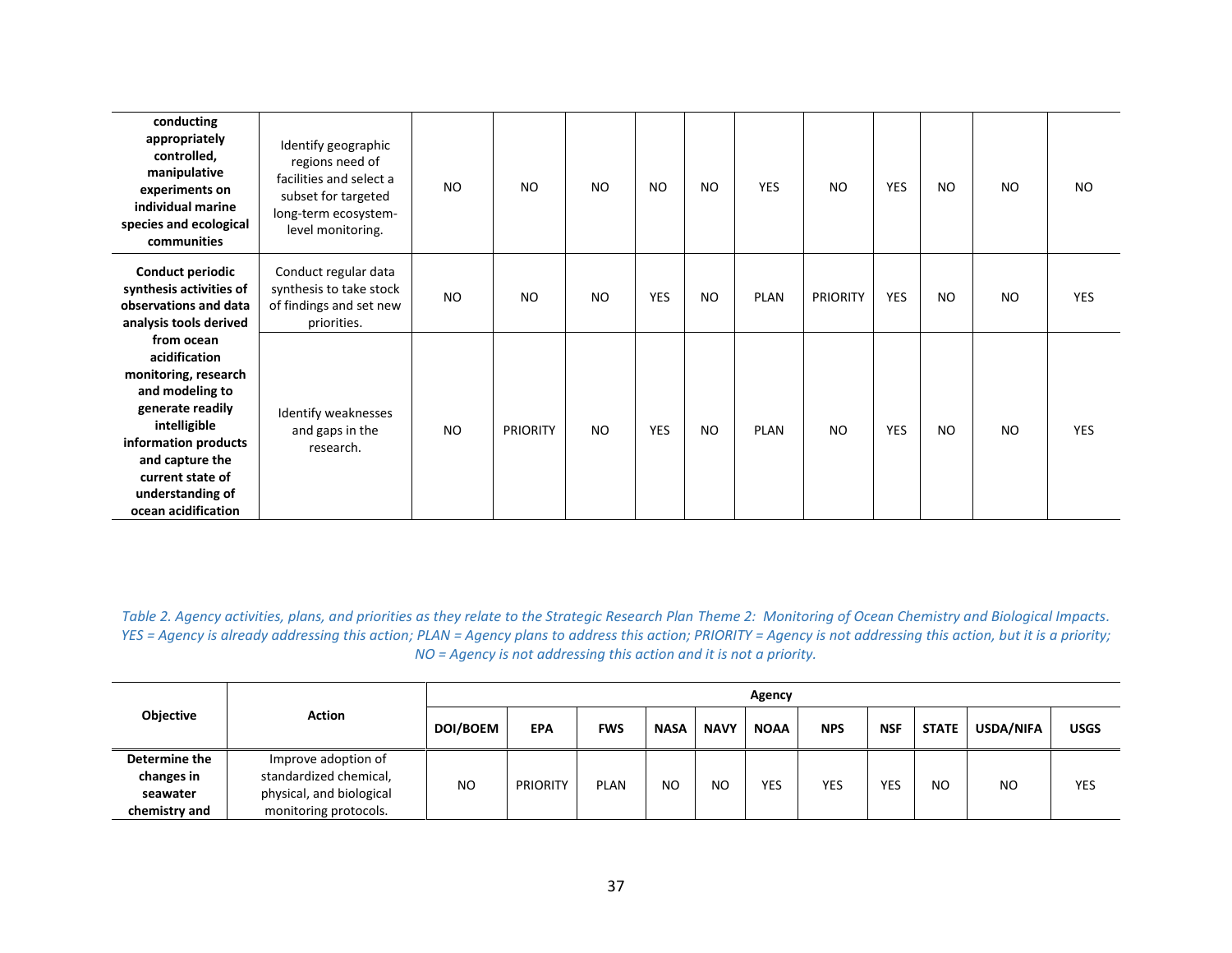| biology to           | Develop new technology that       |             |                 |                 |                |           |            |                |                |                |           |                 |
|----------------------|-----------------------------------|-------------|-----------------|-----------------|----------------|-----------|------------|----------------|----------------|----------------|-----------|-----------------|
| understand the       | will allow for accurate in situ   |             |                 |                 |                |           |            |                |                |                |           |                 |
| ecosystem            | measurements of the carbon        | <b>NO</b>   | <b>NO</b>       | <b>NO</b>       | <b>YES</b>     | <b>NO</b> | <b>YES</b> | N <sub>O</sub> | <b>YES</b>     | N <sub>O</sub> | <b>NO</b> | <b>YES</b>      |
|                      |                                   |             |                 |                 |                |           |            |                |                |                |           |                 |
| changes that         | system and biological             |             |                 |                 |                |           |            |                |                |                |           |                 |
| will ultimately      | responses.                        |             |                 |                 |                |           |            |                |                |                |           |                 |
| control the size     | Synthesize observing data in an   |             |                 |                 |                |           |            |                |                |                |           |                 |
| and composition      | effort to describe and explain    |             |                 |                 |                |           |            |                |                |                |           |                 |
| of our fisheries     | acidification status of U.S.      | <b>NO</b>   | <b>PRIORITY</b> | NO.             | <b>YES</b>     | <b>NO</b> | <b>YES</b> | <b>PLAN</b>    | <b>YES</b>     | <b>NO</b>      | NO.       | <b>YES</b>      |
| and other            | waters, likely with a regional    |             |                 |                 |                |           |            |                |                |                |           |                 |
| biological           | focus.                            |             |                 |                 |                |           |            |                |                |                |           |                 |
| resources.           | Foster closer connections         |             |                 |                 |                |           |            |                |                |                |           |                 |
|                      | between observing scientists      |             |                 |                 |                |           |            |                |                |                |           |                 |
|                      | and biologists in order to        | <b>NO</b>   | <b>PRIORITY</b> | <b>PRIORITY</b> | <b>YES</b>     | <b>NO</b> | <b>YES</b> | <b>NO</b>      | <b>YES</b>     | N <sub>O</sub> | <b>NO</b> | <b>PRIORITY</b> |
|                      | provide information about         |             |                 |                 |                |           |            |                |                |                |           |                 |
|                      | carbon chemistry of waters        |             |                 |                 |                |           |            |                |                |                |           |                 |
|                      | where species reside naturally.   |             |                 |                 |                |           |            |                |                |                |           |                 |
|                      | Integrate models of               |             |                 |                 |                |           |            |                |                |                |           |                 |
|                      | biogeochemical processes with     | <b>NO</b>   | <b>NO</b>       | <b>PRIORITY</b> | <b>YES</b>     | <b>NO</b> | <b>YES</b> | <b>NO</b>      | <b>PLAN</b>    | <b>NO</b>      | <b>NO</b> | YES             |
|                      | ecosystem forecasts.              |             |                 |                 |                |           |            |                |                |                |           |                 |
|                      | Evaluate the geographical         |             |                 |                 |                |           |            |                |                |                |           |                 |
|                      | extent and capabilities of        |             |                 |                 |                |           |            |                |                |                |           |                 |
|                      | existing monitoring systems in    |             |                 |                 |                |           |            |                |                |                |           |                 |
|                      | regions and habitats where OA     | NO.         | <b>PLAN</b>     | <b>PLAN</b>     | <b>NO</b>      | NO        | <b>YES</b> | <b>NO</b>      | <b>NO</b>      | NO             | <b>NO</b> | <b>NO</b>       |
|                      | effects are most likely to be the |             |                 |                 |                |           |            |                |                |                |           |                 |
|                      | greatest.                         |             |                 |                 |                |           |            |                |                |                |           |                 |
|                      | Expand existing coastal and       |             |                 |                 |                |           |            |                |                |                |           |                 |
|                      | ocean measurements by             |             |                 |                 |                |           |            |                |                |                |           |                 |
| Coordinate an        | deploying new OA monitoring       | <b>YES</b>  | <b>PLAN</b>     | <b>PLAN</b>     | <b>YES</b>     | <b>NO</b> | <b>YES</b> | <b>YES</b>     | <b>PLAN</b>    | <b>NO</b>      | <b>NO</b> | YES             |
| observational        | instrumentation.                  |             |                 |                 |                |           |            |                |                |                |           |                 |
| network for          | Identify and deploy monitoring    |             |                 |                 |                |           |            |                |                |                |           |                 |
| Ocean                | instrumentation in coastal and    | <b>PLAN</b> | <b>PLAN</b>     | <b>PLAN</b>     | <b>YES</b>     | <b>NO</b> | <b>YES</b> | <b>PLAN</b>    | <b>YES</b>     | <b>NO</b>      | <b>NO</b> | <b>YES</b>      |
| <b>Acidification</b> | estuarine sites.                  |             |                 |                 |                |           |            |                |                |                |           |                 |
|                      | Work closely with regional and    |             |                 |                 |                |           |            |                |                |                |           |                 |
|                      | state entities to develop         |             |                 |                 |                |           |            |                |                |                |           |                 |
|                      | monitoring programs for OA in     | <b>NO</b>   | <b>PRIORITY</b> | NO.             | N <sub>O</sub> | NO        | <b>YES</b> | N <sub>O</sub> | N <sub>O</sub> | N <sub>O</sub> | <b>NO</b> | <b>PRIORITY</b> |
|                      | state/tribal waters.              |             |                 |                 |                |           |            |                |                |                |           |                 |
|                      | Integrate observational data      |             |                 |                 |                |           |            |                |                |                |           |                 |
|                      | into regional and global          | NO.         | <b>PLAN</b>     | <b>PLAN</b>     | <b>YES</b>     | <b>NO</b> | <b>YES</b> | <b>NO</b>      | <b>PLAN</b>    | <b>NO</b>      | <b>NO</b> | <b>NO</b>       |
|                      | models.                           |             |                 |                 |                |           |            |                |                |                |           |                 |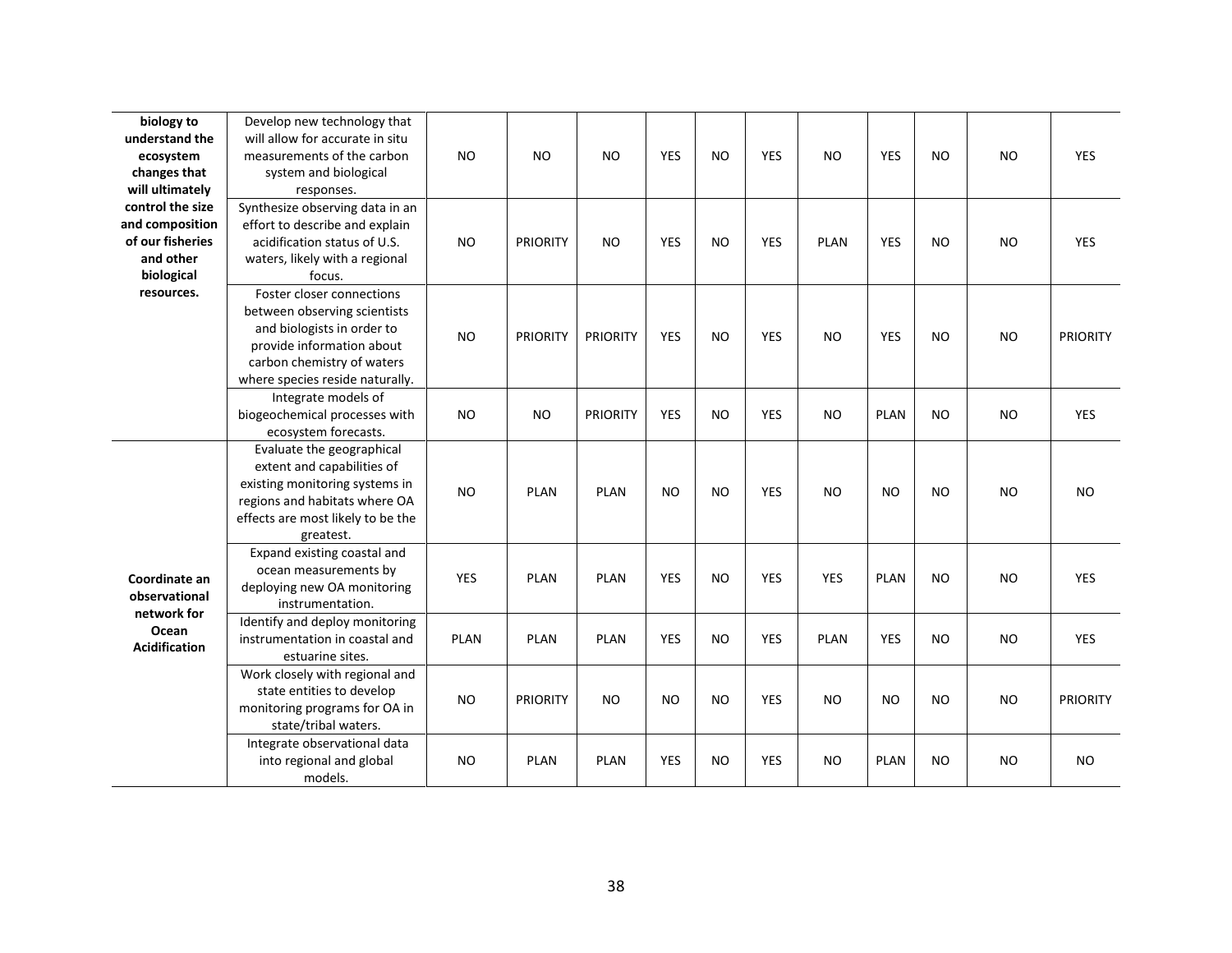|                                             | Document trends in OA<br>physical, chemical, and<br>biological responses that can be<br>used for real-time early<br>warning systems and for<br>verification of computer model<br>outputs. | NO.       | <b>NO</b>       | <b>PLAN</b>    | <b>YES</b> | <b>NO</b> | <b>YES</b>     | <b>PRIORITY</b> | <b>YES</b> | N <sub>O</sub> | NO | <b>YES</b> |
|---------------------------------------------|-------------------------------------------------------------------------------------------------------------------------------------------------------------------------------------------|-----------|-----------------|----------------|------------|-----------|----------------|-----------------|------------|----------------|----|------------|
| <b>Collect time-</b>                        | Compile and interpret existing<br>coastal States' and Federal<br>datasets on water quality.                                                                                               | <b>NO</b> | <b>PRIORITY</b> | <b>PLAN</b>    | <b>NO</b>  | <b>NO</b> | N <sub>O</sub> | N <sub>O</sub>  | <b>NO</b>  | N <sub>O</sub> | NO | <b>YES</b> |
| series<br>measurements<br>at fixed stations | Augment existing observing<br>programs that collect time<br>series measurements at fixed<br>stations with OA<br>measurements.                                                             | PLAN      | <b>NO</b>       | <b>PLAN</b>    | <b>NO</b>  | <b>NO</b> | <b>YES</b>     | <b>PRIORITY</b> | <b>YES</b> | NO             | NO | <b>NO</b>  |
|                                             | Develop new technologies to<br>enhance chemical and<br>biological sensors on floats and<br>gliders.                                                                                       | NO.       | <b>NO</b>       | N <sub>O</sub> | <b>YES</b> | <b>NO</b> | <b>YES</b>     | N <sub>O</sub>  | <b>YES</b> | <b>NO</b>      | NO | <b>NO</b>  |
|                                             | Support satellite observations<br>that inform modeling efforts.                                                                                                                           | <b>NO</b> | <b>NO</b>       | N <sub>O</sub> | YES        | <b>NO</b> | <b>YES</b>     | <b>NO</b>       | <b>NO</b>  | <b>NO</b>      | NO | <b>NO</b>  |

*Table 3. Agency activities, plans, and priorities as they relate to the Strategic Research Plan Theme 3: Modeling to Predict Changes in the Ocean Carbon Cycle and Impacts on Marine Ecosystems and Organisms. YES = Agency is already addressing this action; PLAN = Agency plans to address this action; PRIORITY = Agency is not addressing this action, but it is a priority; NO = Agency is not addressing this action and it is not a priority.*

|                                                      |                                                                                                                                                                 |                |                 |                |             | Agency         |             |            |            |                |           |             |
|------------------------------------------------------|-----------------------------------------------------------------------------------------------------------------------------------------------------------------|----------------|-----------------|----------------|-------------|----------------|-------------|------------|------------|----------------|-----------|-------------|
| Objective                                            | Action                                                                                                                                                          | DOI/BOEM       | <b>EPA</b>      | <b>FWS</b>     | <b>NASA</b> | <b>NAVY</b>    | <b>NOAA</b> | <b>NPS</b> | <b>NSF</b> | <b>STATE</b>   | USDA/NIFA | <b>USGS</b> |
| Incorporate<br>realistic<br>biological<br>parameters | Develop and improve models that can<br>predict direct and indirect effects on<br>culturally, economically, and ecologically<br>important species and processes. | NO             | <b>YES</b>      | N <sub>O</sub> | NO          | N <sub>O</sub> | YES         | NO         | <b>NO</b>  | N <sub>O</sub> | NO        | NO          |
| into global<br>ocean<br>models                       | Strengthen ocean biology life history<br>and trophic couplings in end-to-end<br>models.                                                                         | N <sub>O</sub> | <b>PRIORITY</b> | N <sub>O</sub> | <b>YES</b>  | <b>NO</b>      | YES         | NO         | YES        | <b>NO</b>      | NO        | NO          |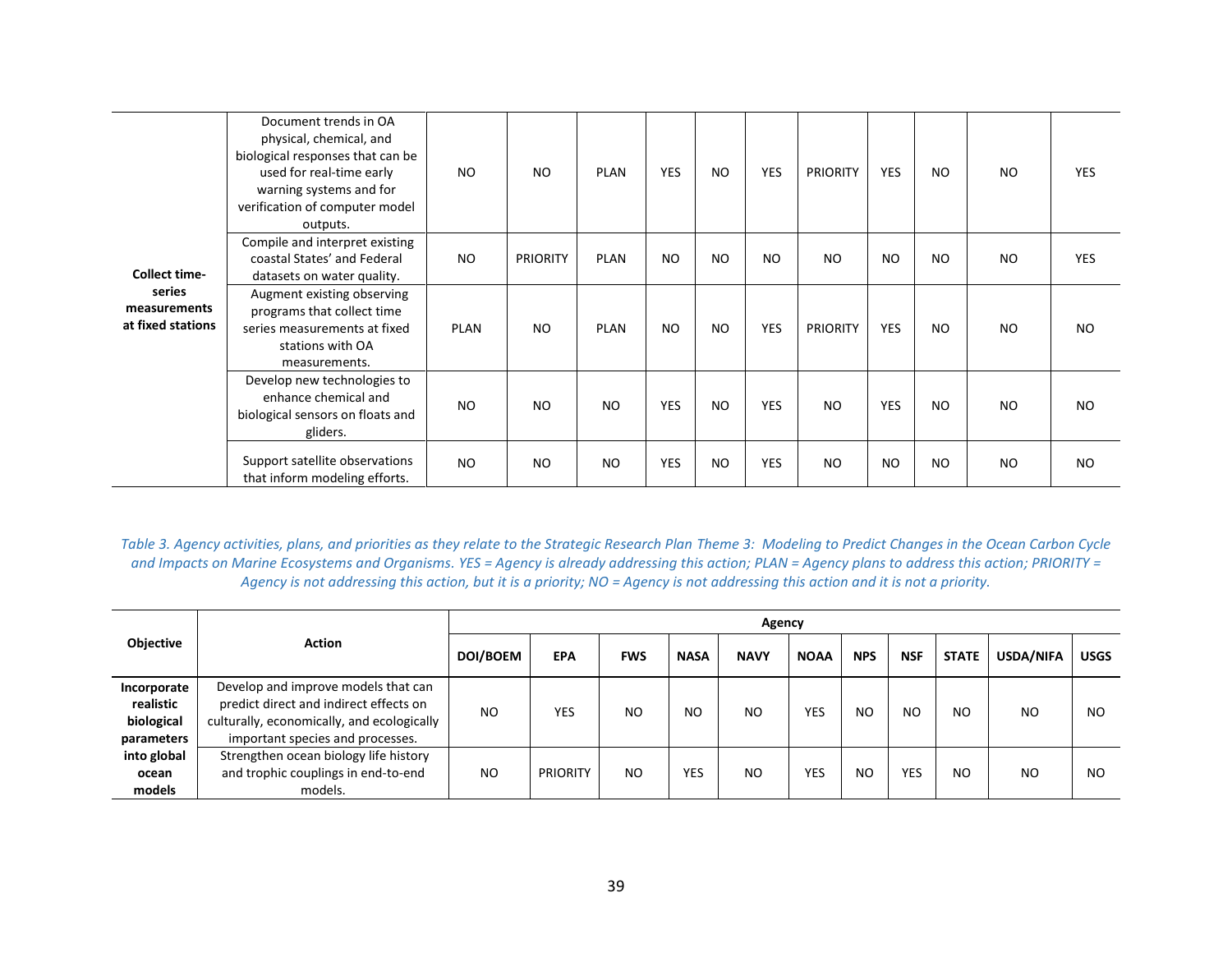|                                               | Develop models of impacts to<br>exceptionally vulnerable species,<br>communities, and geographic areas in<br>order to inform prioritization of<br>research.            | <b>NO</b> | <b>PRIORITY</b> | <b>NO</b>       | <b>YES</b>     | <b>NO</b> | <b>YES</b> | <b>PLAN</b> | <b>NO</b>   | NO        | N <sub>O</sub> | NO.         |
|-----------------------------------------------|------------------------------------------------------------------------------------------------------------------------------------------------------------------------|-----------|-----------------|-----------------|----------------|-----------|------------|-------------|-------------|-----------|----------------|-------------|
|                                               | Incorporate more detailed life history<br>strategies of specific organisms at higher<br>trophic levels.                                                                | <b>NO</b> | <b>NO</b>       | <b>NO</b>       | <b>NO</b>      | <b>NO</b> | <b>YES</b> | <b>NO</b>   | <b>YES</b>  | <b>NO</b> | <b>NO</b>      | <b>NO</b>   |
|                                               | Invest in and develop multi- and<br>interdisciplinary models (coastal<br>processes on both sides of the land-<br>ocean boundary, as well as atmospheric<br>processes). | <b>NO</b> | <b>YES</b>      | <b>NO</b>       | <b>YES</b>     | <b>NO</b> | <b>YES</b> | <b>NO</b>   | <b>PLAN</b> | NO        | <b>NO</b>      | NO.         |
| <b>Develop</b><br>regional<br>and coastal     | Identify and track regional modeling<br>efforts that include or could be<br>expanded to include carbonate<br>chemistry.                                                | <b>NO</b> | <b>YES</b>      | <b>NO</b>       | <b>NO</b>      | <b>NO</b> | <b>YES</b> | <b>NO</b>   | <b>NO</b>   | <b>NO</b> | <b>NO</b>      | <b>NO</b>   |
| models                                        | Continue progress on nesting<br>downscaled regional models within<br>global climate models.                                                                            | <b>NO</b> | <b>NO</b>       | <b>NO</b>       | <b>YES</b>     | <b>NO</b> | <b>NO</b>  | <b>NO</b>   | <b>PLAN</b> | NO        | <b>NO</b>      | <b>NO</b>   |
|                                               | Use high-resolution regional models to<br>realistically represent coastal upwelling<br>or coral reef hydrodynamics.                                                    | <b>NO</b> | <b>NO</b>       | <b>NO</b>       | <b>YES</b>     | <b>NO</b> | <b>YES</b> | <b>NO</b>   | <b>PLAN</b> | <b>NO</b> | <b>NO</b>      | <b>NO</b>   |
|                                               | Develop models that will differentiate<br>natural and anthropogenic CO2 sources.                                                                                       | <b>NO</b> | <b>NO</b>       | <b>NO</b>       | <b>YES</b>     | <b>NO</b> | <b>NO</b>  | <b>NO</b>   | <b>PLAN</b> | NO.       | <b>NO</b>      | <b>NO</b>   |
| <b>Ensure</b><br>models can<br>be used<br>and | Develop appropriate decision support<br>tools, outreach, and training programs<br>for regional and local resource<br>managers.                                         | <b>NO</b> | <b>PRIORITY</b> | <b>PRIORITY</b> | <b>NO</b>      | <b>NO</b> | <b>YES</b> | <b>YES</b>  | <b>NO</b>   | <b>NO</b> | <b>NO</b>      | <b>NO</b>   |
| interpreted<br>by resource<br>managers        | Ensure adequate Federal capacity for<br>archiving model code and results to<br>support management and decision<br>making.                                              | <b>NO</b> | <b>PRIORITY</b> | <b>NO</b>       | N <sub>O</sub> | <b>NO</b> | <b>YES</b> | <b>NO</b>   | <b>NO</b>   | NO        | <b>NO</b>      | <b>PLAN</b> |

*Table 4. Agency activities, plans, and priorities as they relate to the Strategic Research Plan Theme 4: Technology Development and Standardization of Measurement. YES = Agency is already addressing this action; PLAN = Agency plans to address this action; PRIORITY = Agency is not addressing this action, but it is a priority; NO = Agency is not addressing this action and it is not a priority.*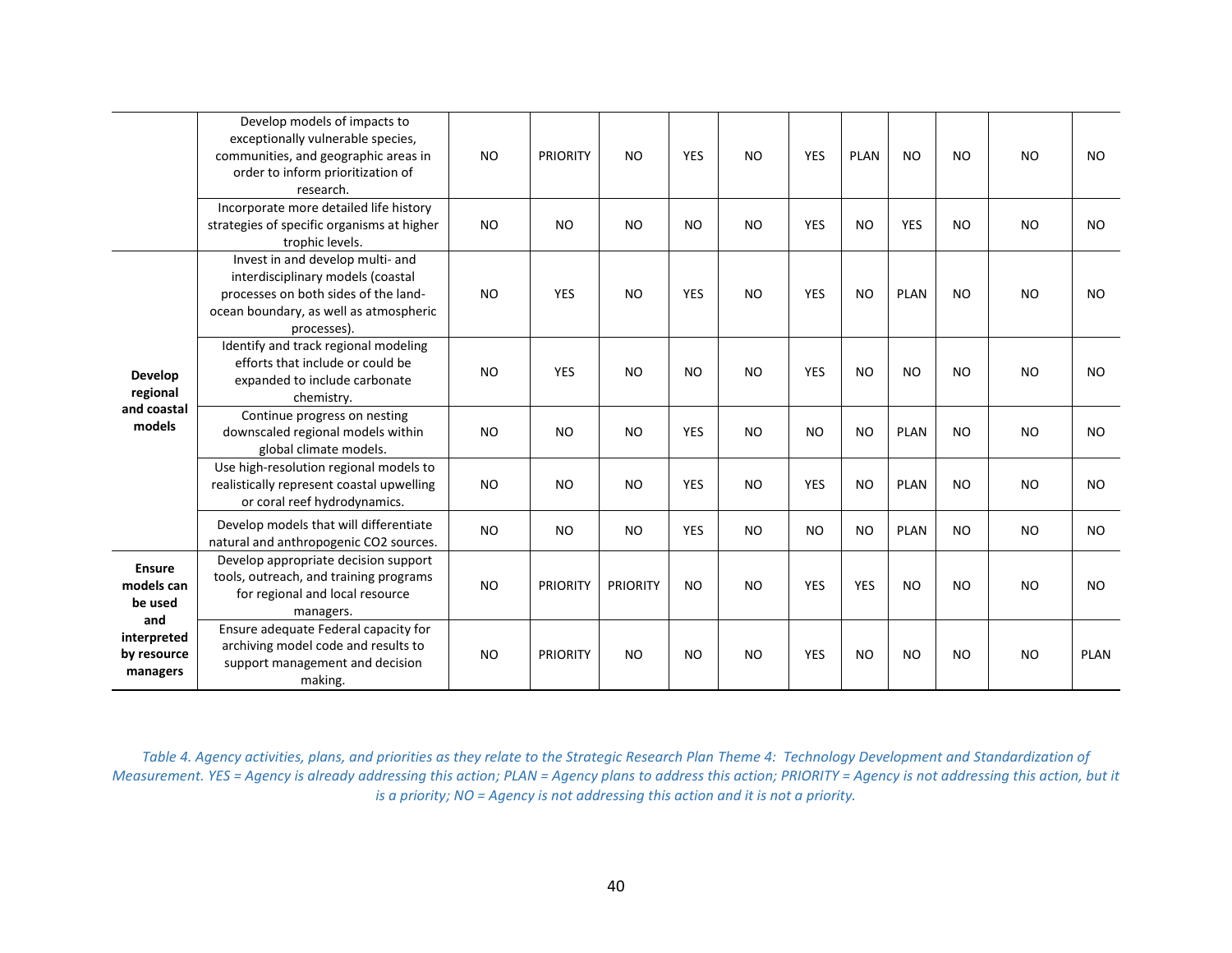|                                                                                           |                                                                                                                                                               | Agency    |                 |                 |             |             |                |                |                |                |           |             |
|-------------------------------------------------------------------------------------------|---------------------------------------------------------------------------------------------------------------------------------------------------------------|-----------|-----------------|-----------------|-------------|-------------|----------------|----------------|----------------|----------------|-----------|-------------|
| Objective                                                                                 | <b>Action</b>                                                                                                                                                 | DOI/BOEM  | <b>EPA</b>      | <b>FWS</b>      | <b>NASA</b> | <b>NAVY</b> | <b>NOAA</b>    | <b>NPS</b>     | <b>NSF</b>     | <b>STATE</b>   | USDA/NIFA | <b>USGS</b> |
|                                                                                           | Establish validated SOPs for<br>measurement of critical biological and<br>geochemical parameters.                                                             | <b>NO</b> | <b>PRIORITY</b> | <b>PLAN</b>     | YES         | NO.         | <b>PLAN</b>    | <b>PLAN</b>    | <b>YES</b>     | <b>NO</b>      | <b>NO</b> | <b>NO</b>   |
| <b>Develop</b>                                                                            | <b>Produce Certified Reference Materials</b><br>that outline procedures for measuring<br>and analyzing organic and inorganic<br>parameters.                   | <b>NO</b> | NO              | <b>PLAN</b>     | NO          | <b>NO</b>   | <b>NO</b>      | <b>NO</b>      | <b>YES</b>     | NO.            | <b>NO</b> | NO.         |
| standard<br>methods for<br>various relevant<br>biological                                 | Develop best practices for<br>manipulative field experiments and for<br>studies in natural CO2 venting sites and<br>low pH regions.                           | <b>NO</b> | N <sub>O</sub>  | N <sub>O</sub>  | NO          | NO          | N <sub>O</sub> | N <sub>O</sub> | N <sub>O</sub> | N <sub>O</sub> | <b>NO</b> | <b>NO</b>   |
| measurements                                                                              | Develop a program to ensure that<br>researchers are following consistent<br>and appropriate analytical methods<br>with documented QA/QC procedures.           | <b>NO</b> | <b>PRIORITY</b> | <b>PLAN</b>     | NO          | NO          | <b>YES</b>     | <b>NO</b>      | <b>NO</b>      | N <sub>O</sub> | <b>NO</b> | NO          |
| Develop                                                                                   | Calibrate existing and develop new<br>geochemical proxies to facilitate paleo-<br>oceanographic studies of organismal<br>and ecosystem response to OA.        | <b>NO</b> | N <sub>O</sub>  | <b>PRIORITY</b> | <b>NO</b>   | NO          | N <sub>O</sub> | <b>NO</b>      | <b>YES</b>     | N <sub>O</sub> | <b>NO</b> | <b>PLAN</b> |
| additional<br>monitoring<br>technology to<br>properly assess<br>the full carbon           | Employ existing tools in new<br>environments and modify as<br>appropriate.                                                                                    | <b>NO</b> | N <sub>O</sub>  | <b>PLAN</b>     | YES         | <b>NO</b>   | YES            | <b>YES</b>     | <b>YES</b>     | <b>NO</b>      | <b>NO</b> | YES         |
| system and<br>quantify<br>abundances of<br>targeted<br>organisms using<br>unmanned        | Calibrate existing OA-specific<br>geochemical proxies and develop new<br>multiple proxy techniques to<br>complement growth and calcification<br>measurements. | <b>NO</b> | <b>PRIORITY</b> | <b>PLAN</b>     | <b>NO</b>   | <b>NO</b>   | <b>NO</b>      | <b>NO</b>      | <b>YES</b>     | <b>NO</b>      | <b>NO</b> | <b>PLAN</b> |
| platforms,<br>including<br>moorings,<br>gliders,<br>autonomous<br>vehicles and<br>floats. | Enhance programs that foster<br>development and deployment of new<br>sensor technologies.                                                                     | <b>NO</b> | N <sub>O</sub>  | <b>PLAN</b>     | <b>YES</b>  | NO          | <b>YES</b>     | <b>NO</b>      | <b>YES</b>     | <b>YES</b>     | <b>NO</b> | <b>YES</b>  |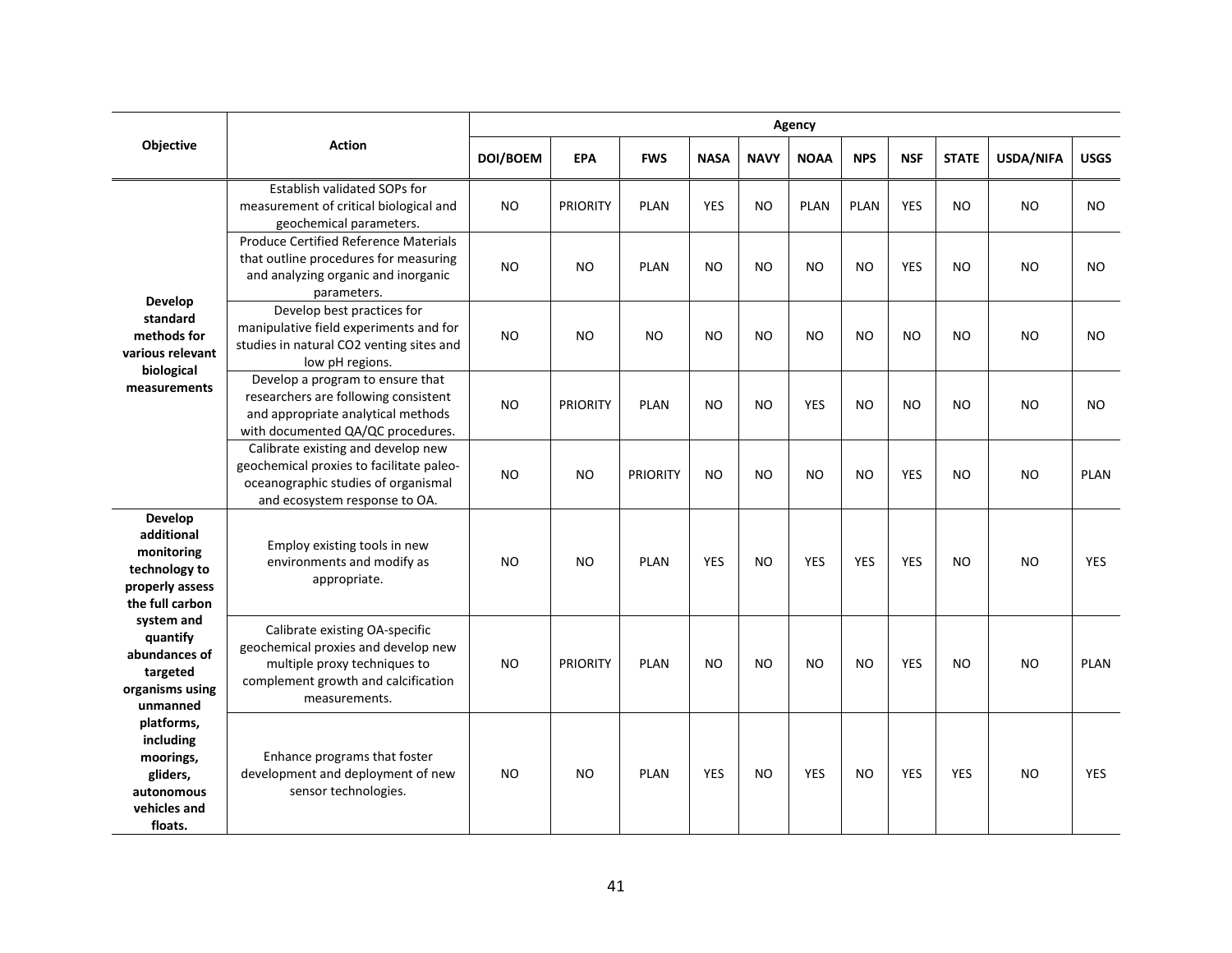| Develop and<br>commercialize<br>instrumentation<br>and techniques<br>to improve                 | Incorporate commercially available<br>oxygen sensors to the nascent or<br>existing international monitoring<br>programs, such as the Argo Program.                                    | <b>NO</b> | N <sub>O</sub>  | NO              | N <sub>O</sub> | <b>NO</b> | <b>YES</b> | <b>NO</b>      | <b>PLAN</b>    | <b>NO</b>      | <b>NO</b> | N <sub>O</sub> |
|-------------------------------------------------------------------------------------------------|---------------------------------------------------------------------------------------------------------------------------------------------------------------------------------------|-----------|-----------------|-----------------|----------------|-----------|------------|----------------|----------------|----------------|-----------|----------------|
| capability to<br>measure<br>chemical (with<br>special focus on<br>DIC and TA) and<br>biological | Increase the number of sensors that<br>take time-series measurements as well<br>as other analytical devices on moored<br>buoys in high productivity coastal and<br>estuarine systems. | <b>NO</b> | <b>PRIORITY</b> | <b>PRIORITY</b> | <b>YES</b>     | <b>NO</b> | <b>YES</b> | N <sub>O</sub> | <b>YES</b>     | <b>NO</b>      | <b>NO</b> | <b>NO</b>      |
| variables over<br>space and time,<br>including<br>affordable                                    | Develop programs that attract<br>potential business partners and<br>encourage commercialization of new<br>instruments.                                                                | <b>NO</b> | N <sub>O</sub>  | <b>NO</b>       | <b>YES</b>     | <b>NO</b> | <b>YES</b> | <b>NO</b>      | N <sub>O</sub> | N <sub>O</sub> | <b>NO</b> | N <sub>O</sub> |
| autonomous<br>sensors, more<br>accessible and<br>affordable high-                               | Develop novel platforms such as<br>gliders, AUVs, drifters, and<br>autonomous surface vehicles to<br>accommodate sensors for OA research.                                             | <b>NO</b> | N <sub>O</sub>  | <b>NO</b>       | <b>YES</b>     | <b>NO</b> | <b>YES</b> | <b>NO</b>      | <b>PLAN</b>    | <b>NO</b>      | <b>NO</b> | <b>NO</b>      |
| quality<br>instrumentation.<br>new remote<br>sensing, and in<br>situ technologies               | Facilitate the transition of newly<br>developed technologies from research<br>to commercial development.                                                                              | <b>NO</b> | N <sub>O</sub>  | <b>NO</b>       | <b>YES</b>     | <b>NO</b> | <b>YES</b> | <b>NO</b>      | <b>NO</b>      | <b>NO</b>      | <b>NO</b> | N <sub>O</sub> |

*Table 5. Agency activities, plans, and priorities as they relate to the Strategic Research Plan Theme 5: Assessment of Socioeconomic Impacts and Development. YES = Agency is already addressing this action; PLAN = Agency plans to address this action; PRIORITY = Agency is not addressing this action, but it is a priority; NO = Agency is not addressing this action and it is not a priority.*

|                                                         |                                                                                                                                                                                                  | Agency          |            |             |             |             |             |            |            |              |           |             |  |  |
|---------------------------------------------------------|--------------------------------------------------------------------------------------------------------------------------------------------------------------------------------------------------|-----------------|------------|-------------|-------------|-------------|-------------|------------|------------|--------------|-----------|-------------|--|--|
| Objective                                               | Action                                                                                                                                                                                           | <b>DOI/BOEM</b> | <b>EPA</b> | <b>FWS</b>  | <b>NASA</b> | <b>NAVY</b> | <b>NOAA</b> | <b>NPS</b> | <b>NSF</b> | <b>STATE</b> | USDA/NIFA | <b>USGS</b> |  |  |
| <b>Assess</b><br>cultural and<br>economic<br>impacts of | Focus research on the three key sector<br>areas that are most likely to see cultural<br>and economic effects from OA; 1) marine<br>fisheries, 2) aquaculture, 3) tropical coral<br>reef systems. | NO              | <b>YES</b> | <b>PLAN</b> | YES         | NO          | <b>YES</b>  | NO         | <b>YES</b> | <b>NO</b>    | NO        | YES         |  |  |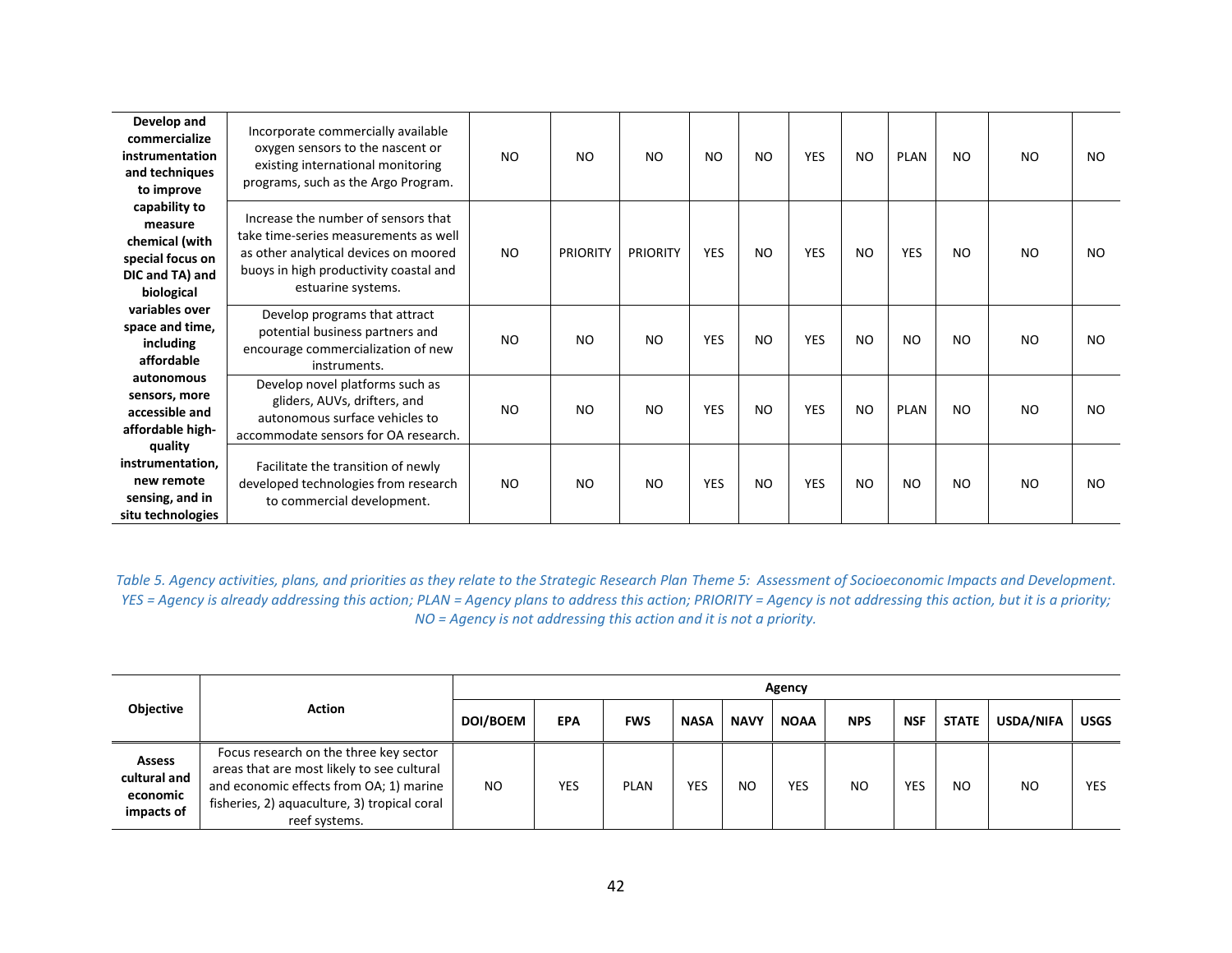| ocean<br>acidification        | Identify stakeholder groups as a critical<br>step in forming a research agenda.                                                                      | <b>NO</b> | <b>PRIORITY</b> | <b>PLAN</b>     | <b>NO</b>  | <b>NO</b> | <b>YES</b>  | <b>NO</b>       | <b>NO</b> | <b>NO</b>  | <b>PLAN</b> | PLAN        |
|-------------------------------|------------------------------------------------------------------------------------------------------------------------------------------------------|-----------|-----------------|-----------------|------------|-----------|-------------|-----------------|-----------|------------|-------------|-------------|
|                               | Support inclusion of cultural and<br>economic components in studies of the<br>effects of ocean acidification.                                        | <b>NO</b> | <b>PRIORITY</b> | <b>PLAN</b>     | <b>NO</b>  | <b>NO</b> | <b>YES</b>  | <b>PRIORITY</b> | <b>NO</b> | NO         | <b>NO</b>   | <b>NO</b>   |
|                               | Encourage marine policy programs to<br>incorporate OA and its cultural and<br>economic impacts into their curricula<br>and areas of study            | <b>NO</b> | <b>NO</b>       | <b>NO</b>       | <b>NO</b>  | <b>NO</b> | <b>PLAN</b> | <b>NO</b>       | <b>NO</b> | <b>NO</b>  | <b>NO</b>   | <b>NO</b>   |
|                               | Foster communication and collaboration<br>between natural and social scientists.                                                                     | <b>NO</b> | <b>PRIORITY</b> | <b>NO</b>       | <b>YES</b> | <b>NO</b> | <b>PLAN</b> | <b>PLAN</b>     | Plan      | <b>NO</b>  | <b>NO</b>   | <b>NO</b>   |
|                               | Conduct non-market valuation studies to<br>estimate damages from anticipated<br>impacts of OA.                                                       | <b>NO</b> | <b>NO</b>       | <b>NO</b>       | <b>NO</b>  | <b>NO</b> | <b>NO</b>   | <b>NO</b>       | <b>NO</b> | <b>NO</b>  | <b>NO</b>   | <b>NO</b>   |
|                               | Develop integrated models that link<br>physical, biological, and economic<br>systems that estimate the economic and<br>distributional impacts of OA. | <b>NO</b> | <b>PRIORITY</b> | <b>NO</b>       | <b>NO</b>  | <b>NO</b> | <b>YES</b>  | <b>NO</b>       | <b>NO</b> | <b>NO</b>  | <b>NO</b>   | <b>NO</b>   |
|                               | Encourage Federal agencies to include<br>consideration of OA as part of their<br>National Environmental Policy Act<br>process.                       | <b>NO</b> |                 | <b>YES</b>      | <b>NO</b>  | <b>NO</b> |             | <b>PRIORITY</b> | <b>NO</b> | <b>NO</b>  | <b>YES</b>  | <b>NO</b>   |
| Identify<br>adaptation<br>and | Foster communication between<br>researchers, stakeholders, and decision<br>makers to develop efficient mitigation<br>and adaptation strategies.      | <b>NO</b> | <b>PRIORITY</b> | <b>PLAN</b>     | <b>NO</b>  | <b>NO</b> | <b>YES</b>  | <b>PRIORITY</b> | <b>NO</b> | <b>YES</b> | <b>NO</b>   | <b>YES</b>  |
| mitigation<br>strategies      | Develop metrics to test the efficacy of<br>adaptation and mitigation strategies.                                                                     | <b>NO</b> |                 | <b>PRIORITY</b> | <b>NO</b>  | <b>NO</b> | <b>NO</b>   | <b>PRIORITY</b> | <b>NO</b> | NO         | NO          | <b>NO</b>   |
|                               | Provide businesses and communities<br>that will be adversely affected by OA<br>with the information they need to<br>develop adaptation action plans. | <b>NO</b> | <b>PRIORITY</b> | <b>PRIORITY</b> | <b>NO</b>  | <b>NO</b> | <b>YES</b>  | <b>NO</b>       | <b>NO</b> | <b>YES</b> | <b>NO</b>   | <b>PLAN</b> |

*Table 6. Agency activities, plans, and priorities as they relate to the Strategic Research Plan Theme 6: Education, Outreach, and Engagement Strategy on Ocean Acidification. YES = Agency is already addressing this action; PLAN = Agency plans to address this action; PRIORITY = Agency is not addressing this action, but it is a priority; NO = Agency is not addressing this action and it is not a priority.*

| .         | Action |               |
|-----------|--------|---------------|
| Obiective | .      | <b>Agency</b> |
|           |        |               |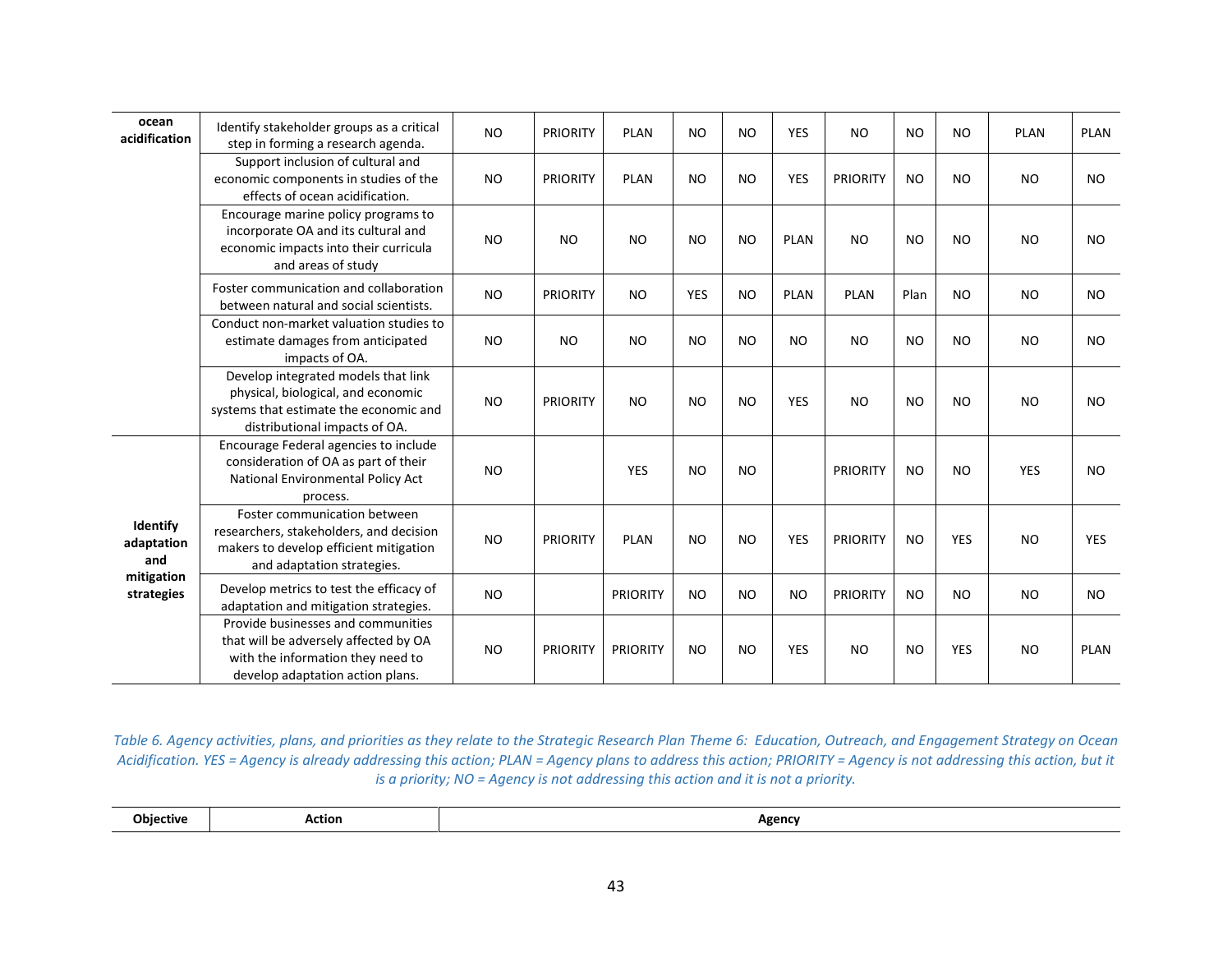|                                                                                                                                                                     |                                                                                                                                                                | DOI/BOEM  | <b>EPA</b>      | <b>FWS</b>      | <b>NASA</b> | <b>NAVY</b>    | <b>NOAA</b>     | <b>NPS</b>      | <b>NSF</b> | <b>STATE</b> | USDA/NIFA   | <b>USGS</b> |
|---------------------------------------------------------------------------------------------------------------------------------------------------------------------|----------------------------------------------------------------------------------------------------------------------------------------------------------------|-----------|-----------------|-----------------|-------------|----------------|-----------------|-----------------|------------|--------------|-------------|-------------|
| <b>Make</b><br>information<br>on ocean<br>acidification<br>accessible                                                                                               | Launch a public web portal.                                                                                                                                    | <b>NO</b> | <b>NO</b>       | <b>NO</b>       | <b>NO</b>   | <b>NO</b>      | <b>YES</b>      | <b>YES</b>      | <b>NO</b>  | <b>NO</b>    | <b>NO</b>   | <b>YES</b>  |
| through<br>electronic<br>means,<br>including<br>information<br>which would                                                                                          | Facilitate an OA data and<br>information exchange among<br>stakeholders.                                                                                       | <b>NO</b> | <b>PRIORITY</b> | <b>PRIORITY</b> | <b>YES</b>  | N <sub>O</sub> | <b>PLAN</b>     | <b>PLAN</b>     | <b>YES</b> | <b>YES</b>   | <b>PLAN</b> | <b>NO</b>   |
| be useful to<br>policymakers,<br>researchers,<br>and other<br><b>stakeholders</b><br>in mitigating<br>or adapting<br>to the<br>impacts of<br>ocean<br>acidification | Make scientific assessments<br>available to managers, policy<br>makers, and the general public as<br>useful education tools.                                   | <b>NO</b> | <b>PRIORITY</b> | <b>PRIORITY</b> | <b>NO</b>   | N <sub>O</sub> | <b>PLAN</b>     | <b>PRIORITY</b> | <b>NO</b>  | <b>YES</b>   | <b>PLAN</b> | YES         |
| <b>Actively</b><br>engage ocean<br>acidification<br><b>stakeholders</b>                                                                                             | Coordinate efforts between NGOs,<br>donors, government agencies,<br>international entities, and other<br>participants in education and<br>outreach activities. | <b>NO</b> | NO              | <b>PRIORITY</b> | <b>NO</b>   | <b>NO</b>      | <b>YES</b>      | <b>PRIORITY</b> | <b>NO</b>  | NO           | <b>PLAN</b> | NO.         |
| in education<br>and outreach<br>activities                                                                                                                          | <b>Engage current Cooperative</b><br>Extension and National and state Sea<br>Grant offices to develop and<br>implement outreach programs<br>focused on OA.     | <b>NO</b> | <b>NO</b>       | <b>NO</b>       | <b>NO</b>   | <b>NO</b>      | <b>PRIORITY</b> | <b>NO</b>       | <b>NO</b>  | <b>NO</b>    | <b>PLAN</b> | <b>PLAN</b> |
| Link to<br>existing<br>programs and<br>organizations                                                                                                                | Solidify funding streams to foster<br>development and maintenance of<br>education, outreach, and<br>engagement programs and activities.                        | <b>NO</b> |                 | <b>NO</b>       | <b>YES</b>  | <b>NO</b>      | <b>PLAN</b>     | <b>NO</b>       | <b>YES</b> | <b>NO</b>    | <b>PLAN</b> | <b>NO</b>   |
| in an effort to<br>leverage<br>assets and                                                                                                                           | Establish a national mechanism that<br>coordinates linkages between<br>Federally supported OA researchers                                                      | <b>NO</b> |                 | <b>NO</b>       | <b>NO</b>   | <b>NO</b>      | <b>YES</b>      | <b>NO</b>       | <b>NO</b>  | NO           | <b>PLAN</b> | <b>NO</b>   |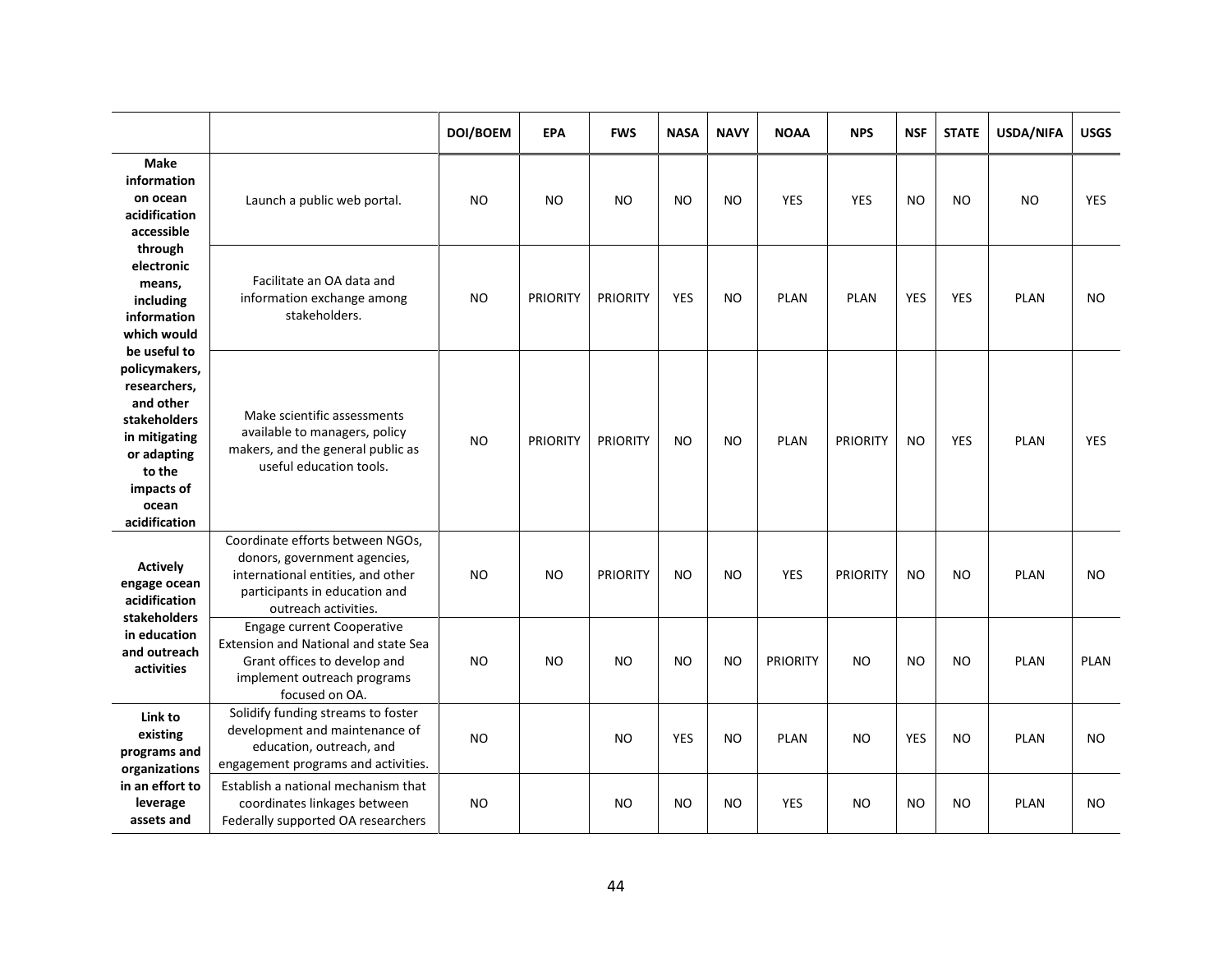| expand these<br>initiatives to | and facilities and students, providing<br>internships and fellowships.                                                                                                                                                            |           |      |           |           |           |                 |           |            |           |                |           |
|--------------------------------|-----------------------------------------------------------------------------------------------------------------------------------------------------------------------------------------------------------------------------------|-----------|------|-----------|-----------|-----------|-----------------|-----------|------------|-----------|----------------|-----------|
| address                        |                                                                                                                                                                                                                                   |           |      |           |           |           |                 |           |            |           |                |           |
| ocean                          |                                                                                                                                                                                                                                   |           |      |           |           |           |                 |           |            |           |                |           |
| acidification                  |                                                                                                                                                                                                                                   |           |      |           |           |           |                 |           |            |           |                |           |
|                                | Encourage and provide incentives for<br>scientists doing OA research to<br>actively engage the general public.                                                                                                                    | <b>NO</b> |      | <b>NO</b> | <b>NO</b> | <b>NO</b> | <b>PRIORITY</b> | <b>NO</b> | <b>YES</b> | NO        | N <sub>O</sub> | <b>NO</b> |
| Forge new<br>partnerships      | Provide incentives to researchers<br>and laboratories supported by<br>Federal funds to engage in both<br>formal and informal education<br>efforts, and provide coordination of<br>these efforts across the Federal<br>government. | NO.       | PLAN | NO        | <b>NO</b> | <b>NO</b> | <b>PRIORITY</b> | NO.       | <b>YES</b> | <b>NO</b> | NO             | NO.       |

*Table 7. Agency activities, plans, and priorities as they relate to the Strategic Research Plan Theme 7: Data Management and Integration. YES = Agency is already addressing this action; PLAN = Agency plans to address this action; PRIORITY = Agency is not addressing this action, but it is a priority; NO = Agency is not addressing this action and it is not a priority.*

|                      |                                       |           |                 |                |             |                | Agency          |             |            |              |                |                 |
|----------------------|---------------------------------------|-----------|-----------------|----------------|-------------|----------------|-----------------|-------------|------------|--------------|----------------|-----------------|
| <b>Objective</b>     | <b>Action</b>                         | DOI/BOEM  | <b>EPA</b>      | <b>FWS</b>     | <b>NASA</b> | <b>NAVY</b>    | <b>NOAA</b>     | <b>NPS</b>  | <b>NSF</b> | <b>STATE</b> | USDA/NIFA      | <b>USGS</b>     |
| Establish an         | Develop appropriate data center(s),   |           |                 |                |             |                |                 |             |            |              |                |                 |
| Ocean                | either new or from preexisting        | <b>NO</b> | <b>PRIORITY</b> | <b>NO</b>      | <b>YES</b>  | N <sub>O</sub> | <b>YES</b>      | <b>PLAN</b> | <b>YES</b> | <b>NO</b>    | <b>NO</b>      | <b>PRIORITY</b> |
| <b>Acidification</b> | centers, for archiving OA data.       |           |                 |                |             |                |                 |             |            |              |                |                 |
| Data                 | Establish collaborative relationships |           |                 |                |             |                |                 |             |            |              |                |                 |
| Management           | with data submitters and acquisition  |           |                 |                |             |                |                 |             |            |              |                |                 |
| Program (or          | centers to ensure archival of the     | NO        |                 | N <sub>O</sub> | <b>YES</b>  | N <sub>O</sub> | <b>YES</b>      | NO.         | <b>YES</b> | NO.          | NO             | NO.             |
| office) or a         | data, with sub-disciplines self-      |           |                 |                |             |                |                 |             |            |              |                |                 |
| leadership           | organizing around common              |           |                 |                |             |                |                 |             |            |              |                |                 |
| project              | procedures.                           |           |                 |                |             |                |                 |             |            |              |                |                 |
| embedded             | Negotiate and implement system-       |           |                 |                |             |                |                 |             |            |              |                |                 |
| within an            | specific approaches to interagency    | <b>NO</b> |                 | <b>NO</b>      | <b>YES</b>  | N <sub>O</sub> | <b>PRIORITY</b> | NO.         | <b>YES</b> | NO.          | <b>NO</b>      | NO.             |
| existing             | interoperability.                     |           |                 |                |             |                |                 |             |            |              |                |                 |
| Federally-           | Establish metadata requirements       |           |                 |                |             |                |                 |             |            |              |                |                 |
| supported            | and data quality policies in          |           |                 |                |             |                |                 |             |            |              |                | NO.             |
| data                 | partnership with the science          | <b>NO</b> | <b>PRIORITY</b> | <b>NO</b>      | YES         | N <sub>O</sub> | <b>YES</b>      | NO.         | YES        | NO           | N <sub>O</sub> |                 |
| management           | community.                            |           |                 |                |             |                |                 |             |            |              |                |                 |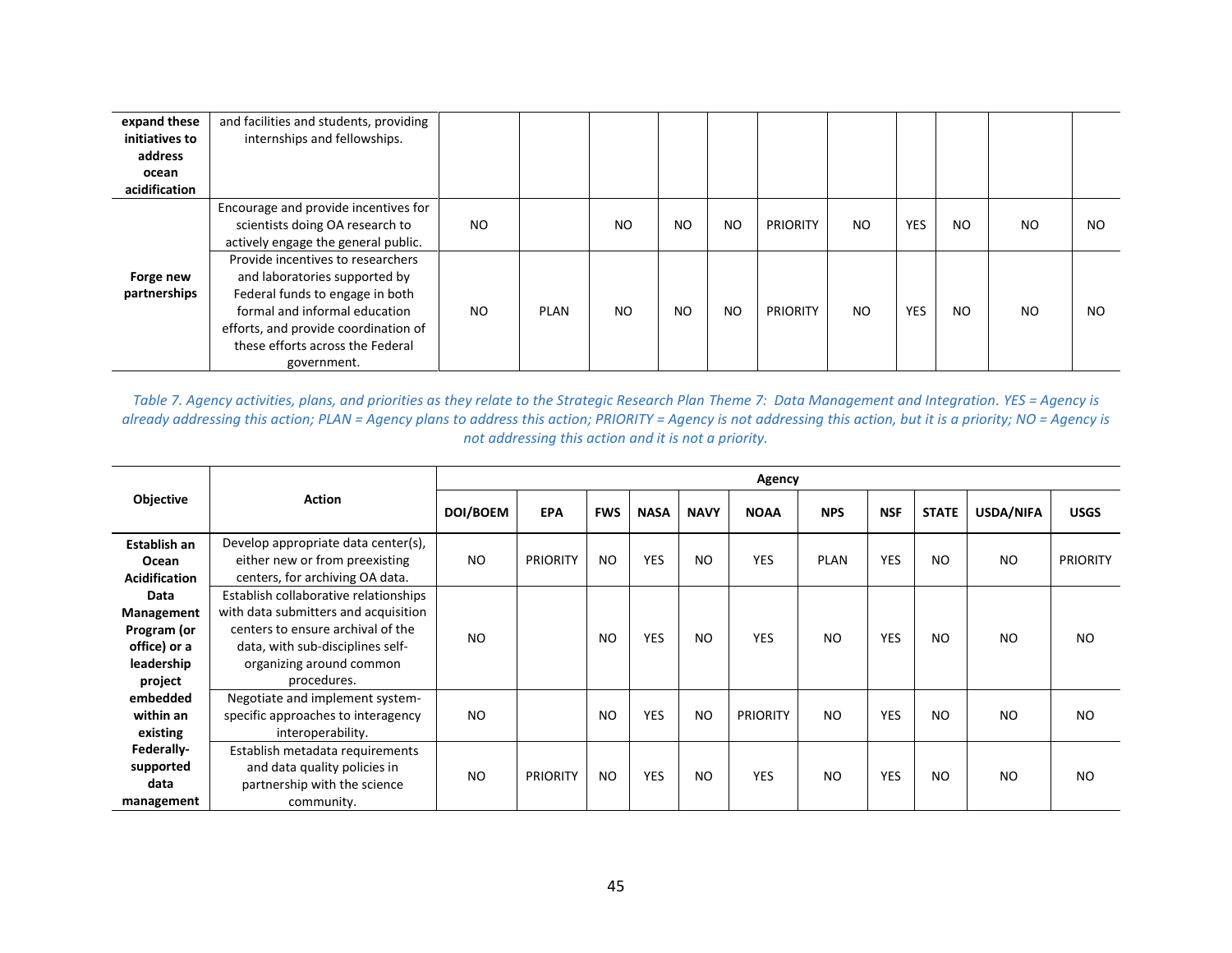| activity, to<br>oversee the                                         | Establish guidance on data and<br>metadata accessibility.                                                                                                                               | NO.       | <b>PRIORITY</b> | NO        | <b>YES</b> | NO             | <b>YES</b>      | NO              | <b>YES</b>  | N <sub>O</sub> | NO.       | NO              |
|---------------------------------------------------------------------|-----------------------------------------------------------------------------------------------------------------------------------------------------------------------------------------|-----------|-----------------|-----------|------------|----------------|-----------------|-----------------|-------------|----------------|-----------|-----------------|
| many<br>complex<br>connections                                      | Automate collection of metadata<br>from "smart" sensors.                                                                                                                                | NO        |                 | NO        | <b>NO</b>  | <b>NO</b>      | <b>PRIORITY</b> | NO              | <b>NO</b>   | N <sub>O</sub> | NO        | <b>NO</b>       |
| between<br>institutions<br>and data<br>systems                      | Explore options for archival and<br>data management procedures for<br>non-traditional OA data sets,<br>including socioeconomic data.                                                    | NO        |                 | <b>NO</b> | <b>NO</b>  | N <sub>O</sub> | <b>PRIORITY</b> | N <sub>O</sub>  | <b>NO</b>   | N <sub>O</sub> | NO        | <b>NO</b>       |
|                                                                     | Develop a catalog of relevant data<br>and documentation.                                                                                                                                | <b>NO</b> |                 | <b>NO</b> | YES        | NO             | <b>YES</b>      | <b>PRIORITY</b> | NO.         | <b>NO</b>      | <b>NO</b> | <b>PRIORITY</b> |
|                                                                     | Establish tools and procedures to<br>support community-wide data<br>synthesis.                                                                                                          | NO        |                 | <b>NO</b> | YES        | <b>NO</b>      | <b>PRIORITY</b> | NO              | <b>YES</b>  | N <sub>O</sub> | <b>NO</b> | <b>NO</b>       |
|                                                                     | Ensure there is a managed and<br>shared data analysis environment to<br>support community data synthesis<br>and integration activities and a<br>framework for model<br>intercomparison. | NO        | <b>PRIORITY</b> | NO        | <b>YES</b> | N <sub>O</sub> | <b>PRIORITY</b> | N <sub>O</sub>  | <b>YES</b>  | N <sub>O</sub> | <b>NO</b> | <b>PRIORITY</b> |
|                                                                     | Harmonize with the emerging IOOS<br>and OOI framework.                                                                                                                                  | NO        | <b>PRIORITY</b> | NO        | <b>NO</b>  | NO             | <b>YES</b>      | NO.             | <b>PLAN</b> | N <sub>O</sub> | NO.       | NO.             |
| Develop and<br>maintain                                             | Determine the components of the<br>OA data access framework.                                                                                                                            | NO.       | <b>PRIORITY</b> | <b>NO</b> | <b>NO</b>  | <b>NO</b>      | <b>PLAN</b>     | <b>NO</b>       | <b>NO</b>   | <b>NO</b>      | NO.       | NO              |
| dedicated<br>online access<br>for purposes<br>of<br>disseminating   | Promote open and timely access to<br>OA data and information from both<br>Federal agencies and non-Federal<br>partners, complying with Federal<br>data policies.                        | NO        | <b>PRIORITY</b> | NO        | <b>YES</b> | N <sub>O</sub> | <b>YES</b>      | N <sub>O</sub>  | <b>YES</b>  | N <sub>O</sub> | <b>NO</b> | <b>YES</b>      |
| ocean<br>acidification<br>data and                                  | Consult with user communities to<br>determine the specific software<br>tools that need to be supported.                                                                                 | NO.       | <b>NO</b>       | NO        | <b>YES</b> | <b>NO</b>      | <b>PRIORITY</b> | <b>NO</b>       | <b>YES</b>  | N <sub>O</sub> | NO.       | <b>YES</b>      |
| information<br>across the<br>spectrum of<br>research,<br>education, | Develop communications tools that<br>convey the uncertainties associated<br>with the data integration and<br>application to assist management<br>decisions.                             | NO        | <b>PRIORITY</b> | NO        | <b>NO</b>  | N <sub>O</sub> | <b>PRIORITY</b> | NO              | <b>NO</b>   | N <sub>O</sub> | <b>NO</b> | <b>NO</b>       |
| outreach and<br>other<br>applications                               | Develop true system-of-systems<br>integrated data and metadata<br>exchange.                                                                                                             | NO        | NO.             | NO        | <b>NO</b>  | NO             | <b>PLAN</b>     | N <sub>O</sub>  | <b>YES</b>  | N <sub>O</sub> | NO        | NO              |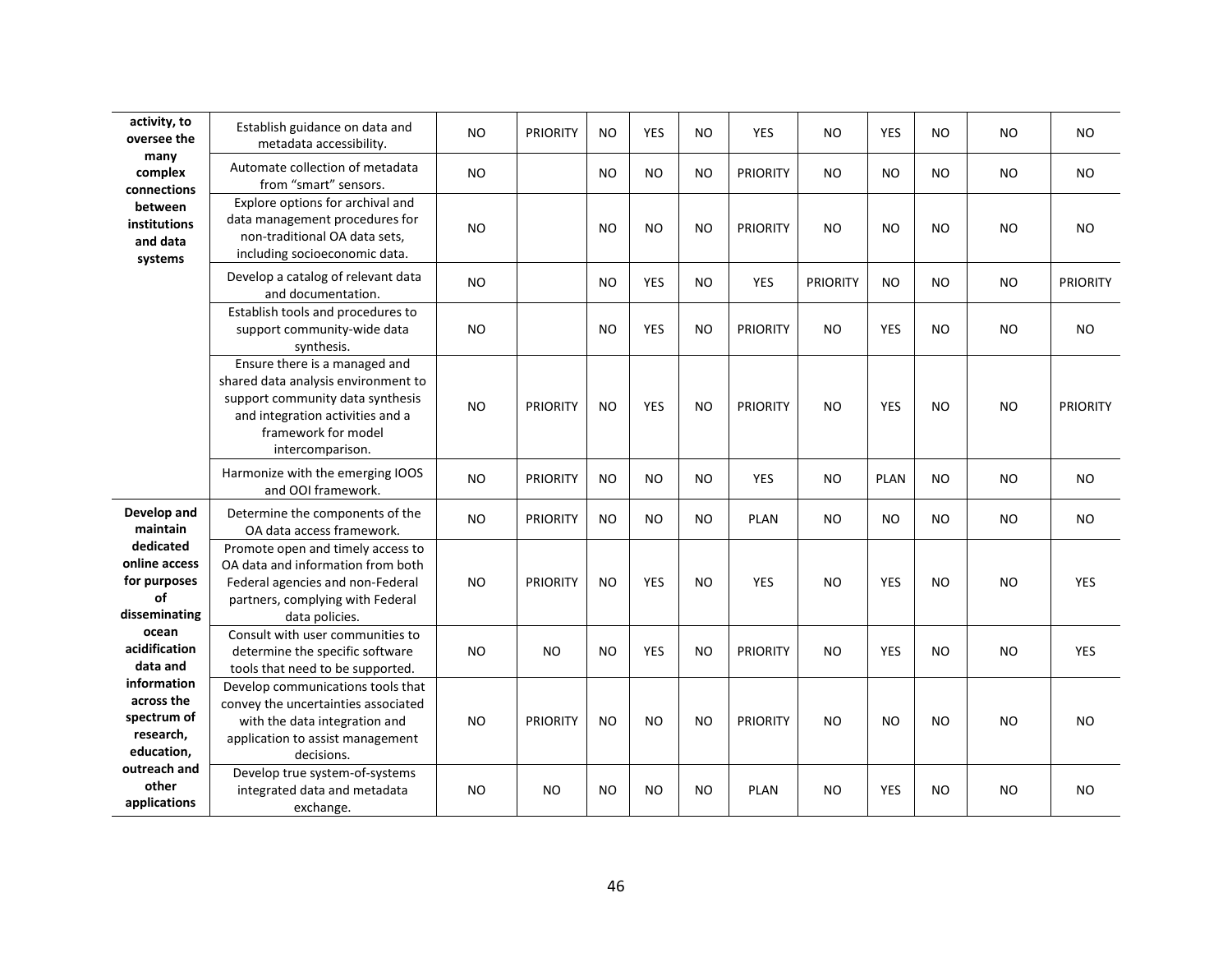# **Abbreviations**

| <b>BOEM</b>      | Bureau of Ocean Energy Management                                                                     |
|------------------|-------------------------------------------------------------------------------------------------------|
| EPA              | <b>Environmental Protection Agency</b>                                                                |
| <b>FOARAM</b>    | Federal Ocean Acidification Research and Monitoring Act of 2009<br>(P.L. 111-11, Subtitle D)          |
| <b>FWS</b>       | United States Fish and Wildlife Service                                                               |
| FY.              | fiscal year                                                                                           |
| IWG-A            | Interagency Working Group on Aquaculture                                                              |
| IWG-OA           | Interagency Working Group on Ocean Acidification                                                      |
| <b>LTER</b>      | Long-Term Ecological Research                                                                         |
| <b>NASA</b>      | National Aeronautics and Space Administration                                                         |
| <b>NAVY</b>      | <b>United States Navy</b>                                                                             |
| <b>NCRMP</b>     | National Oceanic and Atmospheric Administration National Coral<br><b>Reef Monitoring Program</b>      |
| <b>NIFA</b>      | National Institute of Food and Agriculture                                                            |
| <b>NOAA</b>      | National Oceanic and Atmospheric Administration                                                       |
| <b>NPS</b>       | <b>National Park Service</b>                                                                          |
| <b>NSF</b>       | <b>National Science Foundation</b>                                                                    |
| <b>NSTC</b>      | National Science and Technology Council                                                               |
| OA               | ocean acidification                                                                                   |
| <b>OAP</b>       | National Oceanic and Atmospheric Administration Ocean<br><b>Acidification Program</b>                 |
| <b>OES</b>       | Department of State Bureau of Oceans and International<br><b>Environmental and Scientific Affairs</b> |
| <b>ORD</b>       | Environmental Protection Agency Office of Research and<br>Development                                 |
| <b>OSTP</b>      | Office of Science and Technology Policy                                                               |
| <b>OW</b>        | Environmental Protection Agency Office of Water                                                       |
| pCO <sub>2</sub> | partial pressure of carbon dioxide                                                                    |
| PRISM            | Pacific Regional Intertidal Sampling and Monitoring                                                   |
| R&D              | research and development                                                                              |
| <b>ROSES</b>     | National Aeronautics and Space Administration Research<br>Opportunities in Space and Earth Sciences   |
| <b>STATE</b>     | United States Department of State                                                                     |